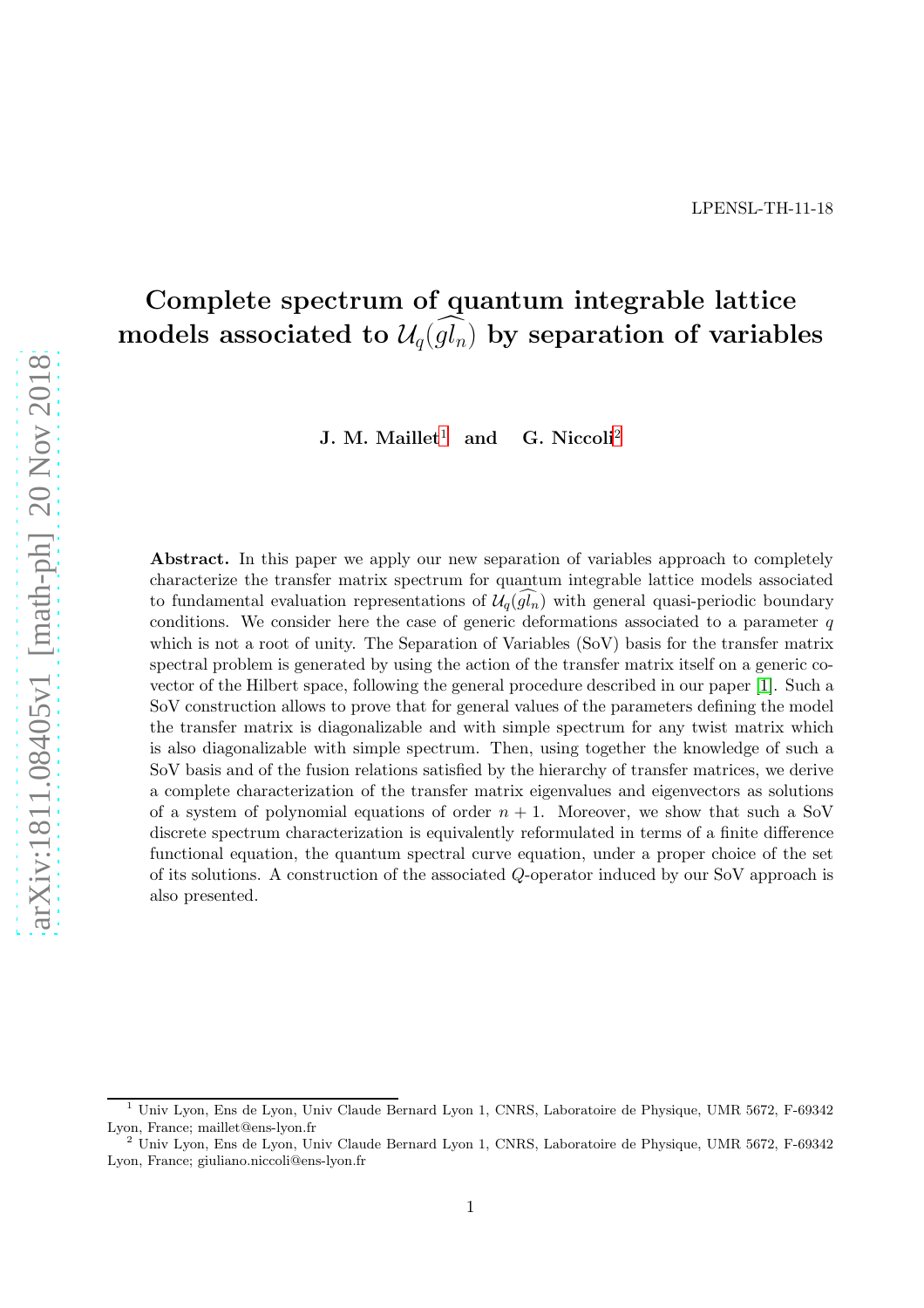# Contents

| 1        | Introduction                                                                                                                                                                                                                                                             | 3                                |
|----------|--------------------------------------------------------------------------------------------------------------------------------------------------------------------------------------------------------------------------------------------------------------------------|----------------------------------|
| $\bf{2}$ | Transfer matrices for fundamental evaluation representations of $\mathcal{U}_q(gl_3)$<br>2.1<br>SoV covector basis generated by transfer matrix action<br>2.2                                                                                                            | $\bf{5}$<br>$\overline{7}$<br>10 |
| 3        | Transfer matrix spectrum in our SoV approach: the $\mathcal{U}_q(g_l)$ case<br>3.1<br>Spectrum characterization by quantum spectral curve $\dots \dots \dots \dots \dots \dots \dots$<br>3.2<br>3.3                                                                      | 10<br>10<br>14                   |
| 4        | Transfer matrices for fundamental evaluation representations of $\mathcal{U}_q(g_n)$<br>Fundamental properties of the hierarchy of transfer matrices<br>4.1<br>SoV covector basis generated by transfer matrix action $\ldots \ldots \ldots \ldots \ldots \ldots$<br>4.2 | 16<br>-17<br>-19                 |
| 5        | Transfer matrix spectrum in our SoV approach: the $\mathcal{U}_q(\widehat{gl_n})$ case<br>5.1<br>Spectrum characterization by quantum spectral curve $\dots \dots \dots \dots \dots$<br>5.2<br>5.3                                                                       | 19<br>-19<br>20<br>24            |
|          | A Appendix A                                                                                                                                                                                                                                                             | 25                               |
|          | <b>B</b> Appendix <b>B</b>                                                                                                                                                                                                                                               | 29                               |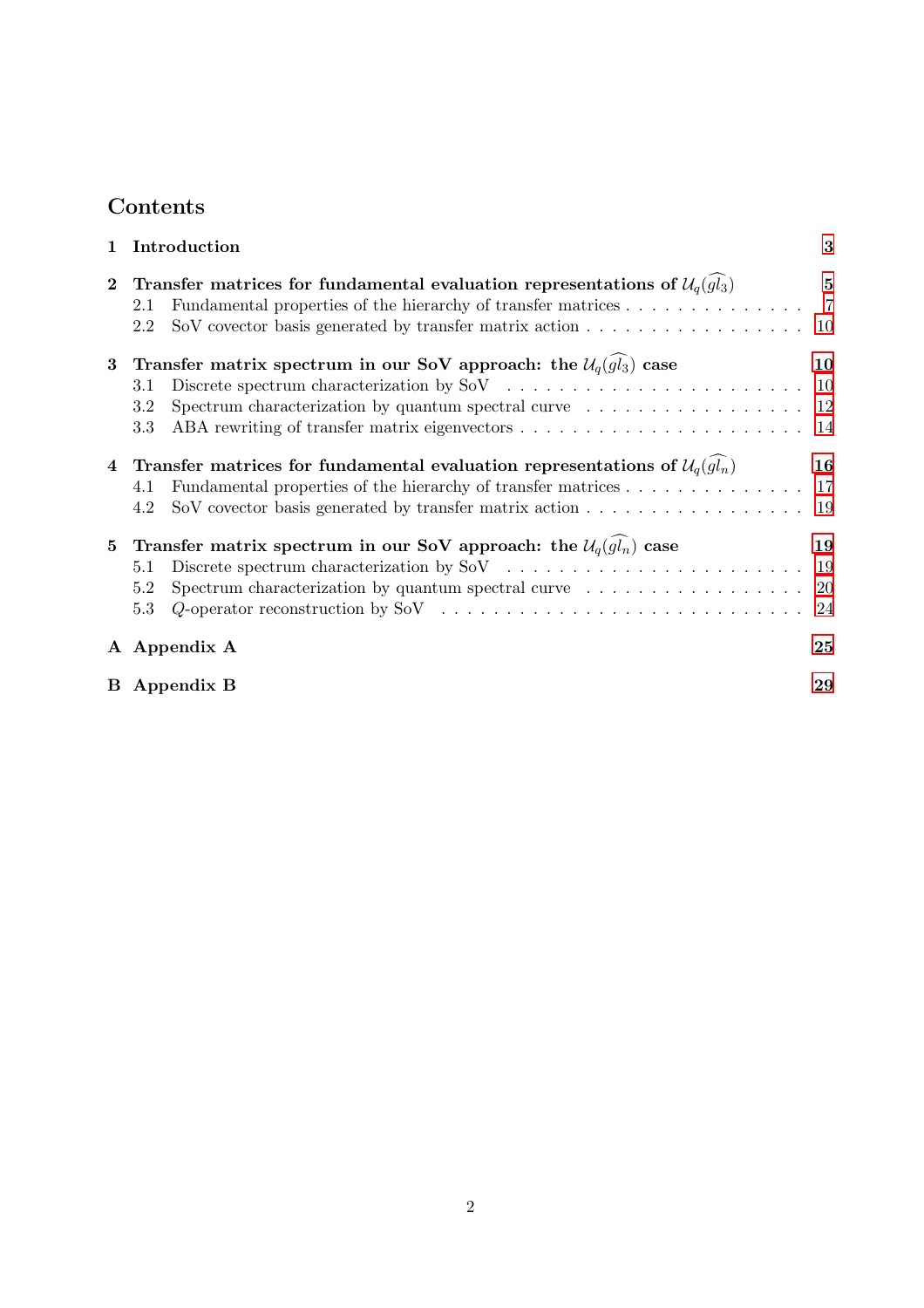### <span id="page-2-0"></span>1 Introduction

In this paper we make use of our new approach to generate the SoV basis [\[1](#page-32-0)[–3\]](#page-32-1) to characterize the complete spectrum of quantum integrable lattice models with general quasi-periodic boundary conditions associated to the fundamental evaluation representations of higher rank trigonometric Yang-Baxter algebras. More in detail, in the framework of the quantum inverse scattering method  $[4–12]$  $[4–12]$ , these models are constructed by using the rank *n* principal gradation *R*-matrix [\[13,](#page-32-4) [14\]](#page-32-5) solution of the Yang-Baxter equation associated to the quantum group  $\mathcal{U}_q(\mathfrak{gl}_{n+1})$  [\[15](#page-32-6)[–19\]](#page-33-0). This R-matrix admits a nontrivial set of scalar solutions to the Yang-Baxter equation. Such symmetries of the R-matrix, here called twist K-matrices, allow for the definition of integrable quasi-periodic boundary conditions for the corresponding integrable quantum models. Our SoV basis is generated for these general twists, under the assumption that the twist matrix  $K$  has simple spectrum. As previously shown in our work [\[1\]](#page-32-0), the existence of such a SoV basis implies the simplicity of the transfer matrix spectrum. Moreover if the twist matrix  $K$  is diagonalizable with simple spectrum it implies that the transfer matrix is also diagonalizable with simple spectrum for almost any choice of the parameters of the representations.

The transfer matrix spectrum of these integrable quantum models has been analyzed also by other approaches, in particular, for diagonal twists, in the framework of the fusion relations [\[20,](#page-33-1)[21\]](#page-33-2) and analytic Bethe ansatz [\[22–](#page-33-3)[26\]](#page-33-4), the nested Bethe ansatz [\[21,](#page-33-2) [27](#page-33-5)[–29\]](#page-33-6), with also first interesting results toward the computation of correlations functions [\[30](#page-33-7)[–39\]](#page-34-0). Let us also note that for antiperiodic boundary conditions an eigenvalue analysis by a functional approach has been developed in [\[40\]](#page-34-1).

The quantum version of the separation of variables method has been pioneered by Sklyanin in a series of works [\[41](#page-34-2)[–46\]](#page-34-3) in particular to tackle models for which the standard algebraic Bethe ansatz cannot be applied. Since the Sklyanin's original papers this approach has been successfully implemented and partially generalized to several classes of integrable quantum models mainly associated to different representations of quantum algebras related of rank one type, e.g. for the 6-vertex and 8-vertex Yang-Baxter algebras and reflection algebras as well as to their dynamical deformations [\[41](#page-34-2)[–80\]](#page-36-0). The interest in developing the separation of variables method is mainly due to some important built-in features as the ability to provide a direct proof of the completeness of the spectrum characterization as well as some first elements towards the dynamics like scalar products and form factors.

Important analysis toward the SoV description of higher rank cases have been presented in [\[46,](#page-34-3) [49,](#page-34-4) [78,](#page-36-1) [81,](#page-36-2) [82\]](#page-36-3). Here, we solve the long-standing problem to systematically introduce a quantum separation of variable approach capable to completely characterize the transfer matrix spectrum associated to the higher rank representations of the trigonometric Yang-Baxter algebra. While our approach bypass the construction of the so-called Sklyanin's commuting  $B$ -operator family [\[41](#page-34-2)[–46\]](#page-34-3), the results on the rank one representations as well as some evidence from the short lattices for the higher rank representations [\[1\]](#page-32-0), plus some recent analysis developed in [\[83\]](#page-37-0) for the rational higher rank situation, confirm that our SoV basis construction can nevertheless reproduce the Sklyanin's SoV basis (i.e. the B-operator eigenbasis). This is the case under some special choice of the generating covector, i.e. the covector from which our SoV basis is constructed by the action of a chosen set of commuting conserved charges. This type of connection for the trigonometric representations, in particular, in relation to the SoV results obtained in [\[49\]](#page-34-4) would be interesting to study further.

However, as anticipated above, our strategy following [\[1\]](#page-32-0), is instead to make a direct use of our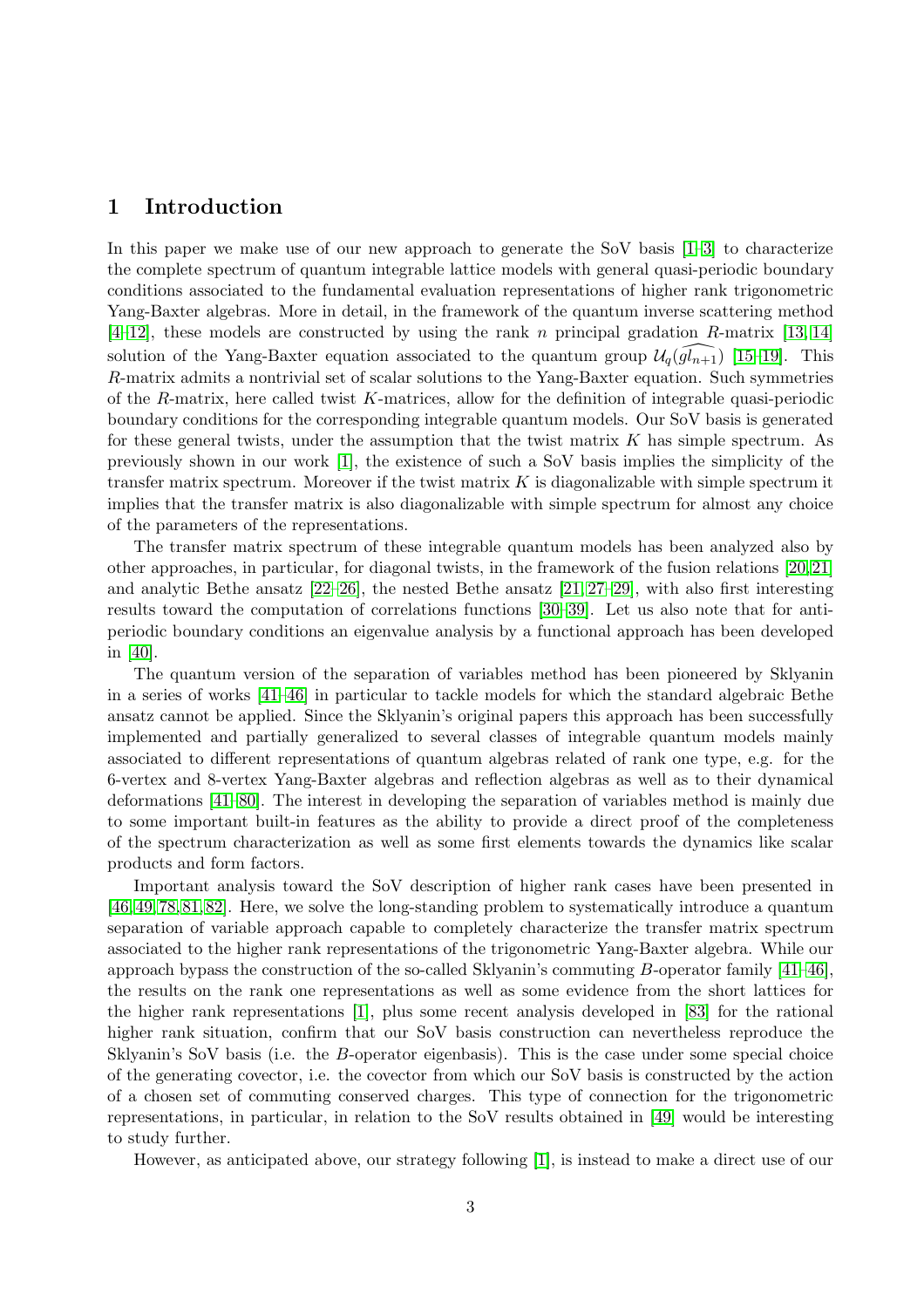SoV basis construction to obtain the complete characterization of the spectrum (eigenvalues and eigenvectors) using in particular the hierarchy of fusion relations for the transfer matrices. Here we consider the transfer matrices associated to general twist matrices  $K$  diagonalizable and with simple spectrum for the trigonometric  $gl_n$  ( $n \geq 2$ ) Yang-Baxter algebras in the fundamental evaluation representations. We will first obtain a complete characterization of the spectrum in terms of the set of solutions to a given system of N polynomial equations of degree  $n + 1$  in N unknowns, where N is the number of lattice sites. Second, we introduce the so-called quantum spectral curve functional equation and we provide the exact characterization of the set of its solutions which generates the complete transfer matrix spectrum associating to any eigenvalue solution exactly one nonzero eigenvector. These results allow also to point out, as already done for other quantum integrable models [\[1](#page-32-0)[–3\]](#page-32-1), how the SoV basis in our construction can be equivalently obtained by the action of the commuting family of Q-operator. This connection is important as it allows to bring in our SoV approach results of the Baxter's Q-operator method [\[84](#page-37-1)[–100\]](#page-38-0) ; of special interests are then the results presented in [\[101\]](#page-38-1) for the higher rank case. In our approach we show that this Q-operator satisfies with the transfer matrices the quantum spectral curve equation and that it can be reconstructed, making use of our Sov basis, in terms of the monodromy matrix entries.

In order to make easier the reading of our results we have decided to present them first in the rank 2 case, namely for the fundamental representations generated by the principal gradation R-matrix associated to  $\mathcal{U}_q(g_3)$ . Then these results are extended to the generic higher rank cases associated to the fundamental evaluation representations of  $\mathcal{U}_q(\widehat{gl_n})$ .

This article is organized as follows. In section 2, we introduce the fundamental evaluation representation of the rank two trigonometric Yang-Baxter algebra, the corresponding quantum spectral invariants of the model and then we list some general analytic properties they satisfy. Then in subsection 2.2 we construct our SoV covector basis and we state the first consequences on the transfer matrix spectrum. The section 3 is then dedicated to the presentation of our results on the transfer matrix spectrum characterization. In subsection 3.1, we derive the SoV discrete characterization of the transfer matrix spectrum in terms of solutions to a system of polynomial equations of degree 3. In subsection 3.2, we give an equivalent characterization in terms of the solutions to a functional equation of third order type, the so-called quantum spectral curve equation. In subsection 3.3 we also show that our SoV characterization of the transfer matrix eigenvectors allows for their rewriting in an algebraic Bethe ansatz form. In section 4, we define the framework of the general higher rank  $n$  case by introducing the corresponding fundamental evaluation representations of the  $\mathcal{U}_q(gl_n)$  Yang-Baxter algebra, the associated quantum spectral invariants and some of their general analytic properties. In subsection 4.2 we construct our SoV covector basis for this general rank  $n$  case. The section 5 presents the complete transfer matrix spectrum characterization. We first derive the SoV discrete spectrum characterization in subsection 5.1 while in subsection 5.2 we show its equivalence to the quantum spectral curve, a functional equation of difference type of order  $n+1$  for the Q-operator that we construct using the knowledge of our SoV basis. Some important technical proofs are gathered in two appendices. In appendix A, for the rank two case, we provide a proof of the complete characterization of the spectrum which is based on the explicit calculation of the transfer matrix action on our SoV covector basis. While this proof can be generalized to the general rank n along a similar path described in  $[2]$  for the rational case, we provide in appendix B a proof of the SoV discrete characterization of the transfer matrix spectrum which bypass the computation of the action of the transfer matrix on the SoV covector basis.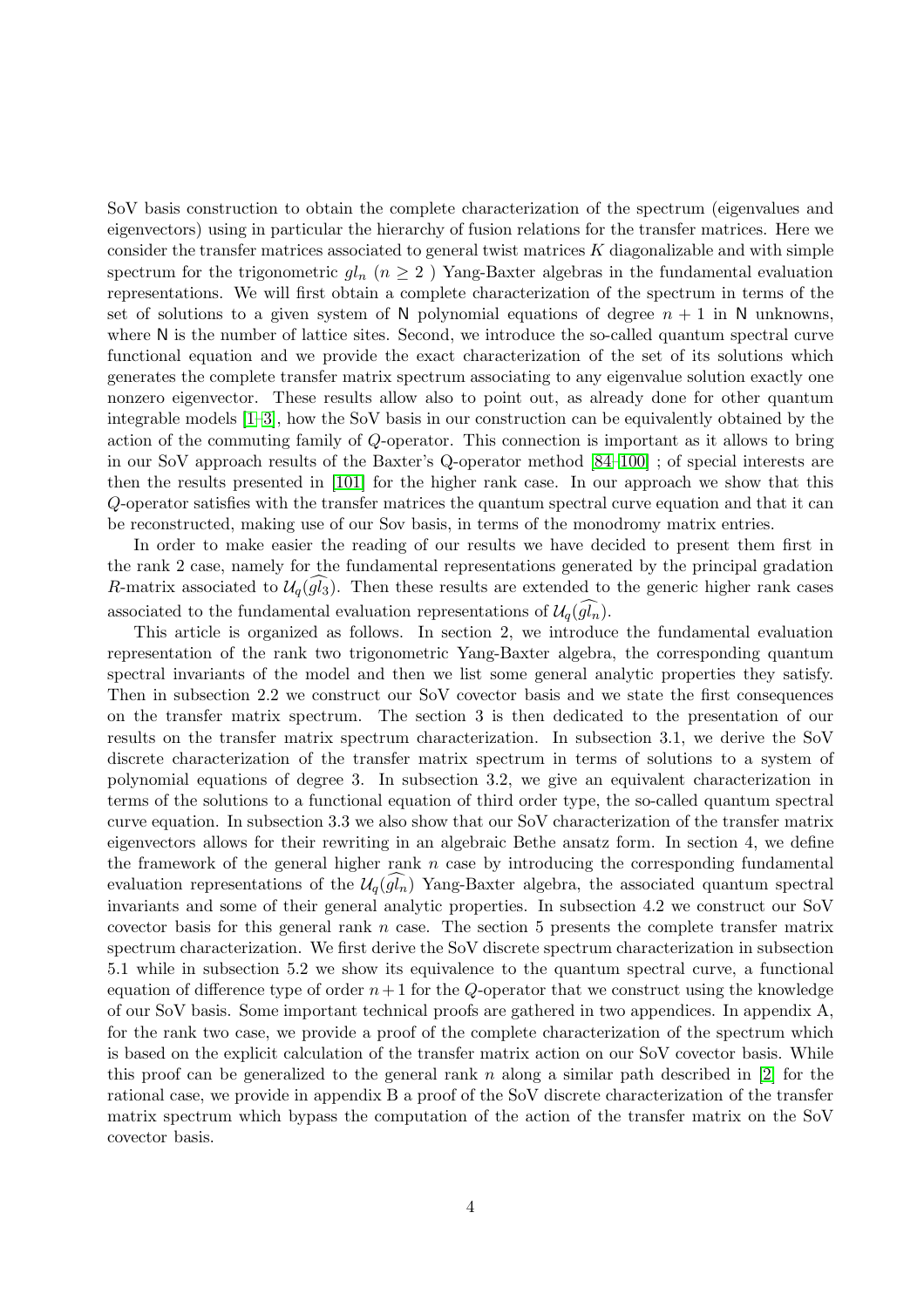### <span id="page-4-0"></span>2 Transfer matrices for fundamental evaluation representations of  $\mathcal{U}_q(\widehat{gl_3})$

We consider here the trigonometric Yang-Baxter algebra generated by the principal gradation R-matrix [\[13,](#page-32-4) [14\]](#page-32-5) associated to the quantum group  $\mathcal{U}_q(\overline{gl_3})^1$  $\mathcal{U}_q(\overline{gl_3})^1$ :

$$
R_{a,b}^{(P)}(\lambda) = \begin{pmatrix} a_1(\lambda) & \lambda^{1/3}b_1 & \lambda^{-1/3}b_2 \\ \lambda^{-1/3}c_1 & a_2(\lambda) & \lambda^{1/3}b_3 \\ \lambda^{1/3}c_2 & \lambda^{-1/3}c_3 & a_3(\lambda) \end{pmatrix} \in \text{End}(V_a \otimes V_b),
$$
 (2.1)

where  $V_a \cong V_b \cong \mathbb{C}^3$  and we have defined:

$$
a_j(\lambda) = \begin{pmatrix} \lambda q^{\delta_{j,1}} - 1/(\lambda q^{\delta_{j,1}}) & 0 & 0 \\ 0 & \lambda q^{\delta_{j,2}} - 1/(\lambda q^{\delta_{j,2}}) & 0 \\ 0 & 0 & \lambda q^{\delta_{j,3}} - 1/(\lambda q^{\delta_{j,3}}) \end{pmatrix}, \quad \forall j \in \{1, 2, 3\},
$$
  
\n
$$
b_1 = \begin{pmatrix} 0 & 0 & 0 \\ q - 1/q & 0 & 0 \\ 0 & 0 & 0 \end{pmatrix}, \quad b_2 = \begin{pmatrix} 0 & 0 & 0 \\ 0 & 0 & 0 \\ q - 1/q & 0 & 0 \end{pmatrix}, \quad b_3 = \begin{pmatrix} 0 & 0 & 0 \\ 0 & 0 & 0 \\ 0 & q - 1/q & 0 \end{pmatrix},
$$
  
\n
$$
c_1 = \begin{pmatrix} 0 & q - 1/q & 0 \\ 0 & 0 & 0 \\ 0 & 0 & 0 \end{pmatrix}, \quad c_2 = \begin{pmatrix} 0 & 0 & q - 1/q \\ 0 & 0 & 0 \\ 0 & 0 & 0 \end{pmatrix}, \quad c_3 = \begin{pmatrix} 0 & 0 & 0 \\ 0 & 0 & q - 1/q \\ 0 & 0 & 0 \end{pmatrix}.
$$
 (2.2)

Note that here we have chosen to present the R-matrix in a Laurent polynomial form but clearly it can be rewritten as well in a trigonometric form. This R-matrix is a solution of the Yang-Baxter equation:

$$
R_{12}(\lambda/\mu)R_{13}(\lambda)R_{23}(\mu) = R_{23}(\mu)R_{13}(\lambda)R_{12}(\lambda/\mu) \in \text{End}(V_1 \otimes V_2 \otimes V_3),\tag{2.3}
$$

and it is related by a similarity transformation to the so-called homogeneous gradation R-matrix for  $U_q(gl_3)$ :

$$
R_{a,b}^{(H)}(\lambda) = \begin{pmatrix} a_1(\lambda) & \lambda b_1 & \lambda b_2 \\ c_1/\lambda & a_2(\lambda) & \lambda b_3 \\ c_2/\lambda & c_3/\lambda & a_3(\lambda) \end{pmatrix} \in \text{End}(V_a \otimes V_b), \tag{2.4}
$$

which is also a solution of the Yang-Baxter equation. More in detail, it holds:

$$
R_{a,b}^{(P)}(\lambda) = S_a(\lambda) R_{a,b}^{(H)}(\lambda) S_a^{-1}(\lambda),
$$
\n(2.5)

where

$$
S(\lambda) = \begin{pmatrix} 1 & 0 & 0 \\ 0 & \lambda^{2/3} & 0 \\ 0 & 0 & \lambda^{4/3} \end{pmatrix},
$$
 (2.6)

such connection has been first remarked in [\[14\]](#page-32-5). Let us comment that this two solutions of the Yang-Baxter equation generate the same quantum integrable models with diagonal quasi-periodic boundary conditions. Indeed, any diagonal  $3 \times 3$  matrix  $K \in End(V)$  is a symmetry for both these R-matrices:

$$
R_{12}^{(P/H)}(\lambda)K_1K_2 = K_2K_1R_{12}^{(P/H)}(\lambda) \in \text{End}(V_1 \otimes V_2),\tag{2.7}
$$

<span id="page-4-1"></span><sup>&</sup>lt;sup>1</sup>As already stressed, in all this article we assume that the deformation parameter  $q = e^{\eta}$  is not a root of unity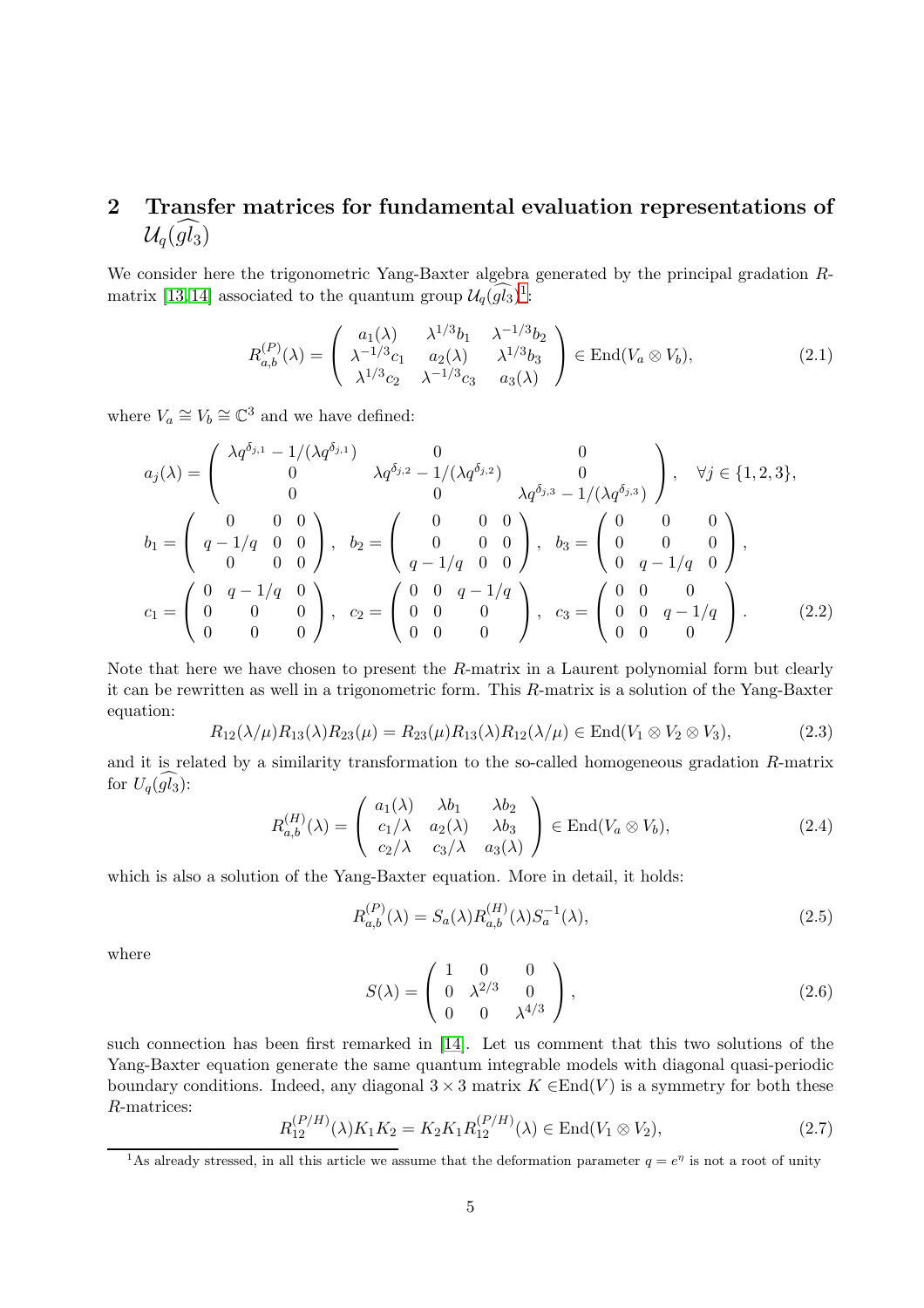and defined the monodromy matrices:

$$
M_a^{(P/H|K)}(\lambda|\{\xi\}) = \begin{pmatrix} A_1^{(K)}(\lambda) & B_1^{(K)}(\lambda) & B_2^{(K)}(\lambda) \\ C_1^{(K)}(\lambda) & A_2^{(K)}(\lambda) & B_3^{(K)}(\lambda) \\ C_2^{(K)}(\lambda) & C_3^{(K)}(\lambda) & A_3^{(K)}(\lambda) \end{pmatrix}_a
$$
(2.8)

$$
\equiv K_a R_{a,N}^{(P/H)}(\lambda/\xi_N) \cdots R_{a,1}^{(P/H)}(\lambda/\xi_1) \in \text{End}(V_a \otimes \mathcal{H}), \tag{2.9}
$$

where  $\mathcal{H} = \bigotimes_{n=1}^{N} V_n$ , and the transfer matrices

$$
T_1^{(P/H|K)}(\lambda|\{\xi\}) \equiv \text{tr}_a M_a^{(P/H|K)}(\lambda|\{\xi\}) \in \text{End}\mathcal{H}
$$
\n(2.10)

then the following identity holds for the homogeneous chains:

$$
T_1^{(P|K)}(\lambda|\{\xi\})\Big|_{\xi_i=0} = T_1^{(H|K)}(\lambda|\{\xi\})\Big|_{\xi_i=0},\tag{2.11}
$$

which implies our statement on the equality of the Hamiltonians with diagonal quasi-periodic boundary conditions generated by these two R-matrices. However, one has to remark that for the inhomogeneous models the above identity does not hold.

One motivation to consider the fundamental models associated with the principal gradation R-matrix is the set of symmetry K-matrices enjoyed by this Yang-Baxter solution together with the simpler properties under co-product action, and hence under fusion. Indeed, the set of solutions of the scalar Yang-Baxter equation for the principal gradation R-matrix reads:

$$
K^{(a)} = \delta_{a,1} \begin{pmatrix} \alpha & 0 & 0 \\ 0 & \beta & 0 \\ 0 & 0 & \gamma \end{pmatrix} + \delta_{a,2} \begin{pmatrix} 0 & 0 & \alpha \\ \beta & 0 & 0 \\ 0 & \gamma & 0 \end{pmatrix} + \delta_{a,3} \begin{pmatrix} 0 & \beta & 0 \\ 0 & 0 & \gamma \\ \alpha & 0 & 0 \end{pmatrix}, \tag{2.12}
$$

for any complex value of  $\alpha$ ,  $\beta$  and  $\gamma$ , while for the homogeneous gradation R-matrix the matrices  $K^{(2)}$  and  $K^{(3)}$  are symmetries if and only if  $\alpha = 0$ . Note that the matrices  $K^{(2)}$  and  $K^{(3)}$  are diagonalizable and their eigenvalues reads:

$$
\mathbf{k}_0 = \sqrt[3]{\alpha \beta \gamma}, \mathbf{k}_1 = -(-1)^{1/3} \mathbf{k}_0, \mathbf{k}_2 = (-1)^{2/3} \mathbf{k}_0 \tag{2.13}
$$

so that for  $\alpha\beta\gamma \neq 0$  these matrices have simple spectrum and it holds:

$$
\det K^{(a)} = \alpha \beta \gamma \quad \forall a \in \{1, 2, 3\}.
$$

It is also interesting to remark that the principal gradation  $R$ -matrix directly generates, the  $q$ deformed antisymmetric projector  $P_{a,b}^- \in \text{End}(V_a \otimes V_b)$  which is used in the fusion representations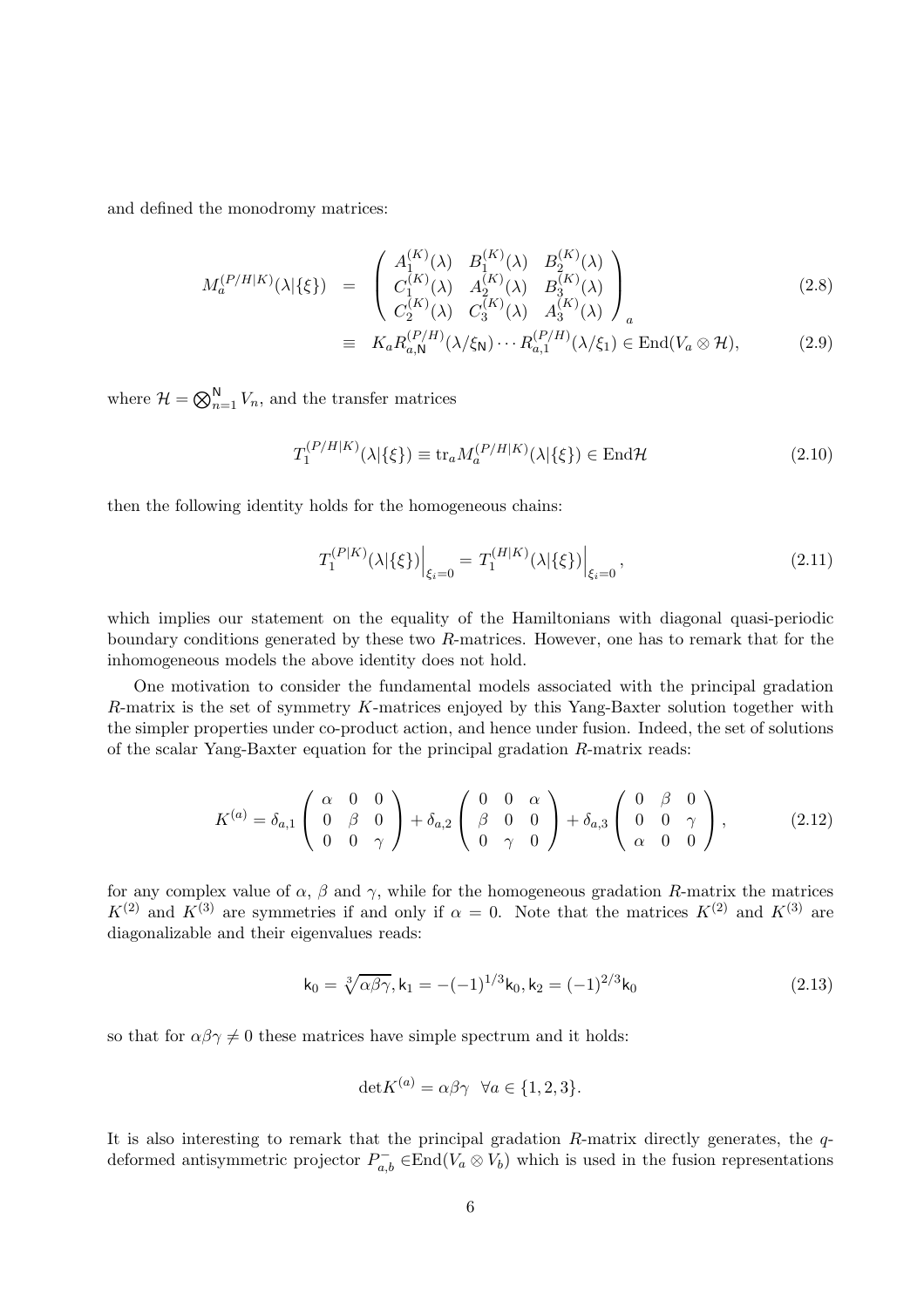for the  $\mathcal{U}_q(\widehat{gl_3})$  case. In particular, it holds:

$$
\frac{R_{12}^{(P)}(1/q)}{2(1/q-q)} = P_{a,b}^{-}
$$
\n
$$
\begin{pmatrix}\n0 & 0 & 0 & 0 & 0 & 0 & 0 & 0 & 0 \\
0 & 1/2 & 0 & -q^{1/3}/2 & 0 & 0 & 0 & 0 & 0 \\
0 & 0 & 1/2 & 0 & 0 & 0 & -1/(2q^{1/3}) & 0 & 0 \\
0 & -1/(2q^{1/3}) & 0 & 1/2 & 0 & 0 & 0 & 0 & 0 \\
0 & 0 & 0 & 0 & 0 & 0 & 0 & 0 & 0 & 0 \\
0 & 0 & 0 & 0 & 0 & 1/2 & 0 & -q^{1/3}/2 & 0 \\
0 & 0 & -q^{1/3}/2 & 0 & 0 & 0 & 1/2 & 0 & -q^{1/3}/2 & 0 \\
0 & 0 & 0 & 0 & 0 & -1/(2q^{1/3}) & 0 & 1/2 & 0 \\
0 & 0 & 0 & 0 & 0 & 0 & 0 & 0 & 0\n\end{pmatrix}.
$$
\n(2.14)

#### <span id="page-6-0"></span>2.1 Fundamental properties of the hierarchy of transfer matrices

Here, we collect some relevant known properties [\[20,](#page-33-1) [21,](#page-33-2) [26\]](#page-33-4) of the fused transfer matrices for the representations under consideration.

Proposition 2.1. The transfer matrices:

$$
T_1^{(K)}(\lambda) \equiv tr_a M_a^{(K)}(\lambda), \qquad T_2^{(K)}(\lambda) \equiv tr_{a,b} P_{a,b}^{-} M_b^{(K)}(\lambda) M_a^{(K)}(\lambda/q), \tag{2.15}
$$

satisfy the following commutation relations:

$$
\[T_1^{(K)}(\lambda), T_1^{(K)}(\mu)\] = \left[T_1^{(K)}(\lambda), T_2^{(K)}(\mu)\right] = \left[T_2^{(K)}(\lambda), T_2^{(K)}(\mu)\right] = 0.\tag{2.16}
$$

The quantum determinant:

$$
q\text{-}det M^{(K)}(\lambda) \equiv \text{tr}_{abc} P_{abc}^{-} M_c^{(K)}(\lambda) M_b^{(K)}(\lambda/q) M_a^{(K)}(\lambda/q^2)
$$
\n
$$
(2.17)
$$

is a central element of the algebra, i.e.

$$
[q\text{-}det M^{(K)}(\lambda), M_a^{(K)}(\mu)] = 0.
$$
\n(2.18)

Furthermore, let us define the operators  $N_i \in End(\mathcal{H})$  by the following action:

$$
N_i \otimes_{n=1}^{N} |n, a_n\rangle = \otimes_{n=1}^{N} |n, a_n\rangle \sum_{n=1}^{N} \delta_{i, a_n}, \forall i \in \{1, 2, 3\},
$$
\n(2.19)

in the basis

$$
|n, a_n\rangle = \begin{pmatrix} \delta_{1, a_n} \\ \delta_{2, a_n} \\ \delta_{3, a_n} \end{pmatrix}_n \in V_n \quad \forall n \in \{1, ..., N\} \text{ and } a_n \in \{1, 2, 3\},
$$
 (2.20)

for which we have:

$$
N_1 + N_2 + N_3 = N . \t\t(2.21)
$$

These operators generalize to higher rank the symmetry of the R-matrix given in the rank one case by the third component of spin. Then it holds: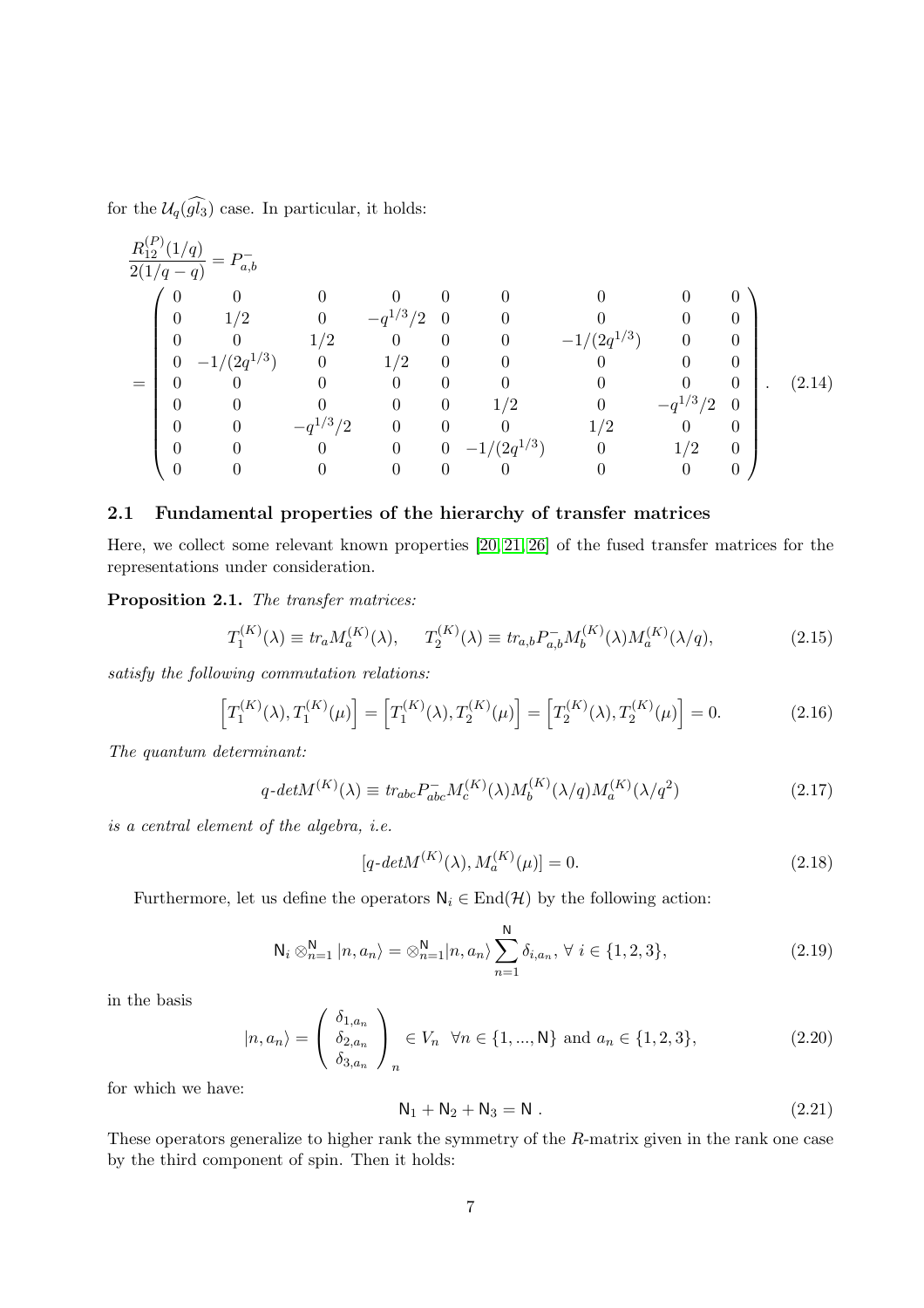**Proposition 2.2.** The transfer matrices  $T_1^{(K)}$  $T_1^{(K)}(\lambda)$  and  $T_2^{(K)}$  $2^{(N)}(\lambda)$  satisfy the following properties:

i) For any K-matrix defining a symmetry of the R-matrix,  $T_2^{(K)}$  $\chi_2^{(K)}(\lambda)$  has the following 2N central zeroes:

$$
T_2^{(K)}(\pm q\xi_b) = 0 \quad \forall b \in \{1, ..., N\},\tag{2.22}
$$

the quantum determinant reads:

$$
q\text{-}det M^{(K)}(\lambda) = det K \prod_{b=1}^{N} (\lambda q/\xi_b - \xi_b/(q\lambda))(\lambda/(q\xi_b) - (q\xi_b)/\lambda)(\lambda/(q^2\xi_b) - (q^2\xi_b)/\lambda), \qquad (2.23)
$$

and the following fusion identities hold for any  $b \in \{1, ..., N\}$ :

$$
T_1^{(K)}(\xi_b)T_1^{(K)}(\xi_b/q) = T_2^{(K)}(\xi_b),
$$
\n(2.24)

$$
T_1^{(K)}(\xi_b)T_2^{(K)}(\xi_b/q) = q \cdot det M^{(K)}(\xi_b). \tag{2.25}
$$

Moreover, in the case of a diagonal twist  $K^{(1)}$ :

 $ii)$   $\lambda^{N}T_{1}^{(K)}$  $I_1^{(K)}(\lambda)$  is a degree N polynomial in  $\lambda^2$  with the following asymptotics:

$$
T_1^{(\pm\infty|K)} \equiv \lim_{\log\lambda \to \pm\infty} \lambda^{\mp N} T_1^{(K)}(\lambda) = (\pm 1)^N \frac{\alpha q^{\pm N_1} + \beta q^{\pm N_2} + \gamma q^{\pm N_3}}{\prod_{n=1}^N \xi_n^{\pm 1}}.
$$
 (2.26)

iii)  $\lambda^{2N}T_2^{(K)}$  $\mathcal{L}_2^{(K)}(\lambda)$  is a degree 2N polynomial in  $\lambda^2$  with the following asymptotics:

$$
T_2^{(\pm \infty | K)} \equiv \lim_{\log \lambda \to \pm \infty} \lambda^{\mp 2\mathsf{N}} T_2^{(K)}(\lambda) = \frac{\alpha \beta q^{\pm(\mathsf{N}_1 + \mathsf{N}_2)} + \alpha \gamma q^{\pm(\mathsf{N}_1 + \mathsf{N}_3)} + \beta \gamma q^{\pm(\mathsf{N}_2 + \mathsf{N}_3)}}{q^{\pm \mathsf{N}} \prod_{n=1}^{\mathsf{N}} \xi_n^{\pm 2}}.
$$
 (2.27)

iv) The operators  $N_i$  commute with the transfer matrices.

In the case of non-diagonal twists  $K^{(2)}$  or  $K^{(3)}$ : v)  $\lambda^{(N-1/3)}T_1^{(K)}$  $\int_1^{(K)} (\lambda)$  is a degree  $\mathsf{N} - 1$  polynomial in  $\lambda^2$ . *vi*)  $\lambda^{(2N-2/3)}T_2^{(K)}$  $\chi_2^{(K)}(\lambda)$  is a degree 2N – 1 polynomial in  $\lambda^2$ .

Let us introduce the functions

$$
f_{l,\mathbf{h}}^{(a,m)}(\lambda) = \left(\prod_{b=1}^{N} \frac{\lambda/\xi_b^{(-1)} - \xi_b^{(-1)}/\lambda}{\xi_l^{(h_l)}/\xi_b^{(-1)} - \xi_b^{(-1)}/\xi_l^{(h_l)}}\right)^{\delta_{m,2}} \left(\frac{t_{h_1,\dots,h_N}\lambda/\xi_n + \xi_n/(t_{h_1,\dots,h_N}\lambda)}{t_{h_1,\dots,h_N} + 1/t_{h_1,\dots,h_N}}\right)^{\delta_{1,a}}
$$

$$
\times \prod_{b \neq n,b=1}^{N} \frac{\lambda/\xi_b^{(h_b)} - \xi_b^{(h_b)}/\lambda}{\xi_b^{(h_b)} - \xi_b^{(h_b)}/\xi_n^{(h_n)}}, \qquad \xi_b^{(h)} = \xi_b/q^h, \ t_{h_1,\dots,h_N} = q^{-\sum_{a=1}^{N}h_a}, \tag{2.28}
$$

that are well defined under the assumption that q is not a root of unity and  $h_n \in \{0, ..., n-1\}$  for any  $n \in \{1, ..., N\}$ . We also define the following functions of the operators  $N_i$ :

$$
T_{1,\mathbf{h}}^{(K^{(a)},\infty)}(\lambda) = \delta_{1,a} \frac{\alpha \cosh \eta \mathsf{N}_1 + \beta \cosh \eta \mathsf{N}_2 + \gamma \cosh \eta \mathsf{N}_3}{\cosh(\eta \sum_{b=1}^N h_b)} \prod_{b=1}^N (\lambda/\xi_b^{(h_b)} - \xi_b^{(h_b)}/\lambda),\tag{2.29}
$$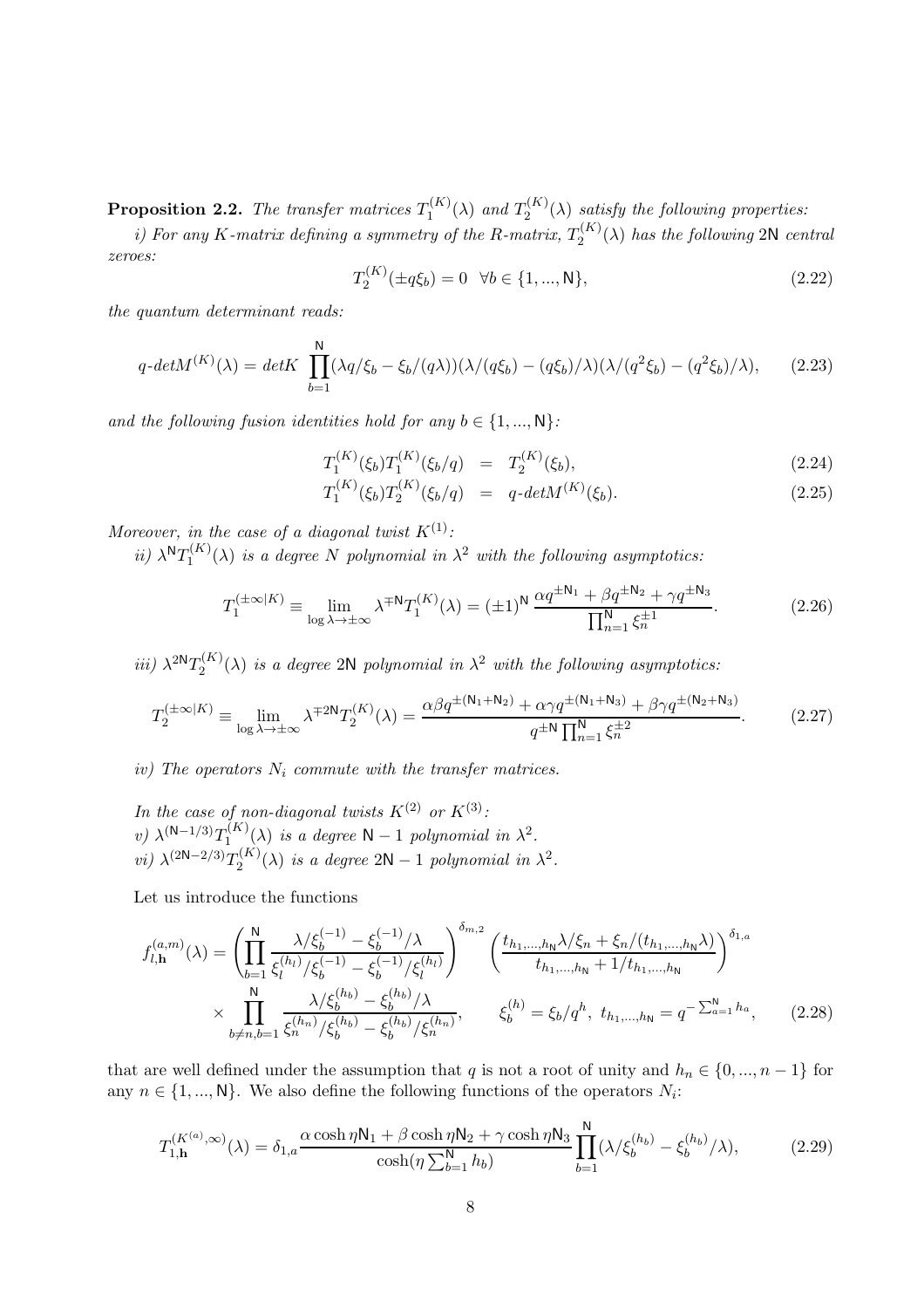and

$$
T_{2,\mathbf{h}}^{(K^{(a)},\infty)}(\lambda) = \delta_{1,a} \frac{\alpha \beta \cosh \eta (N_1 + N_2) + \alpha \gamma \cosh \eta (N_1 + N_3) + \beta \gamma \sinh \eta (N_2 + N_3)}{\cosh(\eta \sum_{b=1}^{N} h_b)} \times \prod_{b=1}^{N} (\lambda/\xi_b^{(h_b)} - \xi_b^{(h_b)}/\lambda)(\lambda/\xi_b^{(-1)} - \xi_b^{(-1)}/\lambda).
$$
\n(2.30)

Then the next corollary holds:

<span id="page-8-0"></span>**Corollary 2.1.** The transfer matrix  $T_1^{(K^{(a)})}$  $T_1^{(K^{(a)})}(\lambda)$  and  $T_2^{(K^{(a)})}$  $2^{(N^{(N)})}(\lambda)$  admit the following interpolation formulae:

$$
T_1^{(K^{(a)})}(\lambda) = T_{1,\mathbf{h}}^{(K^{(a)},\infty)}(\lambda) + \sum_{n=1}^{\mathbf{N}} f_{n,\mathbf{h}}^{(a,1)}(\lambda) T_1^{(K^{(a)})}(\xi_n^{(h_n)}),
$$
\n(2.31)

and

$$
T_2^{(K^{(a)})}(\lambda) = T_{2,\mathbf{h}}^{(K^{(a)},\infty)}(\lambda) + \sum_{n=1}^{\mathbf{N}} f_{n,\mathbf{h}}^{(a,2)}(\lambda) T_2^{(K^{(a)})}(\xi_n^{(h_n)}),
$$
\n(2.32)

under the assumption that q is not a root of unity and  $h_n \in \{0, 1, 2\}$  for any  $n \in \{1, ..., N\}$ . Moreover, the following sum rules are satisfied:

$$
\delta_{1,a} \left( \alpha \sinh \eta (N_1 - \sum_{b=1}^{N} h_b) + \beta \sinh \eta (N_2 - \sum_{b=1}^{N} h_b) + \gamma \sinh \eta (N_3 - \sum_{b=1}^{N} h_b) \right)
$$
  
= 
$$
\sum_{n=1}^{N} \frac{T_1^{(K^{(a)})} (\xi_n^{(h_n)})}{2 \prod_{b \neq n, b=1}^{N} \xi_n^{(h_n)}/\xi_b^{(h_b)} - \xi_b^{(h_b)}/\xi_n^{(h_n)}},
$$
(2.33)

and

$$
\delta_{1,a} \left( \alpha \beta \sinh \eta (N_1 + N_2 - \sum_{b=1}^N h_b) + \alpha \gamma \sinh \eta (N_1 + N_3 - \sum_{b=1}^N h_b) + \beta \gamma \sinh \eta (N_2 + N_3 - \sum_{b=1}^N h_b) \right)
$$
  
= 
$$
\sum_{n=1}^N \frac{T_2^{(K^{(a)})}(\xi_n^{(h_n)})}{2 \prod_{b \neq n, b=1}^N (\xi_b^{(h_n)}/\xi_b^{(h_b)} - \xi_b^{(h_b)}/\xi_n^{(h_n)}) \prod_{b=1}^N (\xi_n^{(h_n)}/\xi_b^{(-1)} - \xi_b^{(-1)}/\xi_n^{(h_n)})}.
$$
(2.34)

 $T_1^{(K^{(a)})}$  $T_1^{(K^{(a)})}(\lambda)$  then completely characterizes  $T_2^{(K^{(a)})}$  $2^{(N^{(N)})}(\lambda)$  in terms of the fusion equations by:

$$
T_2^{(K^{(a)})}(\lambda) = T_{2,\mathbf{h}=\mathbf{0}}^{(K^{(a)},\infty)}(\lambda) + \sum_{n=1}^{\mathbf{N}} f_{n,\mathbf{h}=\mathbf{0}}^{(a,2)}(\lambda) T_1^{(K^{(a)})}(\xi_n/q) T_1^{(K^{(a)})}(\xi_n).
$$
 (2.35)

Proof. We have to use just the known central zeroes and asymptotic behavior to prove the above interpolation formula once  $T_2^{(K^{(a)})}$  $2^{(N^{(1)})'}(\xi_n)$  is given by the fusion equations. The sum rules just follow from the fact that in this trigonometric case we know the asymptotic behavior of the transfer matrices in two points (at  $\lambda$  going to zero and to infinity) while we still reconstruct these degree N polynomials in N points which leads to the sum rule.  $\Box$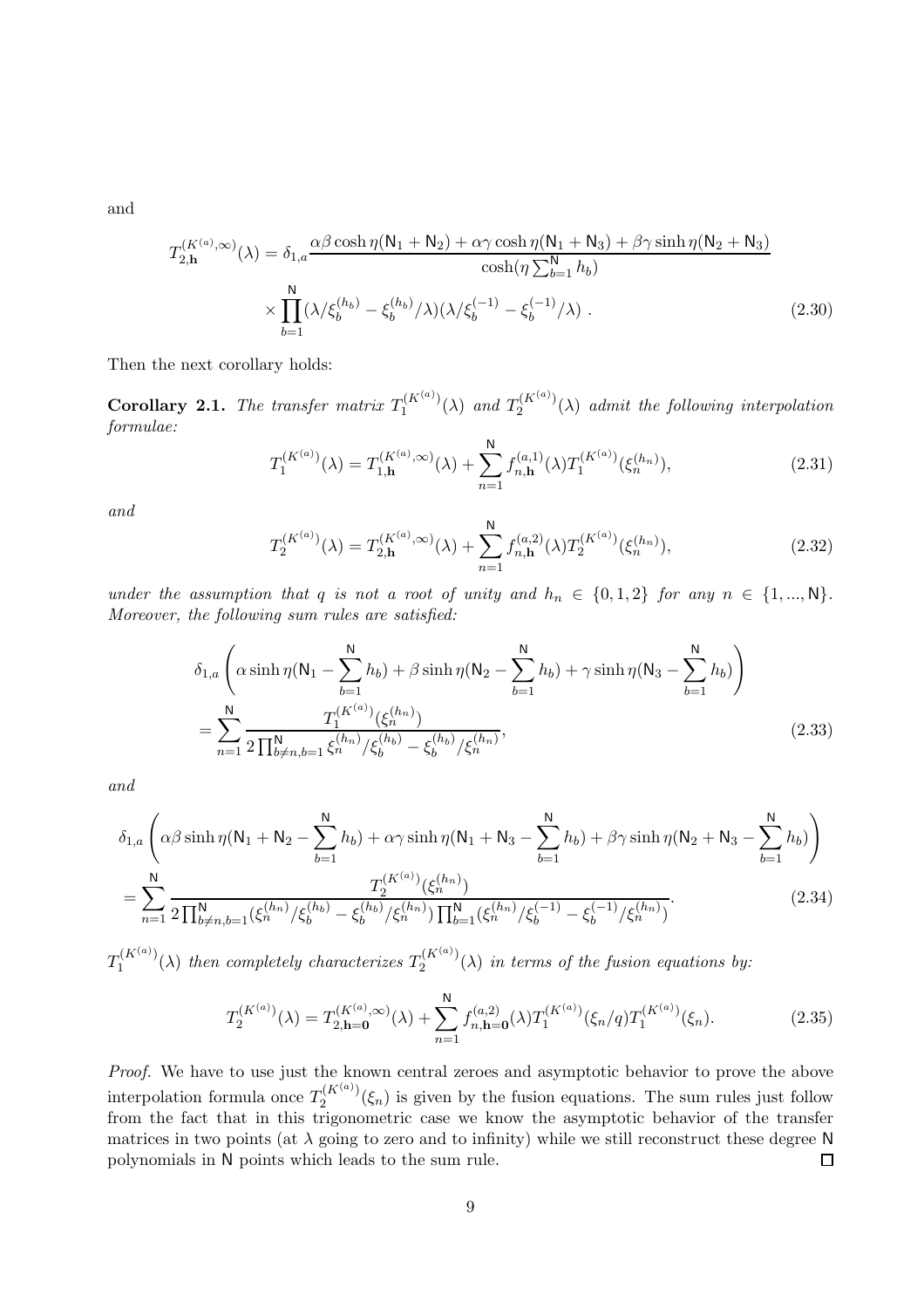#### <span id="page-9-0"></span>2.2 SoV covector basis generated by transfer matrix action

The general Proposition 2.6 of our article [\[1\]](#page-32-0) for the construction of the SoV covector basis applies in particular to the fundamental representations of the trigonometric Yang-Baxter algebra.

The twist  $K^{(a)}$  are diagonalizable and with simple spectrum  $3 \times 3$  matrices, as soon as  $\alpha$ ,  $\beta$  and γ are all different in the case  $a = 1$  and  $\alpha\beta\gamma \neq 0$  in the case  $a = 2$  and  $a = 3$ . Let us denote by  $K_J$ the diagonal form of the matrix  $K$  and  $W_K$  the invertible matrix defining the change of basis:

$$
K = W_K K_J W_K^{-1} \text{ with } K_J = \begin{pmatrix} k_1 & 0 & 0 \\ 0 & k_2 & 0 \\ 0 & 0 & k_3 \end{pmatrix}.
$$
 (2.36)

Then the following theorem holds:

**Theorem 2.1.** For any diagonalizable  $3 \times 3$  twist matrix K having simple spectrum, the following set:

$$
\langle h_1, ..., h_N \rvert \equiv \langle S \rvert \prod_{n=1}^N (T_1^{(K)}(\xi_n))^{h_n} \text{ for any } \{h_1, ..., h_N\} \in \{0, 1, 2\}^{\otimes N}, \tag{2.37}
$$

<span id="page-9-3"></span>forms a covector basis of  $H$ , for almost any choice of  $\langle S|$  and of the inhomogeneities under the condition

$$
\xi_a \neq \xi_b q^h \quad \forall a \neq b \in \{1, ..., N\} \text{ and } h \in \{-2, -1, 0, 1, 2\}. \tag{2.38}
$$

Moreover, a proper choice of the state  $\langle S|$  has the following tensor product form:

$$
\langle S| = \bigotimes_{a=1}^{N} (x, y, z)_{a} \Gamma_{W}^{-1}, \quad \Gamma_{W} = \bigotimes_{a=1}^{N} W_{K, a}
$$
 (2.39)

under the condition  $x y z \neq 0$ .

Proof. As a corollary of the general Proposition 2.6 of [\[1\]](#page-32-0), this set of covectors is a covector basis of  $H$  as soon as we can show that the covectors:

$$
(x, y, z)a W-1, (x, y, z)a W-1 K, (x, y, z)a W-1 K2,
$$
\n(2.40)

or equivalently:

$$
(x, y, z)a, (x, y, z)aKJ, (x, y, z)aKJ2, \t(2.41)
$$

form a basis in  $V_a \cong \mathbb{C}^3$ , that is that the following determinant is non-zero:

$$
\det||((x,y,z)K_J^{i-1}e_j(a))_{i,j\in\{1,2,3\}}|| = -xyzV(\mathsf{k}_0,\mathsf{k}_1,\mathsf{k}_2),\tag{2.42}
$$

which leads to the given requirements on the components  $x, y, z \in \mathbb{C}$  of the three dimensional covector. □

## <span id="page-9-1"></span>3 Transfer matrix spectrum in our SoV approach: the  $\mathcal{U}_q(\widehat{gl_3})$  case

#### <span id="page-9-2"></span>3.1 Discrete spectrum characterization by SoV

For any given twist matrix  $K$  diagonalizable and with simple spectrum, the following characterization of the transfer matrix spectrum holds: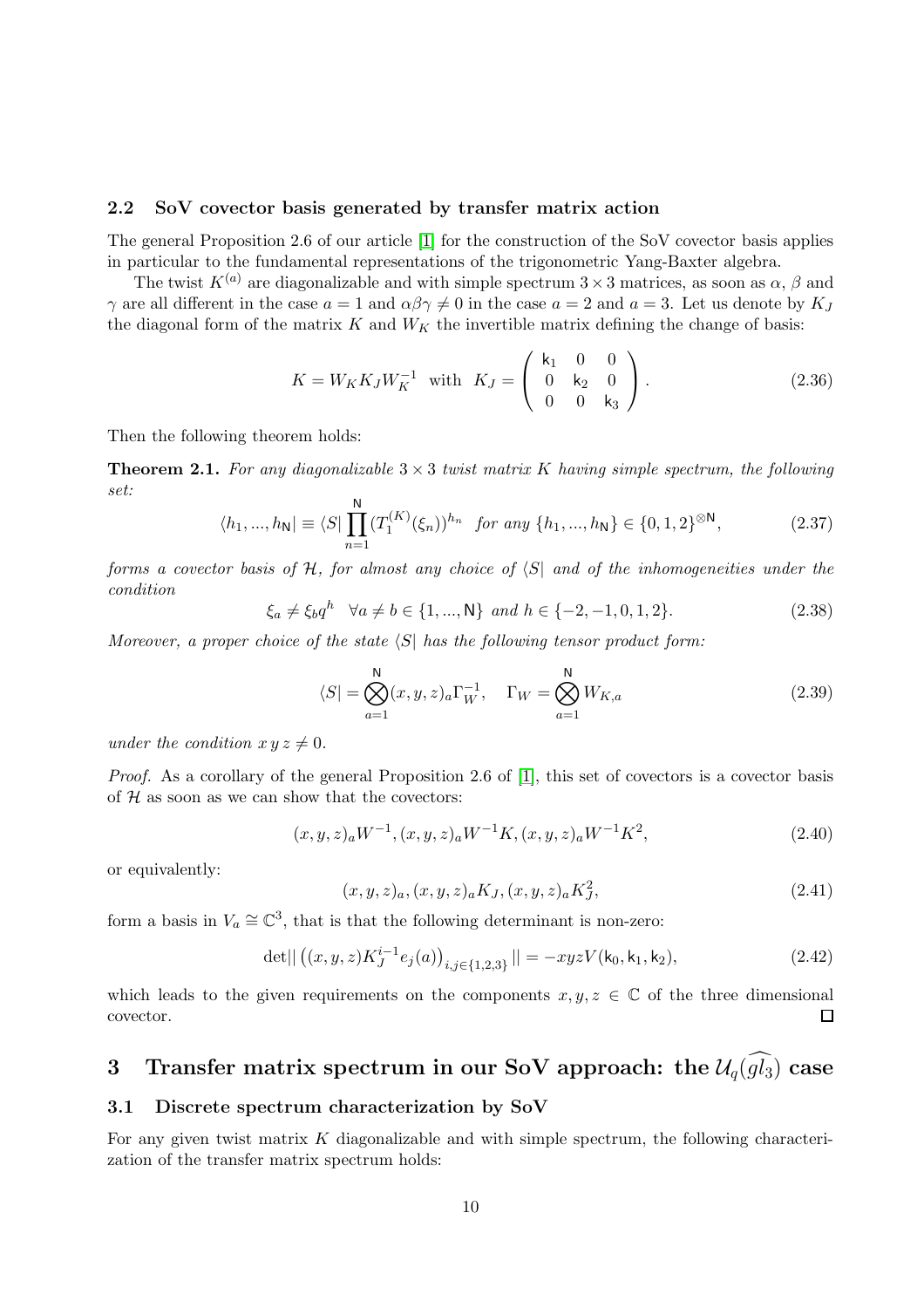<span id="page-10-2"></span>**Theorem 3.1.** The spectrum of  $T_1^{(K)}$  $\int_1^{(R)} (\lambda)$  is characterized by:

<span id="page-10-1"></span>
$$
\Sigma_{T^{(K)}} = \bigcup_{0 \leq l+m \leq \mathsf{N}} \Sigma_{T^{(K)}}^{(l,m)},\tag{3.1}
$$

where l, m are positive integers and

$$
\Sigma_{T^{(K)}}^{(l,m)} = \left\{ t_1(\lambda) = t_1(l, m, \alpha, \beta, \gamma) \prod_{b=1}^{N} (\lambda/\xi_b - \xi_b/\lambda) + \sum_{a=1}^{N} f_{n, h=0}^{(a,1)}(\lambda) x_a \right\},
$$
(3.2)

for any set  $\{x_1, \ldots, x_\mathsf{N}\}$  belonging to  $S_{T^{(K)}}^{(l,m)}$  where we have defined:

 $t_1(l, m, \alpha, \beta, \gamma) \equiv \delta_{1,a} (\alpha \cosh \eta l + \beta \cosh \eta m + \gamma \cosh \eta (l + m - N))$  (3.3)

under the assumption that the  $3 \times 3$  twist matrix K is simple and diagonalizable and the inhomogeneities satisfy  $(2.38)$  $(2.38)$ . Here,  $S_{T(K)}^{(l,m)}$  $T^{(k,m)}_{T^{(K)}}$  stand for the set of solutions  $\{x_1,\ldots,x_{\mathsf{N}}\}$  to the following system of N cubic equations:

$$
x_n[\delta_{1,a}(\alpha\beta\cosh\eta(l+m) + \alpha\gamma\cosh\eta(N-m) + \beta\gamma\sinh\eta(N-l))\prod_{b=1}^N(\xi_n^{(1)}/\xi_b - \xi_b/\xi_n^{(1)})
$$
  
 
$$
\times (\xi_n^{(1)}/\xi_b^{(-1)} - \xi_b^{(-1)}/\xi_n^{(1)}) + \sum_{m=1}^N f_{m,\mathbf{h}=0}^{(a,2)}(\xi_m^{(1)})t_1(\xi_m^{(1)})x_m] = q \cdot det M^{(K)}(\xi_a), \qquad (3.4)
$$

<span id="page-10-0"></span>in N unknown  $\{x_1, ..., x_N\}$ . Moreover,  $T_1^{(K)}$  $I_1^{(N)}(\lambda)$  is diagonalizable with simple spectrum and for any  $t_1(\lambda) \in \Sigma_{T(K)}$  the associated unique eigenvector  $|t\rangle$  has the following wave function in the covector SoV basis:

<span id="page-10-3"></span>
$$
\langle h_1, ..., h_N | t \rangle = \prod_{n=1}^{N} t_1^{h_n}(\xi_n), \tag{3.5}
$$

where the overall normalization has been fixed by imposing  $\langle S|t \rangle = 1$ .

Proof. The transfer matrix fusion equations:

$$
T_1^{(K)}(\xi_b)T_2^{(K)}(\xi_b/q) = q \cdot \det M^{(K)}(\xi_b), \ \forall b \in \{1, ..., N\},\tag{3.6}
$$

when rewritten for the eigenvalues take exactly the form of the given system of N cubic equations in N unknowns  $\{x_1, ..., x_N\}$ , once we use the known analyticity and central zeroes. Consequently, this system has to be satisfied and the given characterization of any eigenvector  $|t\rangle$  is implied.

The reverse statement has to be shown now. In particular, we have to prove that given a polynomial of the above form satisfying this system then it is an eigenvalue of the transfer matrix  $T_1^{(K)}$  $\binom{n}{1}(\lambda)$ . This is done by proving that the vector  $|t\rangle$  defined in (3.[5\)](#page-10-0) is a transfer matrix eigenvector using our SoV basis:

$$
\langle h_1, ..., h_N | T_1^{(K)}(\lambda) | t \rangle = t_1(\lambda) \langle h_1, ..., h_N | t \rangle, \ \forall \{h_1, ..., h_N\} \in \{0, 1, 2\}^{\otimes N}.
$$
 (3.7)

Let us point out that as a consequence of the Corollary [2.1,](#page-8-0) in order to prove this identity it is enough to prove it in a generic N-upla of points  $\xi_a^{(k_a)}$  for any  $a \in \{1, ..., N\}$ . Indeed, let us assume that it holds:

$$
\langle h_1, ..., h_N | T_1^{(K)}(\xi_a^{(k_a)}) | t \rangle = t_1(\xi_a^{(k_a)}) \langle h_1, ..., h_N | t \rangle, \ \forall \{h_1, ..., h_N\} \in \{0, 1, 2\}^{\otimes N},\tag{3.8}
$$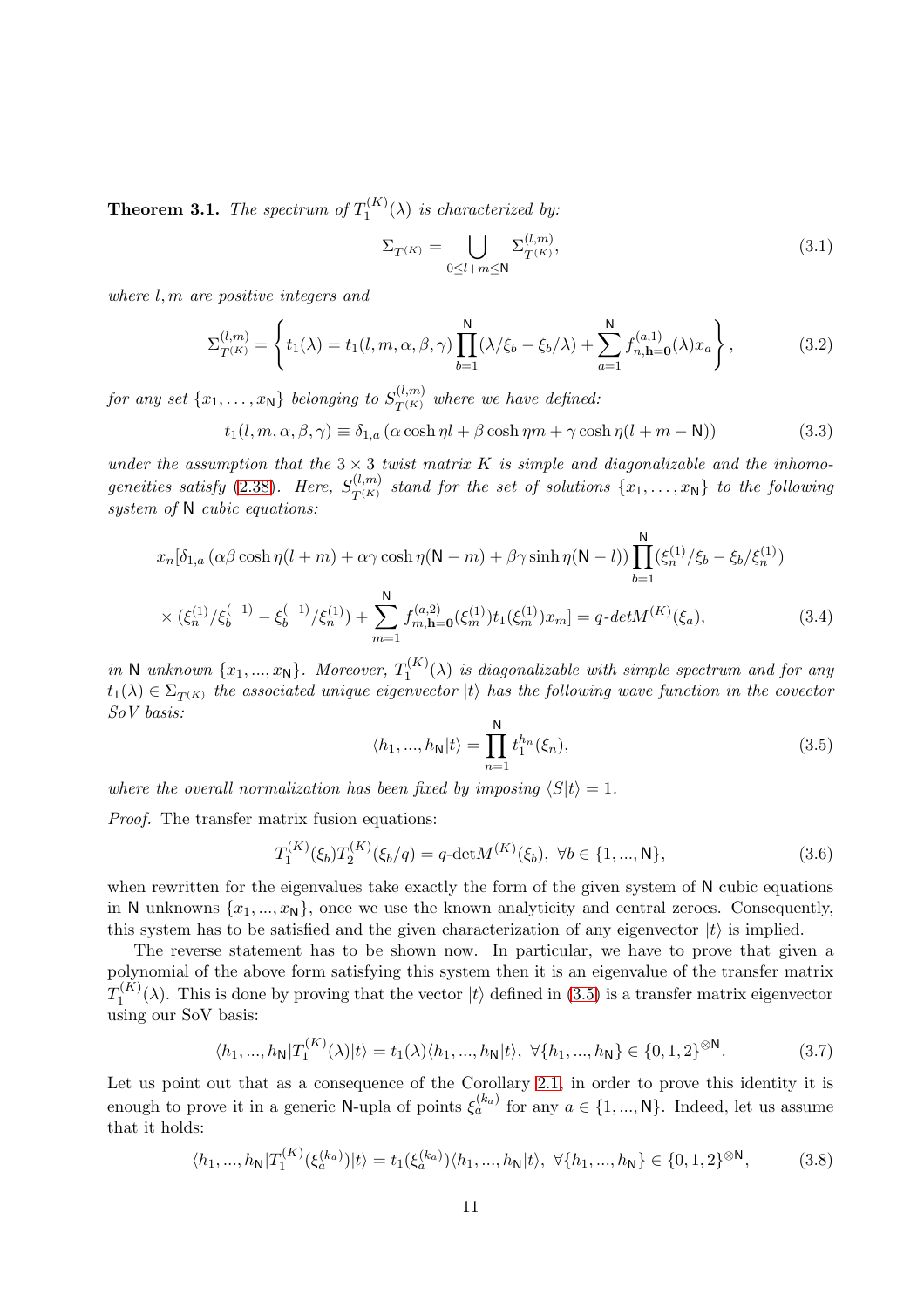then we have that:

$$
\delta_{1,a}\langle h_1,...,h_N| \left( \alpha \sinh \eta (N_1 - \sum_{b=1}^N k_b) + \beta \sinh \eta (N_2 - \sum_{b=1}^N k_b) + \gamma \sinh \eta (N_3 - \sum_{b=1}^N k_b) \right) |t\rangle
$$
  
=  $\langle h_1,...,h_N| \left( \sum_{n=1}^N \frac{T_1^{(K^{(a)})} (\xi_n^{(k_n)})}{2 \prod_{b \neq n,b=1}^N \xi_n^{(k_n)}/\xi_b^{(k_b)} - \xi_b^{(k_b)}/\xi_n^{(k_n)}} \right) |t\rangle$  (3.9)

$$
= \left(\sum_{n=1}^{N} \frac{t_1(\xi_n^{(k_n)})}{2\prod_{b \neq n,b=1}^{N} \xi_n^{(k_n)}/\xi_b^{(k_b)} - \xi_b^{(k_b)}/\xi_n^{(k_n)}}\right) \langle h_1, ..., h_N | t \rangle \tag{3.10}
$$

$$
= \delta_{1,a}(\alpha \sinh \eta (l - \sum_{b=1}^{N} k_b) + \beta \sinh \eta (m - \sum_{b=1}^{N} k_b) + \gamma \sinh \eta (N - (l + m) - \sum_{b=1}^{N} k_b)) \langle h_1, ..., h_N | t \rangle, \tag{3.11}
$$

which implies that for  $a = 1$ ,  $|t\rangle$  is an eigenvector of the charges  $N_1$ ,  $N_2$  and  $N_3$  with eigenvalues, respectively, l, m and  $N - (l + m)$  which in turn fix the asymptotics of the transfer matrices in that case. That is for  $a = 1$ , any  $t_1(\lambda)$  in [\(3](#page-10-1).2),  $t_1(\lambda)$  and  $|t\rangle$  can be transfer matrix eigenvalue and eigenvector only associated to the common eigenspace of  $N_1$  and  $N_2$  corresponding to the nonnegative integer eigenvalues l and m, respectively. Notice that if  $a \neq 1$  the asymptotic term is zero and the  $N_i$  are no longer symmetries of the transfer matrices and so we don't need to distinguish those values in the discussion.

Let  $h_a = 0, 1$  and  $h_b \in \{0, 1, 2\}$  for any  $b \in \{1, ..., N\} \setminus a$ , then we have the following identities:

<span id="page-11-2"></span>
$$
\langle h_1, ..., h_N | T_1^{(K^{(a)})}(\xi_a) | t \rangle = \langle h_1, ..., h_a + 1, ..., h_N | t \rangle
$$
  
=  $t_1(\xi_a) \langle h_1, ..., h_a, ..., h_N | t \rangle$ , (3.12)

<span id="page-11-1"></span>as a direct consequence of the definition of the covector SoV basis and of the state  $|t\rangle$ . So that we are left with the proof of the statement in the case  $h_a = 2$ . In this case we want to prove that it holds:

$$
\langle h_1, \ldots, h_N | T_1^{(K^{(a)})} (\xi_a/q) | t \rangle = t_1(\xi_a/q) \langle h_1, \ldots, h_a, \ldots, h_N | t \rangle,
$$
\n(3.13)

the proof is done by induction on the number of zeros contained in  $\{h_1, ..., h_N\} \in \{0, 1, 2\}^{\otimes N}$ . It is developed just following the same steps we have developed in the case of the fundamental representation of the  $Y(gl_3)$  rational Yang-Baxter algebra in our paper [\[1\]](#page-32-0). In fact we have only to take into account the different functional form of the transfer matrix, i.e. they are Laurent polynomials and not simple polynomials, and the fact that the asymptotic behavior of the transfer matrices are not central for  $a = 1$  but take fixed values in any common eigenspace of  $N_1$  and  $N_2$ that is stable by the action of the transfer matrices since for  $a = 1$  they commute with each  $N_i$ . For completeness we dedicate Appendix A to make explicit these steps of the proof. 口

#### <span id="page-11-0"></span>3.2 Spectrum characterization by quantum spectral curve

The discrete characterization of the transfer matrix spectrum derived in the previous section in our SoV basis allows us to introduce the following quantum spectral curve functional reformulation.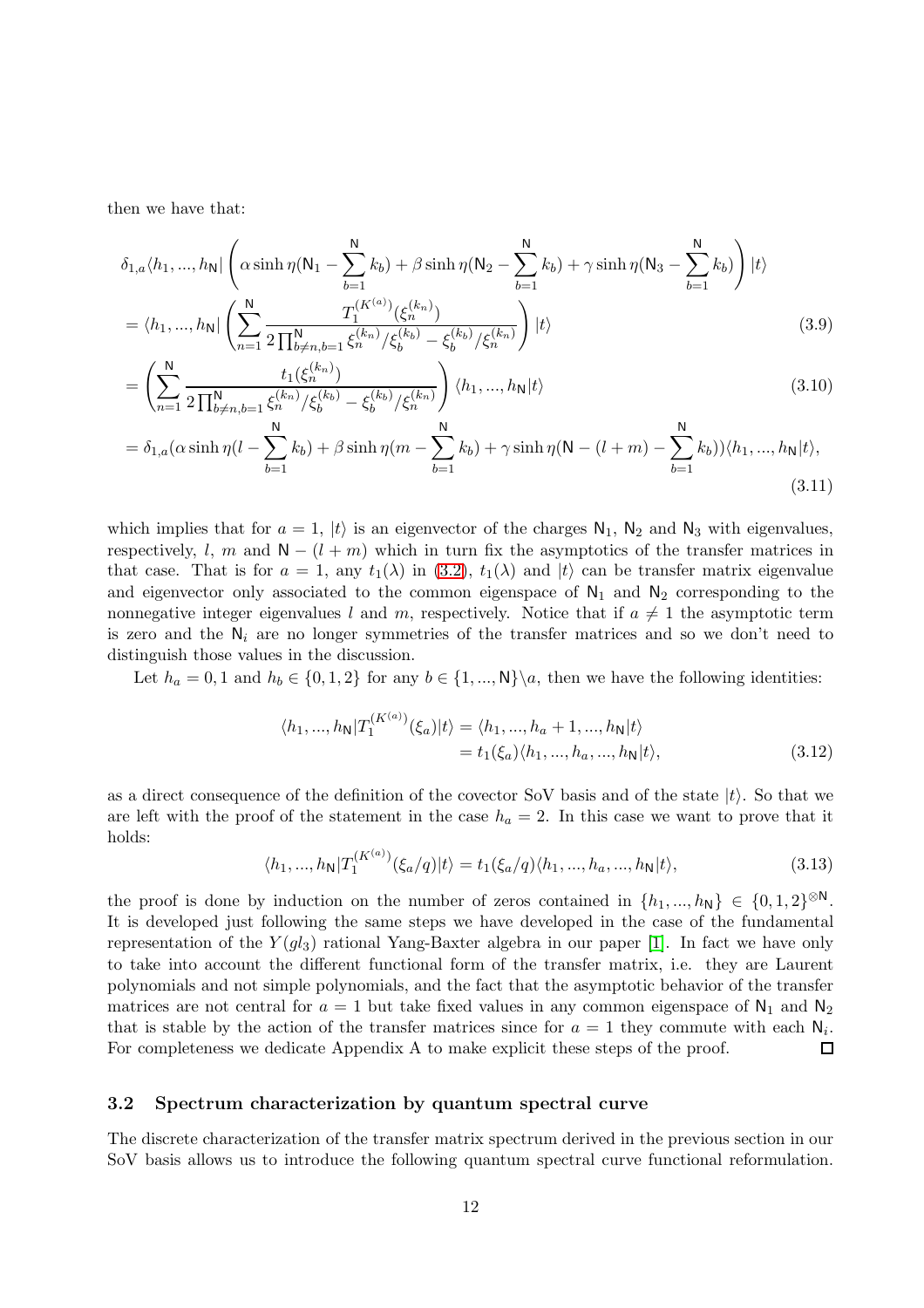Let us first introduce the functions:

$$
\delta_3(\lambda) = \delta_1(\lambda)\delta_1(\lambda/q)\delta_1(\lambda/q^2), \qquad (3.14)
$$

$$
\delta_2(\lambda) = \delta_1(\lambda)\delta_1(\lambda/q), \tag{3.15}
$$

$$
\delta_1(\lambda) = \delta_0 \prod_{a=1}^{N} (\lambda q/\xi_a - \xi_a/(\lambda q)), \qquad (3.16)
$$

<span id="page-12-1"></span>**Theorem 3.2.** Here we consider the case of a twist  $K$  which is diagonal and with simple spectrum, then the entire functions  $t_1(\lambda)$  is a  $T_1^{(K)}$  $\Gamma_1^{(K)}(\lambda)$  transfer matrix eigenvalue belonging to  $\Sigma_{T^{(K)}}^{(\nu_1,\nu_2)}$  $T^{(K)}_{T^{(K)}}$ , with  $\nu_1, \nu_2$  two nonnegative integers satisfying:

<span id="page-12-2"></span>
$$
\nu_1 + \nu_2 \le \mathsf{N},\tag{3.17}
$$

iff there exists an unique Laurent polynomial of the form:

$$
\varphi_t(\lambda) = \prod_{a=1}^M (\lambda/\lambda_a - \lambda_a/\lambda) \quad \text{with } M \le N \text{ and } \lambda_a \ne \xi_n \ \forall (a, n) \in \{1, ..., M\} \times \{1, ..., N\},\tag{3.18}
$$

solution of the following quantum spectral curve functional equation:

$$
\delta_3(\lambda)\varphi_t(\lambda/q^3) - \delta_2(\lambda)t_1(\lambda/q^2)\varphi_t(\lambda/q^2) + \delta_1(\lambda)t_2(\lambda/q)\varphi_t(\lambda/q) - q \cdot det M_a^{(K)}(\lambda)\varphi_t(\lambda) = 0 \quad (3.19)
$$

where we have defined

$$
t_2(\lambda) = (\alpha \beta \cosh \eta (\nu_1 + \nu_2) + \alpha \gamma \cosh \eta (\nu_1 + \nu_3) + \beta \gamma \sinh \eta (\nu_2 + \nu_3))
$$
  
 
$$
\times \prod_{b=1}^{N} (\lambda/\xi_b - \xi_b/\lambda)(\lambda/\xi_b^{(-1)} - \xi_b^{(-1)}/\lambda) + \sum_{n=1}^{N} f_{n,\mathbf{h}=\mathbf{0}}^{(a)}(\xi_n^{(1)}) t_1(\xi_n), \tag{3.20}
$$

with  $\nu_3 = N - \nu_1 - \nu_2$  $\nu_3 = N - \nu_1 - \nu_2$  and fixed<sup>2</sup>:

$$
\delta_0 = k_i \text{ for one fixed } i \in \{1, 2, 3\},\tag{3.21}
$$

with

$$
M = M - \nu_i. \tag{3.22}
$$

Moreover, up to an overall normalization the common transfer matrix eigenvector  $|t\rangle$  admits the following separate representation:

$$
\langle h_1, ..., h_N | t \rangle = \prod_{a=1}^{N} \delta_1^{h_a}(\xi_a) \varphi_t^{h_a}(\xi_a/q) \varphi_t^{2-h_a}(\xi_a).
$$
 (3.23)

*Proof.* This is a special case of the proof that will be given in the general  $U_q(\widehat{gl_n})$  case.  $\Box$ 

 $M = N - \nu_1$ , for  $\delta_0 = \alpha$ ,  $M = N - \nu_2$ , for  $\delta_0 = \beta$ ,  $M = N - \nu_3$ , for  $\delta_0 = \gamma$ , with  $\nu_3 = N - (\nu_1 + \nu_2)$ .

<span id="page-12-0"></span><sup>&</sup>lt;sup>2</sup>That is we have to fix  $\delta_0$  to be one of the three distinct eigenvalues of the matrix K and then the degree of the Laurent polynomial  $\varphi_t(\lambda)$  is fixed by: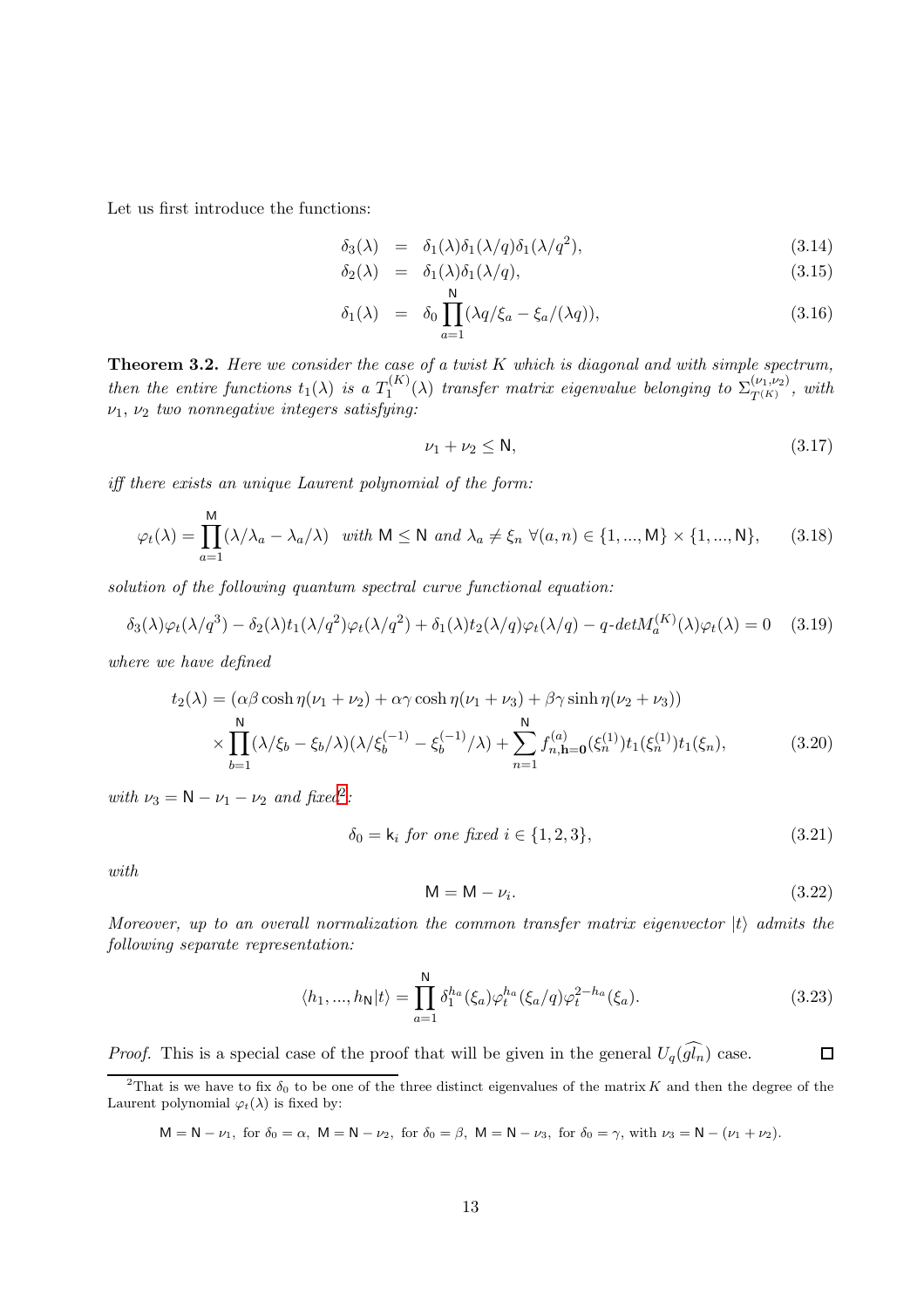Let us comment that the Theorem [3.1](#page-10-2) applies for any integrable boundary conditions while the previous Theorem [3.2](#page-12-1) applies only to the case of diagonal twists. The non-diagonal case is not presented explicitly but we can similarly derive a functional equation of third order type which however is of inhomogeneous type, if we ask that the  $\varphi_t(\lambda)$  has the same Laurent polynomial form as indicated in (3.[18\)](#page-12-2). While at this stage this is a simple exercise we think that the main interesting question to investigate about the non-diagonal twists is if, with a different (periodicity) definition of the  $\varphi_t(\lambda)$  function, we can reestablish an homogeneous equation as it has been proven for the  $U_q(gl_2)$  case in [\[74\]](#page-36-4).

#### <span id="page-13-0"></span>3.3 ABA rewriting of transfer matrix eigenvectors

An equivalent rewriting of algebraic Bethe ansatz type for the transfer matrix eigenvectors can be derived on the basis of their SoV representation. Let us first define one common eigenvector of the transfer matrix  $T_1^{(K)}$  $T_1^{(K)}(\lambda)$  and  $T_2^{(K)}$  $2^{(N)}(\lambda)$ :

**Lemma 3.1.** Let K be a diagonal  $3 \times 3$  matrix having three distinct eigenvalues  $\mathsf{k}_i$ :

$$
K = \left(\begin{array}{ccc} \mathsf{k}_1 & 0 & 0 \\ 0 & \mathsf{k}_2 & 0 \\ 0 & 0 & \mathsf{k}_3 \end{array}\right),\tag{3.24}
$$

then:

$$
|t_0\rangle = \bigotimes_{a=1}^N \begin{pmatrix} 1 \\ 0 \\ 0 \end{pmatrix}_a, \qquad (3.25)
$$

is a common eigenvector of the transfer matrices  $T_1^{(K)}$  $T_1^{(K)}(\lambda)$  and  $T_2^{(K)}$  $2^{(N)}(\lambda)$ :

$$
T_1^{(K)}(\lambda)|t_0\rangle = |t_0\rangle t_{1,0}(\lambda) \quad with \ t_{1,0}(\lambda) = \mathsf{k}_1 \prod_{a=1}^N (\lambda q/\xi_a - \xi_a/(\lambda q)) + (\mathsf{k}_2 + \mathsf{k}_3) \prod_{a=1}^N (\lambda/\xi_a - \xi_a/\lambda), \tag{3.26}
$$

$$
T_2^{(K)}(\lambda)|t_0\rangle = |t_0\rangle t_{2,0}(\lambda) \quad with \ t_{2,0}(\lambda) = \begin{cases} \prod_{a=1}^{N} (\lambda/(q\xi_a) - (q\xi_a)/\lambda)(k_3k_2 \prod_{a=1}^{N} (\lambda/\xi_a - \xi_a/\lambda) \\ + (k_2k_1 + k_3k_1) \prod_{a=1}^{N} (\lambda q/\xi_a - \xi_a/(\lambda q)), \end{cases}
$$
\n(3.27)

and the quantum spectral curve

$$
\delta_3(\lambda) - \delta_2(\lambda)t_1(\lambda/q^2) + \delta_1(\lambda)t_2(\lambda/q) - q \cdot det M_a^{(K)}(\lambda) = 0 \qquad (3.28)
$$

with constant  $\varphi_t(\lambda)$  is satisfied by the couple of eigenvalues  $t_{1,0}(\lambda)$  and  $t_{2,0}(\lambda)$  for  $\delta_0 = \mathsf{k}_1$ .

Proof. This is a standard result which follows by proving that it holds:

$$
A_i^{(I)}(\lambda)|t_0\rangle = |t_0\rangle \prod_{a=1}^N (\lambda q^{\delta_{i,1}}/\xi_a - \xi_a/(\lambda q^{\delta_{i,1}})), \quad C_i^{(I)}(\lambda)|t_0\rangle = 0, \quad i \in \{1, 2, 3\},
$$
 (3.29)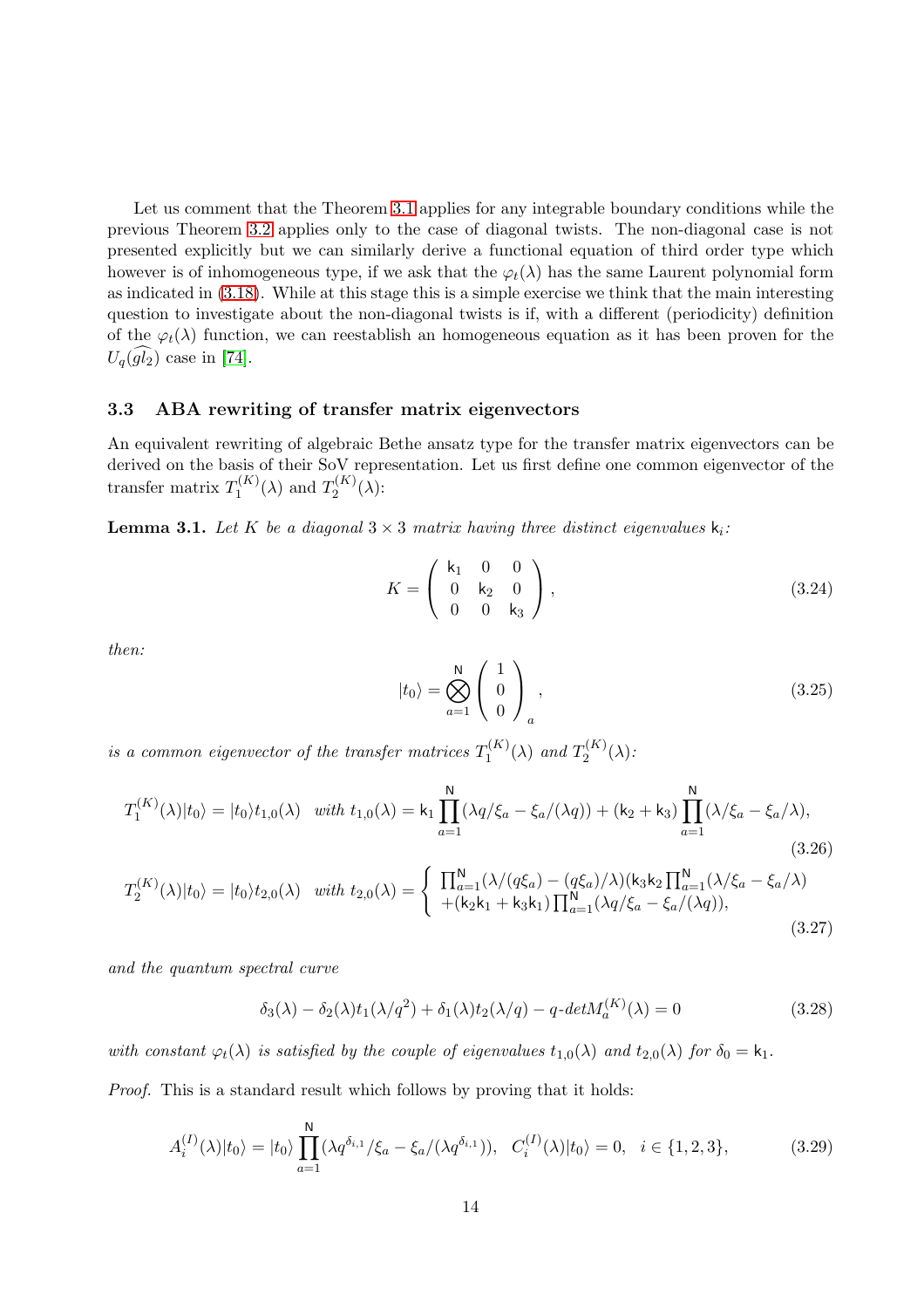where the upper index  $I$  stands for the identity twist matrix, from which it is simple to verify by direct computation that the  $t_{1,0}(\lambda)$  and  $t_{2,0}(\lambda)$  satisfies the fusion equations [\(3](#page-10-3).6) and that it holds:

$$
t_{1,0} \equiv \lim_{\lambda \to \pm \infty} \lambda^{\mp N} t_{1,0}(\lambda) = (-1)^{\frac{1 \pm 1}{2}N} \left( k_1 q^{\pm N} + k_2 + k_3 \right) \left( \prod_{a=1}^N \xi_a \right)^{\mp 1}, \tag{3.30}
$$

$$
t_{2,0} \equiv \lim_{\lambda \to \pm \infty} \lambda^{\mp 2\mathsf{N}} t_{2,0}(\lambda) = \left( \prod_{a=1}^{\mathsf{N}} \xi_a \right)^{\mp 2} q^{\mp \mathsf{N}} (\mathsf{k}_3 \mathsf{k}_2 + (\mathsf{k}_2 \mathsf{k}_1 + \mathsf{k}_3 \mathsf{k}_1) q^{\pm \mathsf{N}}), \tag{3.31}
$$

so that  $t_{1,0}(\lambda)$  satisfies the SoV characterization of the eigenvalues of  $T_1^{(K)}$  $1^{(R)}(\lambda)$ . Observing now that it holds:

$$
t_{1,0}(\xi_a) = \delta_1(\xi_a) \quad \text{for any } a \in \{1, ..., N\}
$$
 (3.32)

it follows that the associated  $\varphi_t(\lambda)$  satisfies the equations:

$$
\varphi_t(\xi_a) = \varphi_t(\xi_a/q) \quad \text{for any } a \in \{1, ..., N\}
$$
\n(3.33)

 $\Box$ 

and so  $\varphi_t(\lambda)$  is a constant.

In our SoV basis we can now define the operator  $\mathbb{B}^{(K)}(\lambda)$  as the one parameter family of commuting operators through the following characterization:

$$
\langle h_1, ..., h_N | \mathbb{B}^{(K)}(\lambda) = b_{h_1, ..., h_N}(\lambda) \langle h_1, ..., h_N |,
$$
\n(3.34)

where we have defined

$$
b_{h_1,\dots,h_N}(\lambda) = \prod_{a=1}^N (\lambda/\xi_a - \xi_a/\lambda)^{2-h_a} (\lambda q/\xi_a - \xi_a/(q\lambda))^{h_a} . \tag{3.35}
$$

Then the following corollary holds:

Lemma 3.2. The following algebraic Bethe ansatz type representation

$$
|t\rangle = \prod_{a=1}^{M} \mathbb{B}^{(K)}(\lambda_a)|t_0\rangle \quad with \quad M \le N \quad and \quad \lambda_a \ne \xi_n \quad \forall (a, n) \in \{1, ..., M\} \times \{1, ..., N\},\tag{3.36}
$$

holds for the unique (up to trivial scalar multiplication) eigenvector  $|t\rangle$  associated to any given  $t_1(\lambda) \in \Sigma_{T^{(K)}} \equiv \bigcup_{\forall \nu_i \geq 0} \sum_{\nu_1 + \nu_2 \leq N} \Sigma_{T^{(K)}}^{(\nu_1, \nu_2)}$  $T^{(V_1,V_2)}$ . Here the  $\lambda_a$  are the roots of the unique Laurent polynomial  $\varphi_t(\lambda)$  associated to  $t_1(\lambda) \in \Sigma_{T^{(K)}}$ .

Proof. The proof is standard, the following chain of identities holds

$$
\langle h_1, ..., h_N \vert \prod_{a=1}^{M} \mathbb{B}^{(K)}(\lambda_a) \vert t_0 \rangle = \prod_{j=1}^{M} b_{h_1, ..., h_N}(\lambda_j) \langle h_1, ..., h_N \vert t_0 \rangle
$$
  

$$
= \prod_{j=1}^{M} \prod_{a=1}^{N} (\lambda_j / \xi_a - \xi_a / \lambda_j)^{2-h_a} (\lambda_j q / \xi_a - \xi_a / (q \lambda_j))^{h_a} \prod_{a=1}^{N} \delta_1^{h_a}(\xi_a)
$$
  

$$
= \prod_{a=1}^{N} \delta_1^{h_a}(\xi_a) \varphi_t(\xi_a)^{2-h_a} \varphi_t(\xi_a / q)^{h_a}, \qquad (3.37)
$$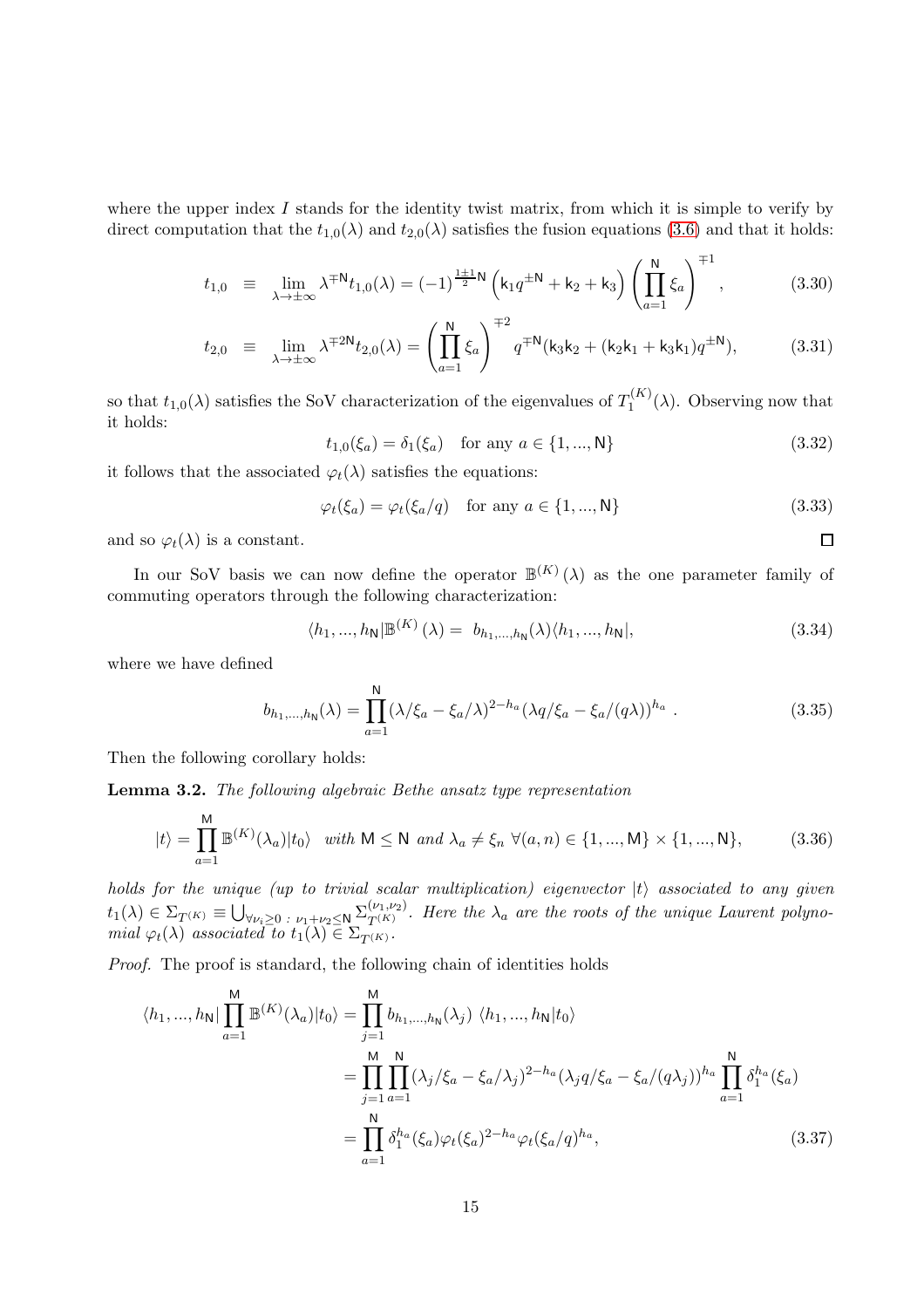which coincides with the SoV characterization of the transfer matrix eigenvector once we recall that:

$$
\langle h_1, ..., h_N | t_0 \rangle = \prod_{a=1}^{N} \delta_1^{h_a}(\xi_a).
$$
 (3.38)

 $\Box$ 

# <span id="page-15-0"></span>4 Transfer matrices for fundamental evaluation representations of  $\mathcal{U}_q(\widehat{gl_n})$

Let us consider now the general higher rank  $n-1$ , with  $n \geq 3$  case. In particular, here we take the following R-matrix:

$$
R_{a,b}(\lambda) = \left(\frac{\lambda}{q} - \frac{q}{\lambda}\right) \sum_{k=1}^{n} E_{kk}^{(a)} \otimes E_{kk}^{(b)} + \left(\lambda - \frac{1}{\lambda}\right) \sum_{p=1}^{n} \sum_{k=1, k \neq p}^{n} E_{kk}^{(a)} \otimes E_{pp}^{(b)}
$$
  
+ 
$$
\left(q - \frac{1}{q}\right) \sum_{1 \leq k < p \leq n} \left(\lambda^{(n-2(p-k))/n} E_{kp}^{(a)} \otimes E_{pk}^{(b)} + \lambda^{-(n-2(p-k))/n} E_{pk}^{(a)} \otimes E_{kp}^{(b)}\right) \in \text{End}(V_a \otimes V_b)
$$
\n
$$
(4.1)
$$

which is the *trigonometric* principal gradation solution<sup>[3](#page-15-1)</sup> [\[13,](#page-32-4) [14\]](#page-32-5) of the Yang-Baxter equation:

$$
R_{12}(\lambda/\mu)R_{13}(\lambda)R_{23}(\mu) = R_{23}(\mu)R_{13}(\lambda)R_{12}(\lambda/\mu) \in \text{End}(V_1 \otimes V_2 \otimes V_3),\tag{4.2}
$$

where  $V_i \simeq \mathbb{C}^n$  for any  $i \in \{1, 2, 3\}$ , and it is associated to the fundamental evaluation representations of  $\mathcal{U}_q(\widehat{gl_n})$  [\[15–](#page-32-6)[19\]](#page-33-0). Above, we have used the standard notation for the elementary matrices  $E_{lm} \in \text{End}(V \simeq \mathbb{C}^n), (l,m) \in \{1, ..., n\} \times \{1, ..., n\}$ :

$$
(E_{lm})_{\alpha\beta} = \delta_{\alpha l} \delta_{m\beta} \quad \forall (\alpha, \beta) \in \{1, ..., n\} \times \{1, ..., n\}.
$$

In this paper, we analyze the fundamental representations of these rank  $n-1$  trigonometric Yang-Baxter algebras, associated to the following monodromy matrices:

$$
M_a^{(K)}(\lambda) \equiv K_a R_{a,N}(\lambda/\xi_N) \cdots R_{a,1}(\lambda/\xi_1) \in \text{End}(V_a \otimes \mathcal{H}),\tag{4.4}
$$

where  $\mathcal{H} = \bigotimes_{n=1}^{N} V_n$  and  $K \in \text{End}(V)$  is a symmetry (twist matrix):

$$
R_{12}(\lambda)K_1K_2 = K_2K_1R_{12}(\lambda) \in \text{End}(V_1 \otimes V_2). \tag{4.5}
$$

Then the one parameter family of operators

$$
T_1^{(K)}(\lambda) \equiv \text{tr}_a M_a^{(K)}(\lambda) \in \text{End}\mathcal{H},\tag{4.6}
$$

are the associated commuting transfer matrices. Here, we focus our attention on the case of diagonal quasi-periodic boundary conditions which are associated to generic diagonal  $n \times n$  twist matrices

<span id="page-15-1"></span><sup>&</sup>lt;sup>3</sup>These R-matrices are associated to general values of  $q$ , the root of unity case has been also analyzed see for example [\[102\]](#page-38-2) for a review. However in all the present article we assume that  $q$  is not a root of unity.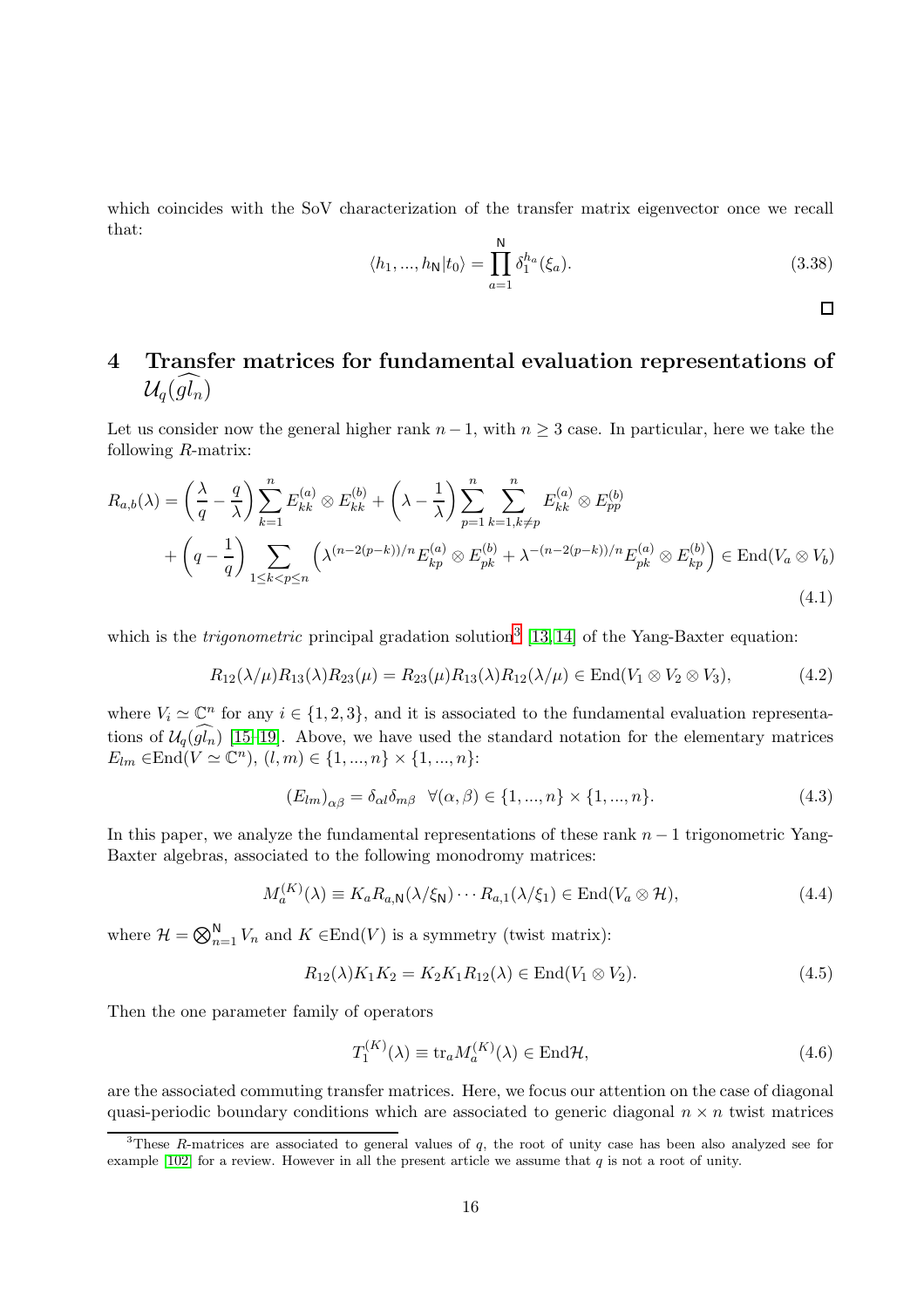having pairwise distinct eigenvalues  $k_i$ :

$$
K = \begin{pmatrix} k_1 & 0 & \cdots & 0 \\ 0 & k_2 & \ddots & \vdots \\ \vdots & \ddots & \ddots & 0 \\ 0 & \cdots & 0 & k_n \end{pmatrix} .
$$
 (4.7)

For this class of representations we will prove the complete spectrum characterization of the transfer matrix in terms of a specific class of polynomial solutions to the quantum spectral curve equation, an homogeneous functional equation to the finite difference of order  $n$ . Let us comment that, as for the case  $n = 3$ , the symmetry of the principal gradation R-matrix extends also to non-diagonal twist matrices<sup>[4](#page-16-1)</sup> and that our construction of the SoV basis applies for these cases, as well as the derivation of the complete SoV characterization of the transfer matrix spectrum. However, for the non-diagonal twist matrices a natural reformulation of the transfer matrix spectrum leads to an inhomogeneous functional equation. We have decided to develop the case of non-diagonal twist matrix in some future analysis where, as already discussed at the end of section 3.2, the main interesting question is if under an apropiate choice of the Q-functions one can derive an homogeneous quantum spectral curve characterization. Such a statement indeed holds for both the fundamental and higher spin representations of the rank one trigonometric Yang-Baxter algebra, as proven in [\[74\]](#page-36-4).

#### <span id="page-16-0"></span>4.1 Fundamental properties of the hierarchy of transfer matrices

Let us introduce the following operators,  $N_i \in End(\mathcal{H})$ 

$$
\mathsf{N}_{i} \otimes_{l=1}^{\mathsf{N}} |l, a_{l}\rangle = \otimes_{l=1}^{\mathsf{N}} |l, a_{l}\rangle \sum_{l=1}^{\mathsf{N}} \delta_{i, a_{l}} \quad \forall i \in \{1, ..., n\},\tag{4.8}
$$

in the basis

$$
|l, a_{l}\rangle = \begin{pmatrix} \delta_{1, a_{l}} \\ \delta_{2, a_{l}} \\ \vdots \\ \delta_{n, a_{l}} \end{pmatrix}_{l} \in V_{l} \quad \forall l \in \{1, ..., N\} \text{ and } a_{l} \in \{1, ..., n\},
$$
 (4.9)

so that it holds:

$$
\sum_{i=1}^{N} \mathsf{N}_i = \mathsf{N}.\tag{4.10}
$$

We will denote by  $\nu_i$  the eigenvalues of the operators  $N_i$ . Then we can recall the following relevant and known properties of the fused transfer matrices:

Proposition 4.1. The higher transfer matrices:

$$
T_m^{(K)}(\lambda) \equiv tr_{a_1,\dots,a_m} P_{a_1,\dots,a_m}^{-} M_{a_m}^{(K)}(\lambda) \cdots M_{a_1}^{(K)}(\lambda/q^{m-1}), \quad m \in \{1,\dots,n\}
$$
 (4.11)

<span id="page-16-1"></span><sup>&</sup>lt;sup>4</sup>In the special case associated to the so-called anti-periodic boundary conditions a first eigenvalue analysis has been developed in [\[40\]](#page-34-1).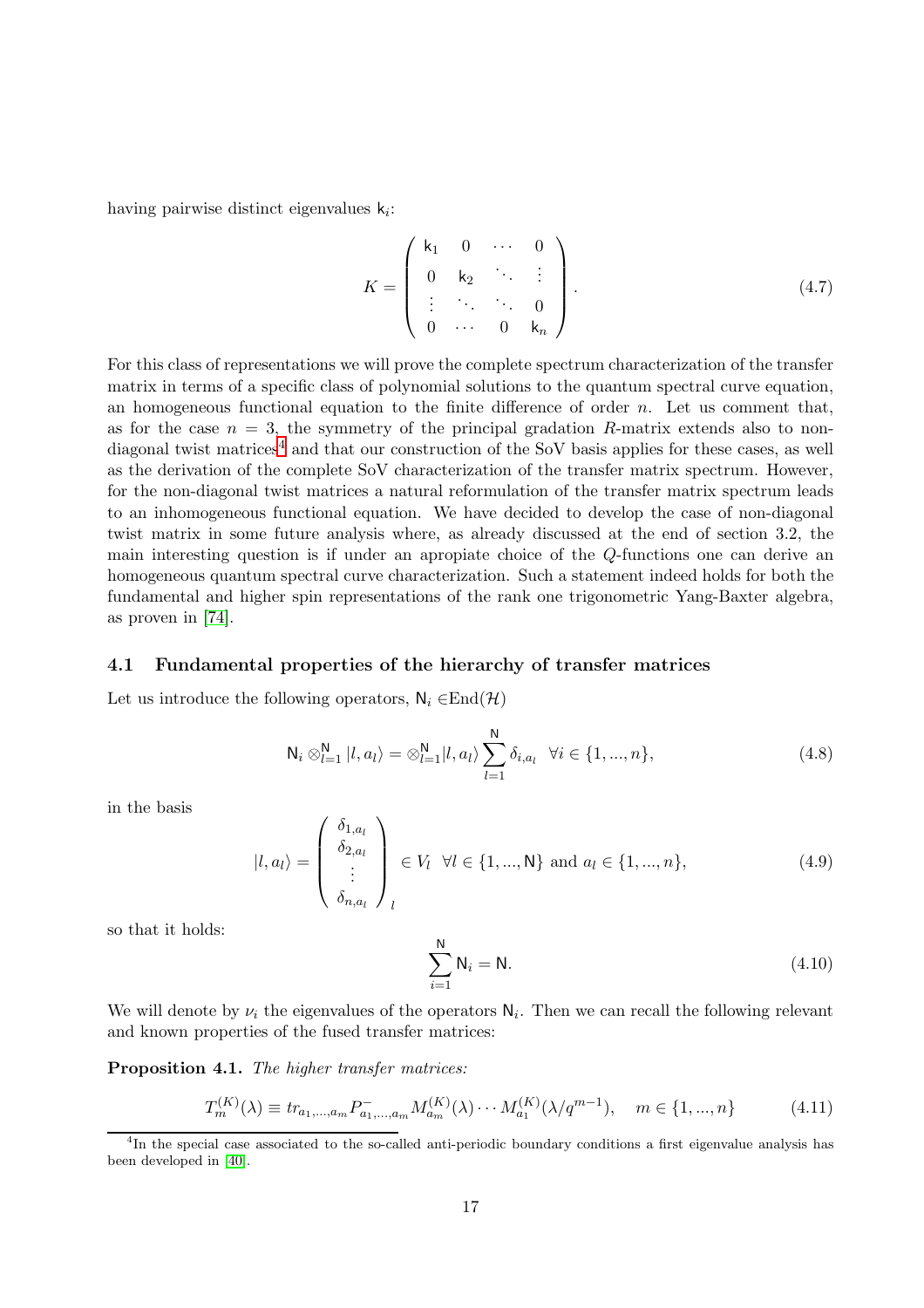defines one parameter families of mutually commuting operators:

$$
\left[T_i^{(K)}(\lambda), T_j^{(K)}(\mu)\right] = 0, \quad i, j \in \{1, ..., n\}.
$$
\n(4.12)

The last quantum spectral invariant

$$
q\text{-}det M^{(K)}(\lambda) \equiv T_n^{(K)}(\lambda),\tag{4.13}
$$

the so-called quantum determinant, is a central element of the algebra with the following explicit form:

$$
q\text{-}det M^{(K)}(\lambda) = det K \prod_{b=1}^{N} (\lambda q/\xi_b - \xi_b/(q\lambda)) \prod_{k=1}^{n-1} (\lambda/(q^k \xi_b) - (q^k \xi_b)/\lambda). \tag{4.14}
$$

Moreover, the quantum spectral invariants have the following analyticity properties:

a) The following fusion identities holds for any  $a \in \{1, \ldots, N\}$ :

$$
T_1^{(K)}(\xi_a)T_{m-1}^{(K)}(\xi_a/q) = T_m^{(K)}(\xi_a), \quad \forall m \in \{2, ..., n\},\tag{4.15}
$$

and the following  $(m-1)N$  central zero conditions:

$$
T_m^{(K)}(\pm q^r \xi_a) = 0 \quad \forall r \in \{1, ..., m-1\}, a \in \{1, ..., N\},
$$
\n(4.16)

holds for any  $m \in \{1, ..., n-1\}$  and for any above diagonal K-matrix.

b)  $\lambda^{m}T_m^{(K)}(\lambda)$  is a degree mN polynomial in  $\lambda^2$  with the following asymptotics:

$$
T_m^{(\pm \infty|K)} \equiv \lim_{\log \lambda \to \pm \infty} \lambda^{\mp N} T_m^{(K)}(\lambda) = (\pm 1)^{mN} \frac{\sigma_m^{(n)}(\mathbf{k}_1 q^{\pm \mathbf{N}_1}, \dots, \mathbf{k}_n q^{\pm \mathbf{N}_n})}{q^{\pm m(m-1)\mathbf{N}/2} \prod_{n=1}^N \xi_n^{\pm m}},
$$
(4.17)

in the case of the diagonal twist K, where  $\sigma_m^{(n)}$  is the standard symmetric polynomial of degree m in n variables.

Let us introduce the functions

$$
f_{l,\mathbf{h}}^{(m)}(\lambda) = \frac{t_{h_1,\dots,h_N}\lambda/\xi_l + \xi_l/(t_{h_1,\dots,h_N}\lambda)}{t_{h_1,\dots,h_N} + 1/t_{h_1,\dots,h_N}} \prod_{b=1}^{N} \prod_{r=1}^{m-1} \frac{\lambda/\xi_b^{(-r)} - \xi_b^{(-r)}/\lambda}{\xi_l^{(h_l)}/\xi_b^{(-r)} - \xi_b^{(-r)}/\xi_l^{(h_l)}} \times \prod_{b \neq l,b=1}^{N} \frac{\lambda/\xi_b^{(h_b)} - \xi_b^{(h_b)}/\lambda}{\xi_b^{(h_b)} - \xi_b^{(h_b)}/\xi_n^{(h_n)}},
$$
\n(4.18)

(4.19)

well defined under the assumption that q is not a root of unity and  $h_l \in \{0, \ldots, n-1\}$  for any  $l \in \{1, ..., N\}$ , and

$$
T_{m,\mathbf{h}}^{(K,\infty)}(\lambda|\mathbf{N}_1,...,\mathbf{N}_n) = \frac{\sum_{1 \le i_1 < i_2 < \cdots < i_{m-1} < i_m \le n} \prod_{k=1}^m \mathbf{k}_{i_k} \cosh(\eta \sum_{k=1}^m \mathbf{N}_{i_k})}{\cosh(\eta \sum_{a=1}^N h_a)} \times \prod_{b=1}^N (\lambda/\xi_b^{(h_b)} - \xi_b^{(h_b)}/\lambda) \prod_{r=1}^{m-1} (\lambda/\xi_b^{(-r)} - \xi_b^{(-r)}/\lambda), \tag{4.20}
$$

then the following corollary holds: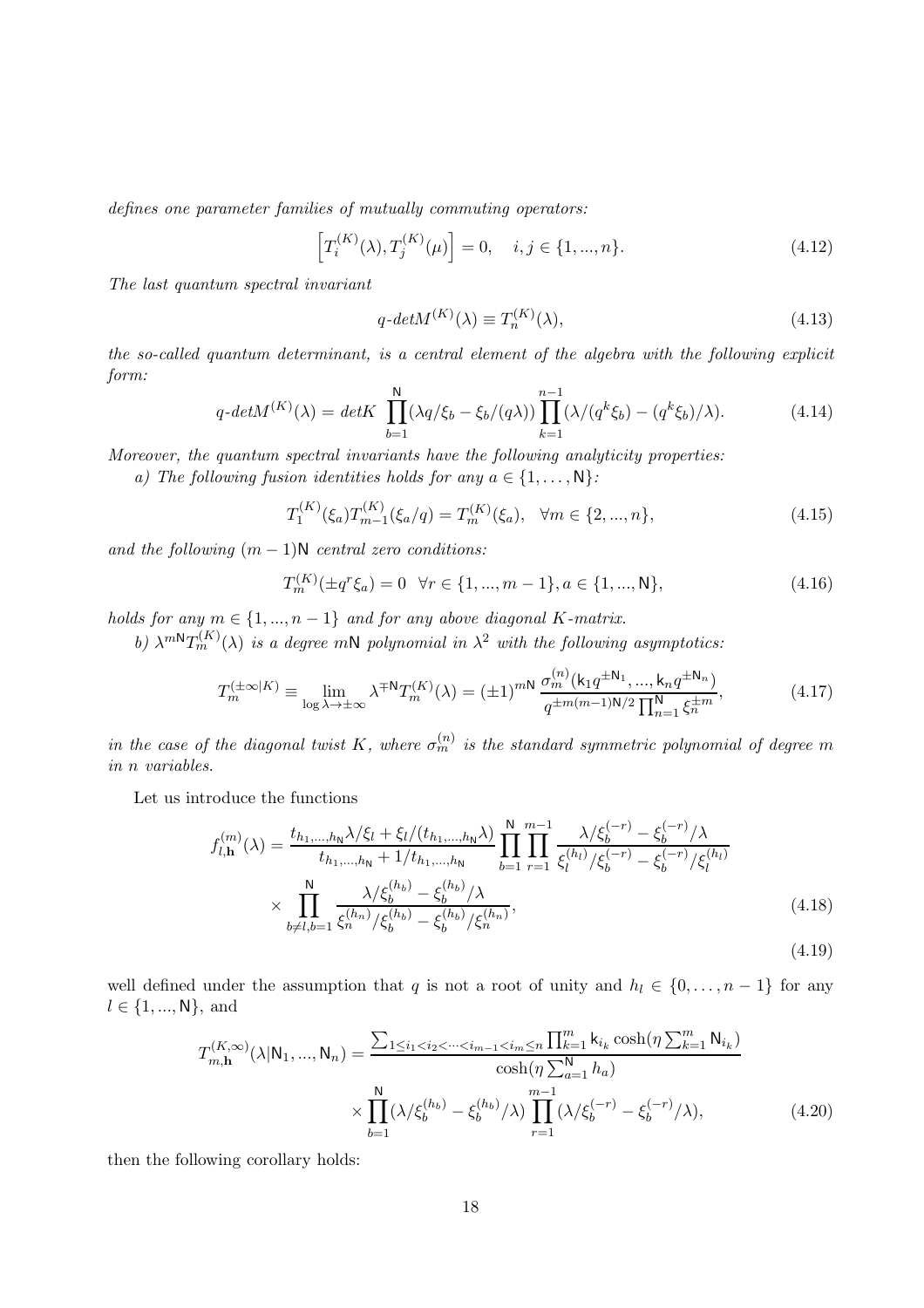**Corollary 4.1.** Under the assumption that q is not a root of unity and  $h_l \in \{0, \ldots, n-1\}$  for any  $l \in \{1, ..., N\}$ , the following interpolation formulae:

$$
T_m^{(K)}(\lambda) = T_{m,\mathbf{h}}^{(K,\infty)}(\lambda | \mathbf{N}_1, ..., \mathbf{N}_n) + \sum_{l=1}^{N} f_{l,\mathbf{h}}^{(m)}(\lambda) T_m^{(K)}(\xi_l^{(h_l)})
$$
(4.21)

holds for the transfer matrix  $T_m^{(K)}(\lambda)$  with  $m \in \{1, ..., n-1\}$  together with the following sum rules:

$$
\sum_{1 \le i_1 < i_2 < \dots < i_{m-1} < i_m \le n} \prod_{k=1}^m k_{i_k} \cosh(\eta \sum_{k=1}^m N_{i_k} - \sum_{l=1}^N h_l)
$$
\n
$$
= \sum_{l=1}^N \frac{T_m^{(K)}(\xi_l^{(h_l)})}{2 \prod_{b \ne l,b=1}^N (\xi_l^{(h_l)}/\xi_b^{(h_b)} - \xi_b^{(h_b)}/\xi_l^{(h_l)}) \prod_{b=1}^N \prod_{r=1}^{m-1} (\xi_l^{(h_l)}/\xi_b^{(-r)} - \xi_b^{(-r)}/\xi_l^{(h_l)})}.
$$
\n
$$
(4.22)
$$

The fusion equations allow to completely characterize all the  $T_m^{(K)}(\lambda)$  in terms of  $T_1^{(K)}$  $j_1^{(\Lambda)}(\lambda)$  by the following interpolation formulae:

$$
T_m^{(K)}(\lambda) = T_{m,\mathbf{h}=\mathbf{0}}^{(K,\infty)}(\lambda) + \sum_{l=1}^{\mathbf{N}} f_{n,\mathbf{h}=\mathbf{0}}^{(m)}(\lambda) T_{m-1}^{(K)}(\xi_l/q) T_1^{(K)}(\xi_l). \tag{4.23}
$$

#### <span id="page-18-0"></span>4.2 SoV covector basis generated by transfer matrix action

The following theorem holds as a corollary of Proposition 2.6 of [\[1\]](#page-32-0):

**Theorem 4.1.** Let K be a  $n \times n$  simple and diagonalizable symmetry of the R-matrix, then the following set:

$$
\langle h_1, ..., h_N \rvert \equiv \langle S \rvert \prod_{n=1}^N (T_1^{(K)}(\xi_n))^{h_n} \text{ for any } \{h_1, ..., h_N\} \in \{0, ..., n-1\}^{\otimes N}, \tag{4.24}
$$

forms a covector basis of  $H$ , for almost any choice of  $\langle S|$  and of the inhomogeneities satisfying  $(2.38)$  $(2.38)$ . A proper choice of the state  $\langle S \rangle$  has the following tensor product form:

$$
\langle S| = \bigotimes_{l=1}^{N} (x_1, ..., x_n)_l \Gamma_W^{-1}, \quad \Gamma_W = \bigotimes_{a=1}^{N} W_{K,a}
$$
 (4.25)

under the condition  $\prod_{l=1}^{n} x_l \neq 0$ , where W is the invertible matrix defining the similarity transformation to the diagonal matrix  $K_J$  by  $K = W_K K_J W_K^{-1}$ .

## <span id="page-18-1"></span>5 Transfer matrix spectrum in our SoV approach: the  $\mathcal{U}_q(\widehat{gl_n})$  case

#### <span id="page-18-2"></span>5.1 Discrete spectrum characterization by SoV

In the following we need  $n-1$  Laurent polynomials in  $\lambda$ :

$$
t_1^{(K,\{x\},\{\nu_i\})}(\lambda) = T_{m+1,\mathbf{h}=\mathbf{0}}^{(K,\infty)}(\lambda|\nu_1,\ldots,\nu_n) + \sum_{l=1}^{\mathbf{N}} f_{l,\mathbf{h}=\mathbf{0}}^{(1)}(\lambda)x_l,
$$
(5.1)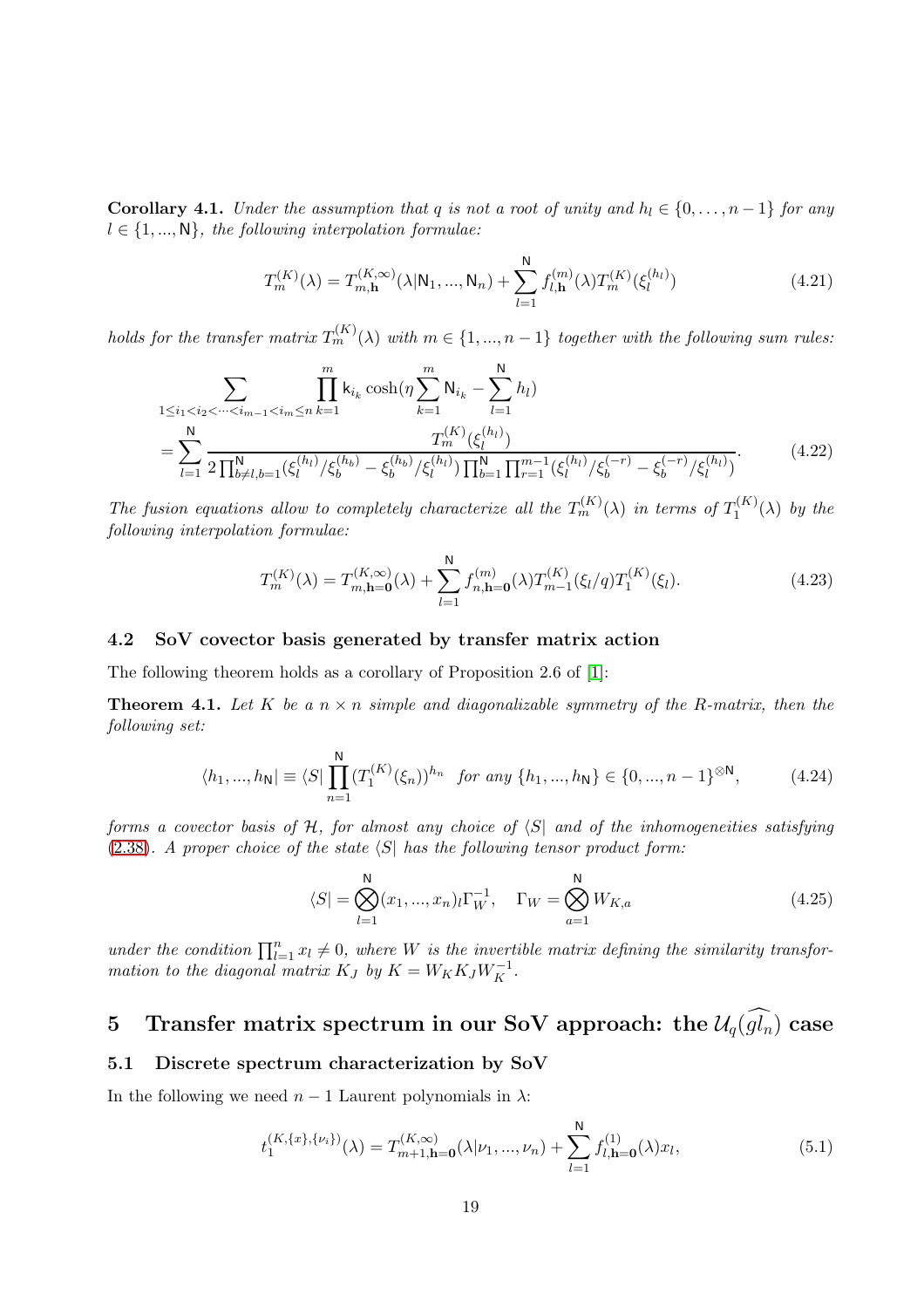where we have used the notation  $T_{m+1 h}^{(K,\infty)}$  $m+1, h=0 \ (\lambda | \nu_1, \ldots, \nu_n)$  for the eigenvalue of the already defined asymptotic operator  $T_{m+1,k}^{(K,\infty)}$  $m_{m+1,h=0}^{(K,\infty)}(\lambda|N_1,...,N_n)$  on the common eigenspaces of the operators  $N_i$  and

$$
t_{m+1}^{(K,\{x\},\{\nu_i\})}(\lambda) = T_{m+1,\mathbf{h}=\mathbf{0}}^{(K,\infty)}(\lambda|\nu_1,\ldots,\nu_n) + \sum_{l=1}^{\mathbf{N}} f_{l,\mathbf{h}=\mathbf{0}}^{(m+1)}(\lambda) t_m^{(K^{(a)},\{x\},\{\nu_i\})}(\xi_l/q)x_l,\tag{5.2}
$$

for any  $m \in \{1, ..., n-2\}$ , which are as well functions of a  $n \times n$  twist matrix K, of a point  $\{x_1,...,x_N\} \in \mathbb{C}^N$  and of an *n*-upla  $\{\nu_1,...,\nu_n\}$  of nonnegative integers (the eigenvalues of the operators  $N_i$ ) satisfying:

$$
\sum_{l=1}^{n} \nu_l = \mathsf{N}.\tag{5.3}
$$

Then, the following characterization of the transfer matrix spectrum holds:

<span id="page-19-1"></span>**Theorem 5.1.** We consider a twist  $K$  matrix symmetry which is diagonal and with simple spectrum and inhomogeneity parameters in generic position. Then the spectrum of  $T_1^{(K)}$  $I_1^{(N)}(\lambda)$  is characterized by:

$$
\Sigma_{T^{(K)}} = \bigcup_{\forall \nu_i \geq 0 \; : \; \sum_{l=1}^n \nu_l = \mathsf{N}} \Sigma_{T^{(K)}}^{(\{\nu_i\})},\tag{5.4}
$$

where

$$
\Sigma_{T^{(K)}}^{\{\nu_i\}} = \left\{ t_1(\lambda) : t_1(\lambda) = t_1^{(K,\{x\},\{\nu_i\})}(\lambda), \ \forall \{x_1, ..., x_N\} \in S_{T^{(K)}}^{\{\nu_i\}} \right\},\tag{5.5}
$$

and  $S_{T(K)}^{(\{\nu_i\})}$  $T(K) \over T(K)$  is defined as the set of solutions to the next system of N polynomial equations of order n:

$$
x_a t_{n-1}^{(K,\{x\},\{\nu_i\})}(\xi_a/q) = q \cdot det M^{(K)}(\xi_a),\tag{5.6}
$$

in N unknown  $\{x_1, ..., x_N\}$ . Moreover,  $T_1^{(K)}$  $I_1^{(N)}(\lambda, {\{\xi\}})$  is diagonalizable with simple spectrum and

$$
\langle h_1, ..., h_N | t \rangle = \prod_{n=1}^{N} t_1^{h_n}(\xi_n)
$$
\n(5.7)

uniquely characterizes the eigenvector  $|t\rangle$  associated to any fixed  $t_1(\lambda) \in \Sigma_{T^{(K)}}$  in our SoV basis.

*Proof.* The proof works by some simple modifications of the case of the Yangian  $Y(gl_n)$  fundamental representations developed in our second paper [\[2\]](#page-32-7). We have just to handle the fact that the asymptotic behavior of the transfer matrices is now not central in the full representation space but only in each common eigenspaces of all the operators  $N_i$ . Since those commute with all transfer matrices, the proof can be achieved in each of these subspaces and hence in the full Hilbert space.

In appendix we present an alternative proof of our statement which is a corollary of the diagonalizabilty and simplicity of the transfer matrix spectrum which follows from the Proposition 2.7 of our paper [\[1\]](#page-32-0). 口

#### <span id="page-19-0"></span>5.2 Spectrum characterization by quantum spectral curve

Let us first introduce the functions:

$$
\delta_1(\lambda) = \delta_0 \prod_{a=1}^N (\lambda q/\xi_a - \xi_a/(\lambda q)), \quad \delta_m(\lambda) = \prod_{i=0}^{m-1} \delta_1(\lambda/q^i), \tag{5.8}
$$

then the discrete SoV characterization of the transfer matrix spectrum implies: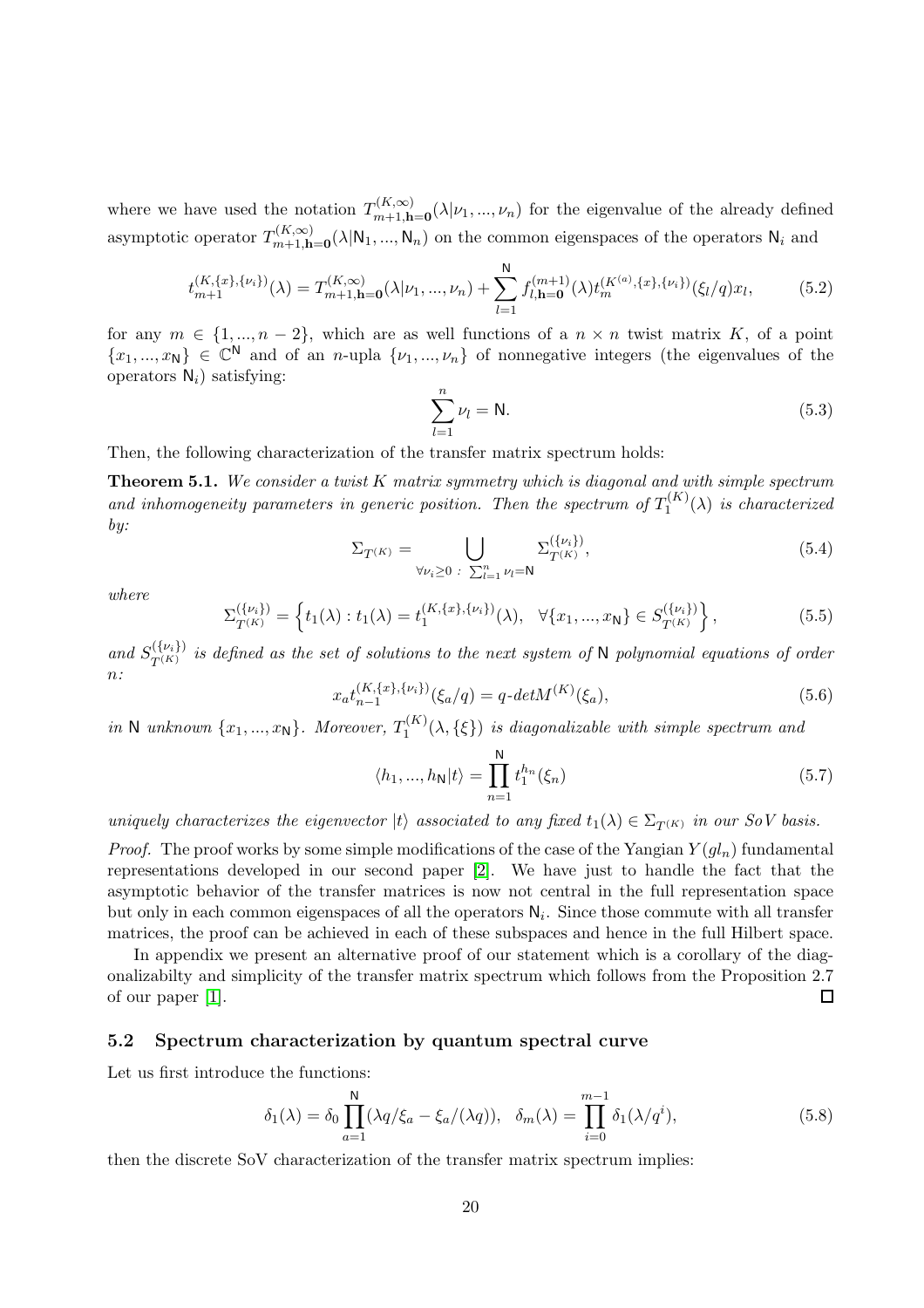**Theorem 5.2.** Under the same conditions of the previous theorem, the entire functions  $t_1(\lambda)$  is a  $T_1^{(K)}$  $\Gamma_1^{(K)}(\lambda)$  transfer matrix eigenvalue belonging to  $\Sigma_{T^{(K)}}^{(\{\nu_i\})}$  $T^{(Vij)}_{T^{(K)}}$ , with  $\nu_i$  nonnegative integers satisfying:

$$
\sum_{l=1}^{n} \nu_l = \mathsf{N},\tag{5.9}
$$

iff there exists the unique Laurent polynomial:

$$
\varphi_t(\lambda) = \prod_{a=1}^M (\lambda/\lambda_a - \lambda_a/\lambda) \quad \text{with } M \le N \text{ and } \lambda_a \ne \xi_m \ \forall (a, m) \in \{1, ..., M\} \times \{1, ..., N\}, \tag{5.10}
$$

such that  $t_1(\lambda)$ ,  $t_m(\lambda) \equiv t_m^{(K^{(a)}, \{t_1(\xi_1), \ldots, t_1(\xi_N)\}, \{\nu_i\})}(\lambda)$  and  $\varphi_t(\lambda)$  are solutions of the following quantum spectral curve functional equation:

<span id="page-20-2"></span>
$$
\sum_{l=0}^{n} \left(-1\right)^{l} \delta_{l}(\lambda) \varphi_{t}(\lambda/q^{l}) t_{n-l}(\lambda/q^{l}) = 0 \tag{5.11}
$$

where  $t_0(\lambda) = 1$  and we have to fix<sup>[6](#page-20-1)</sup>:

$$
\delta_0 = k_i \text{ for one fixed } i \in \{1, ..., n\},\tag{5.12}
$$

and

$$
M = N - \nu_i. \tag{5.13}
$$

Moreover, up to a normalization, the corresponding common transfer matrix eigenvector  $|t\rangle$  admits the following separate representation:

$$
\langle h_1, ..., h_N | t \rangle = \prod_{a=1}^{N} \delta_1^{h_a}(\xi_a) \varphi_t^{h_a}(\xi_a/q) \varphi_t^{n-h_a}(\xi_a).
$$
 (5.14)

Proof. Let us start proving that the asymptotics of the functional equation are indeed compatibles with those of the transfer matrix eigenvalues. That is, if we assume that  $t_1(\lambda) \in \Sigma_{T(K)}^{(\{n_i\})}$  $T^{(i)}(K)$ , then we have to show that the leading asymptotics associated to the degree  $M + nN$  of the l.h.s. of the equation must be zero and vice versa.

Let us remark that from the known asymptotics  $T_m^{(\pm \infty|K)}$  of the transfer matrices, the following identities hold:

$$
\lim_{\log \lambda \to \pm \infty} \lambda^{\mp (n-a)N} T_{n-a}^{(K,\infty)}(\lambda/q^a | N_1, ..., N_n) = \frac{(\pm 1)^{(n-a)N} \sigma_{n-a}^{(n)}(\mathbf{k}_1 q^{\pm N_1}, ..., \mathbf{k}_n q^{\pm N_n})}{q^{\pm (n-a)(a + (n-a-1)/2)N} \prod_{n=1}^N \xi_n^{\pm (n-a)}}.
$$
(5.15)

while it is easy to verify that it holds:

$$
\lim_{\log \lambda \to \pm \infty} \lambda^{\mp a \mathsf{N}} \delta_a(\lambda) = \frac{\left(\pm 1\right)^{a \mathsf{N}} \mathsf{k}_i^a}{q^{\pm \left((a-1)(a-2)/2 - 1\right) \mathsf{N}} \prod_{n=1}^{\mathsf{N}} \xi_n^{\pm a}},\tag{5.16}
$$

<span id="page-20-0"></span><sup>&</sup>lt;sup>5</sup>i.e. the transfer matrix eigenvalues associated to the common eigenspace of the  $N_1, ..., N_n$  with eigenvalues  $\nu_1, ..., \nu_n$ .

<span id="page-20-1"></span><sup>&</sup>lt;sup>6</sup>That is we have to fix  $\delta_0$  to be one of the n distinct eigenvalue k<sub>i</sub> of the twist matrix K and then the degree of the Laurent polynomial  $\varphi_t(\lambda)$  is fixed by  $M = N - \nu_i$ .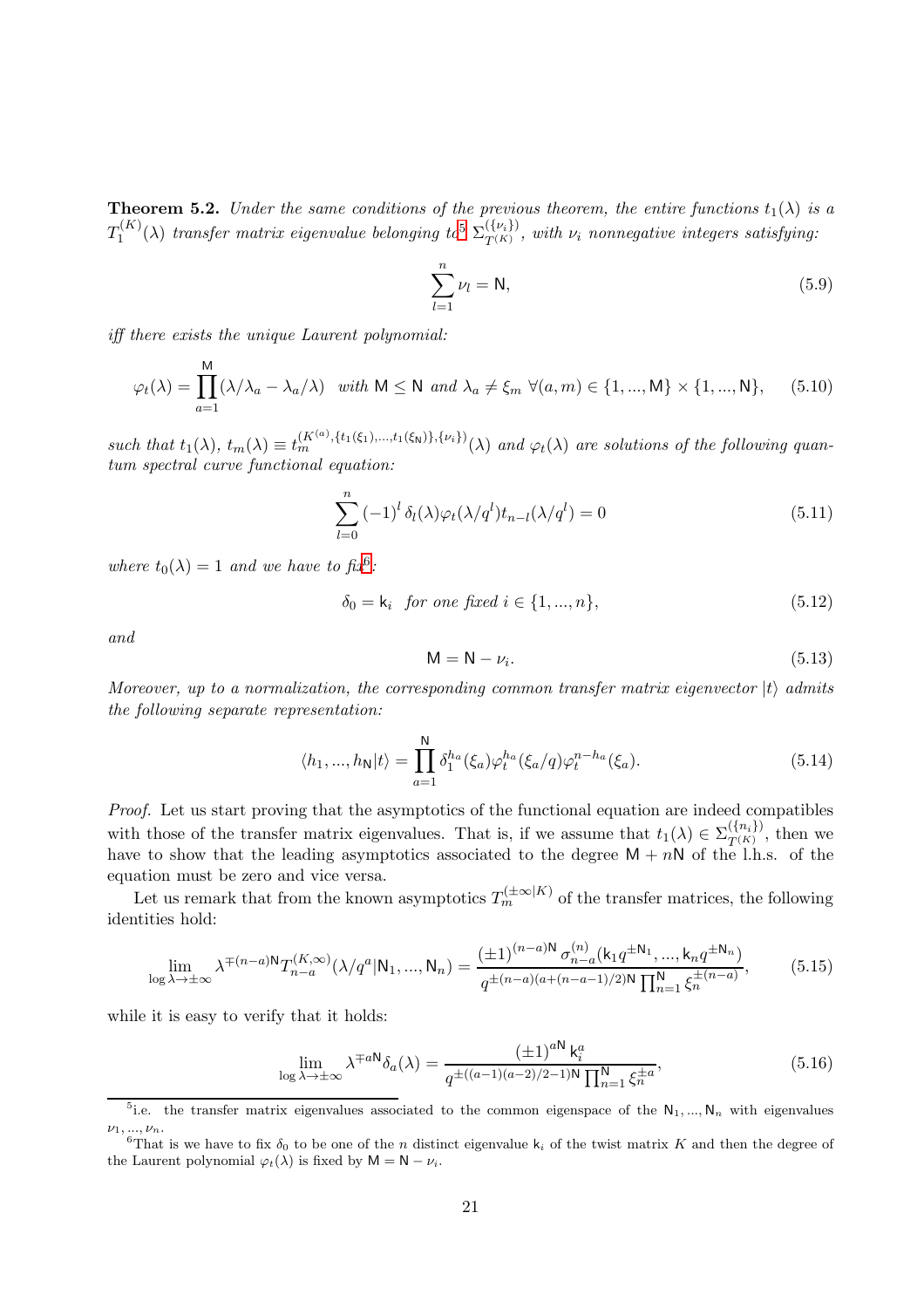where we have imposed the choice  $\delta_0 = k_i$  and

$$
\lim_{\log \lambda \to \pm \infty} \lambda^{\mp M} \varphi_t(\lambda/q^a) = \frac{(\pm 1)^M}{q^{\pm aM}},\tag{5.17}
$$

from which it follows:

$$
\lim_{\log \lambda \to \pm \infty} \lambda^{\mp (M+nN)}(l.h.s.)_{(5.11)} = \frac{(\pm 1)^{(M+nN)} \sum_{l=0}^{n} (-\mathbf{k}_i)^l q^{\pm l(N-M)} \sigma_{n-l}^{(n)}(\mathbf{k}_1 q^{\pm \nu_1}, ..., \mathbf{k}_n q^{\pm \nu_n})}{q^{\pm n(n-1)N/2} \prod_{n=1}^{N} \xi_n^{\pm n}}
$$
(5.18)

$$
\frac{(\pm 1)^{(M+nN)} \sum_{l=0}^{n} \left(-k_i q^{\pm \nu_i}\right)^l \sigma_{n-l}^{(n)}(k_1 q^{\pm \nu_1}, ..., k_n q^{\pm \nu_n})}{q^{\pm n(n-1)N/2} \prod_{n=1}^{N} \xi_n^{\pm n}} \tag{5.19}
$$

$$
I_{n=1}^{n} \tag{5.20}
$$

where according to our choice  $\delta_0 = \mathsf{k}_i$  we also fix  $\mathsf{N} - \mathsf{M} = \nu_i$ . The last identity to zero, holding for any choice of  $i \in \{1, ..., n\}$ , as a trivial consequence of the defining identity of the symmetric polynomials:

 $=$ 

$$
\sum_{l=0}^{n} \left(-\lambda\right)^{l} \sigma_{n-l}^{(n)}(x_{1},...,x_{n}) = (-1)^{n} \prod_{a=1}^{n} (\lambda - x_{a}),\tag{5.21}
$$

which is zero if and only if  $\lambda = x_i$  for any fixed  $i \in \{1, ..., n\}$ . Vice versa, if  $t_1(\lambda)$  satisfies with the polynomial  $t_m(\lambda)$  and  $\varphi_t(\lambda)$  the functional equation then it is a degree N Laurent polynomial in  $\lambda$ with leading coefficients forced to be:

$$
t_1^{(\pm)} \equiv \lim_{\log \lambda \to \pm \infty} \lambda^{\mp \mathsf{N}} t_1(\lambda) = (\pm 1)^{\mathsf{N}} \, \frac{\sigma_1^{(n)}(\mathsf{k}_1 q^{\pm n_1}, \dots, \mathsf{k}_n q^{\pm n_n})}{\prod_{n=1}^{\mathsf{N}} \xi_n^{\pm 1}},\tag{5.22}
$$

as a consequence of the asymptotic of the satisfied functional equation for any  $\delta_0 = k_i$  we also fix  $N - M = \nu_i$ .

Now that the asymptotic behavior is verified the proof of the theorem follows mainly the same steps used for the Yangian  $Y(gl_n)$  case. For completeness let us reproduce them here. We complete first the proof of the fact that given a  $t_1(\lambda)$  entire function satisfying with the polynomials  $t_m(\lambda)$ and  $\varphi_t(\lambda)$  the functional equation implies that it is a transfer matrix eigenvalue. Let us observe now that, for  $\lambda = \xi_a$  it holds:

$$
\delta_{1+j}(\xi_a) = 0, \text{ for } 1 \le j \le n-1, \ \delta_1(\xi_a) \ne 0, \ \det_q M_a^{(K)}(\xi_a) \ne 0,
$$
\n(5.23)

and the quantum spectral curve in these points reads:

<span id="page-21-0"></span>
$$
\frac{\delta_1(\xi_a)\varphi_t(\xi_a/q)}{\varphi_t(\xi_a)} = \frac{\det_q M_a^{(K)}(\xi_a)}{t_{n-1}(\xi_a/q)}.\tag{5.24}
$$

Consider instead  $1 \leq s \leq n-1$ , then for  $\lambda = \xi_a q^s$  it holds:

$$
\delta_{r\geq s+2}(\xi_a q^s) = 0, \ t_{n-b}(\xi_a q^{s-b}) = 0, \text{ for any } 0 \leq b \leq s-1 \tag{5.25}
$$

$$
\delta_{r \leq s+1}(\xi_a q^s) \neq 0,\tag{5.26}
$$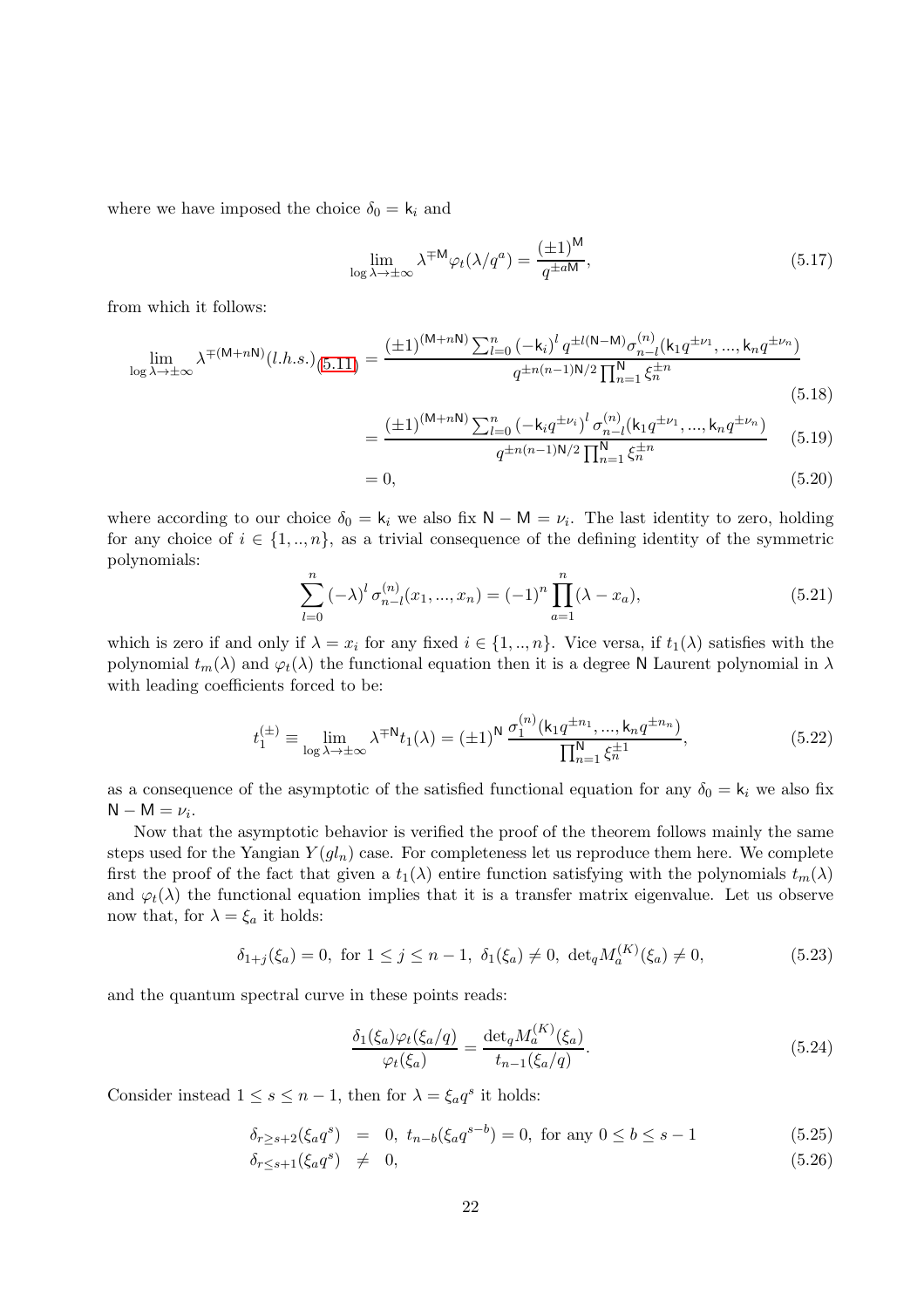and the quantum spectral curve in these points reads:

<span id="page-22-0"></span>
$$
\frac{\delta_{s+1}(\xi_a q^s)\varphi_t(\xi_a/q)}{\delta_s(\xi_a q^s)\varphi_t(\xi_a)} = \frac{t_{n-s}(\xi_a)}{t_{n-s-1}(\xi_a/q)}.\tag{5.27}
$$

Then the chain of identities:

$$
\frac{\delta_{s+1}(\xi_a q^s)}{\delta_s(\xi_a q^s)} = \delta_1(\xi_a) \quad \text{for any } 1 \le s \le n-1,
$$
\n(5.28)

imply the following ones:

$$
t_{m+1}(\xi_a) = t_m(\xi_a/q)t_1(\xi_a), \ \forall m \in \{1, ..., n-1\}, a \in \{1, ..., N\}.
$$
 (5.29)

So that  $t_m(\lambda)$  are eigenvalues of the transfer matrices  $T_m^{(K)}(\lambda)$ , for the same eigenvector  $|t\rangle$ , thanks to the SoV characterization given in our previous theorem.

Let us now prove the reverse statement. Let  $t_1(\lambda)$  be eigenvalue of the transfer matrix  $T_1^{(K)}$  $I_1^{(\Lambda)}(\lambda)$ then we have to prove the existence of  $\varphi_t(\lambda)$  a Laurent polynomial which satisfies the quantum spectral curve with the  $t_m(\lambda)$ . By imposing the following set of conditions:

<span id="page-22-1"></span>
$$
\delta_1(\xi_a) \frac{\varphi_t(\xi_a/q)}{\varphi_t(\xi_a)} = t_1(\xi_a),\tag{5.30}
$$

we characterize uniquely a Laurent polynomial  $\varphi_t(\lambda)$  of the form (3.[18\)](#page-12-2). Indeed, following the same steps given in the proof of the Theorem 4.1 of our second paper [\[2\]](#page-32-7) for the Yangian  $Y(gl_n)$  case, we have that there exists a unique Laurent polynomial  $\varphi_t(\lambda)$  of the form (3.[18\)](#page-12-2) with some degree  $M \leq N$  so that one is left with the proof of the identity  $M = N - \nu_i$ . This is done just generalizing to the present case the argument based on the sum rules as presented in the proof of the Theorem 4.3 of our first paper [\[1\]](#page-32-0), see equations (4.69) and (4.70) there.

Here, we recall that this characterization of  $\varphi_t(\lambda)$  indeed implies that the functional equation is satisfied. The l.h.s. of the quantum spectral curve is a Laurent polynomial in  $\lambda$  of maximal degree  $nN + M \leq (n + 1)N$  then to prove that it is identically zero it is enough to show that it is zero in  $(n+1)$ N distinct points. Indeed, when this is the case the above argument on the sum rules shows that the leading coefficients of the quantum spectral curve are indeed zero. The chosen distinct points are the following  $(n + 1)N$  ones  $\xi_a q^{k_a}$ , for any  $a \in \{1, ..., N\}$  and  $k_a \in \{-1, 0, ..., n-1\}$ . For  $\lambda = \xi_a/q$  we have:

$$
\delta_r(\xi_a/q) = 0 \quad \text{for any } 1 \le r \le n, \text{ as well as } \det M_a^{(K)}(\xi_a/q) = 0,\tag{5.31}
$$

so that for any  $a \in \{1, ..., N\}$  the quantum spectral curve equation is satisfied while in the remaining  $nN$  points this equation coincides with the  $nN$  equations (5.[24\)](#page-21-0) and (5.[27\)](#page-22-0) which are satisfied by the transfer matrix eigenvalues as they are all equivalent to the discrete characterization [\(5.30\)](#page-22-1) thanks to the fusion equations.

Let us verify now the equivalence of the SoV characterization of the transfer matrix eigenvector with the one presented in this theorem. It is enough to multiply by the non-zero product of the  $\varphi_t^{n-1}(\xi_a)$  over all the  $a \in \{1, ..., N\}$  the eigenvector  $|t\rangle$  getting our result:

$$
\prod_{a=1}^{N} \varphi_t^{n-1}(\xi_a) \prod_{a=1}^{N} t_1^{h_a}(\xi_a) \stackrel{(5.30)}{=} \prod_{a=1}^{N} \delta_1^{h_a}(\xi_a) \varphi_t^{h_a}(\xi_a/q) \varphi_t^{n-1-h_a}(\xi_a). \tag{5.32}
$$

 $\Box$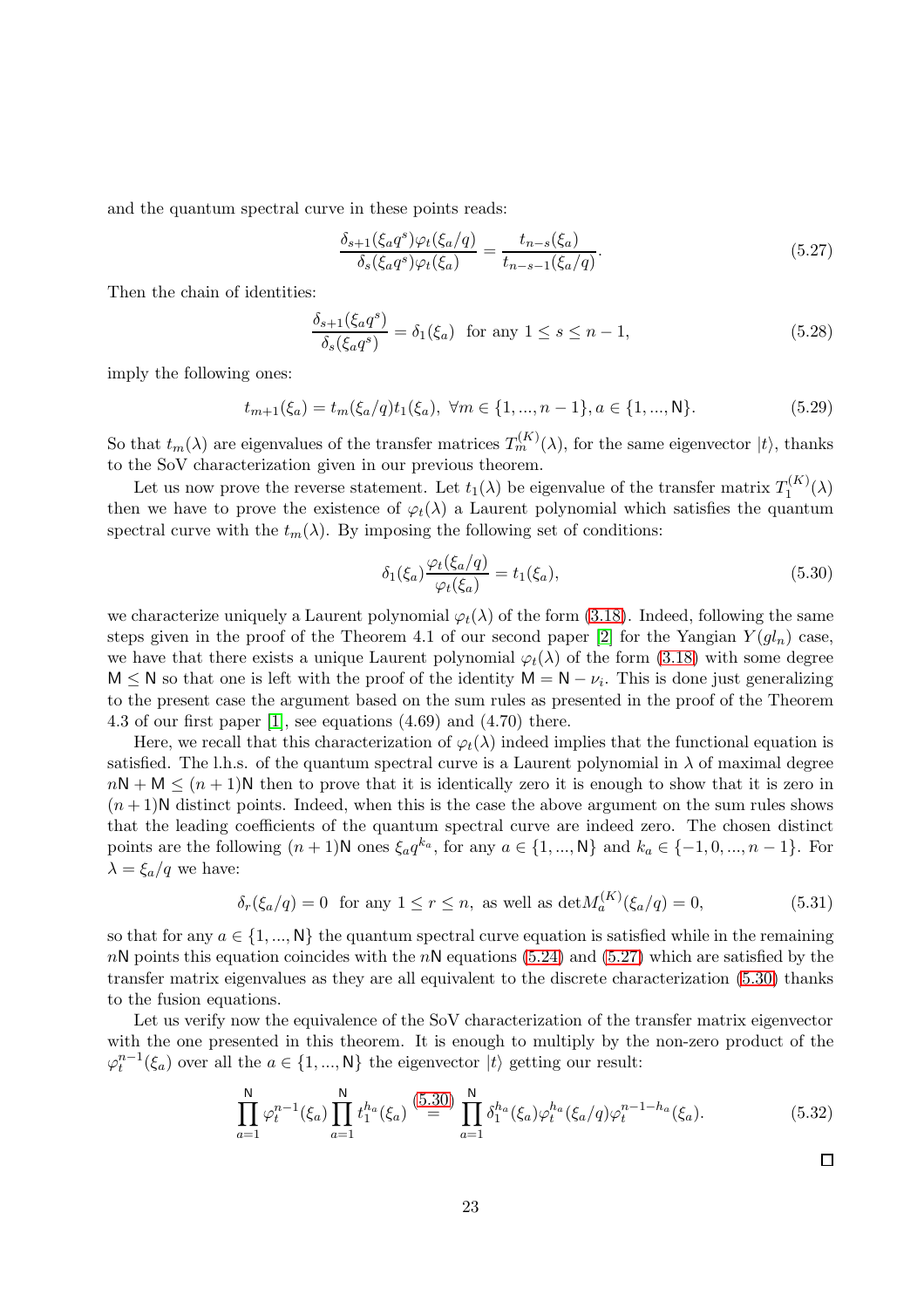#### <span id="page-23-0"></span>5.3 Q-operator reconstruction by SoV

The Q-operator commuting family, satisfying the quantum spectral curve equation with the transfer matrices at the operator level, can be constructed in terms of the fundamental transfer matrix thanks to the above SoV characterization of the transfer matrix spectrum. Let us denote by  $\delta_h^{(i)}$  $\binom{u}{b}(\lambda)$ the polynomials defined in the previous section just making explicit that we have fixed  $\delta_0 = \mathbf{k}_i$  for some fixed  $i \in \{1, ..., n\}$ . Moreover, let us define the following  $N \times N$  operator matrix of elements:

$$
[C_{i,\xi_{N+1}}^{(T_1^{(K)})}]_{ab} = -\delta_{ab} \frac{T_1^{(K)}(\xi_a)}{\delta_1^{(i)}(\xi_a)} + \prod_{\substack{c=1 \ c \neq b}}^{N+1} \frac{\xi_a/(q\xi_c) - (q\xi_c)/\xi_a}{\xi_b/\xi_c - \xi_c/\xi_b} \qquad \forall a, b \in \{1, ..., N\},
$$
(5.33)

and the rank one central matrix:

$$
[\Delta_{\xi_{N+1}}(\lambda)]_{ab} = \frac{\lambda/\xi_{N+1} - \xi_{N+1}/\lambda}{\lambda/\xi_b - \xi_b/\lambda} \frac{\prod_{c=1}^{N} (\xi_a/(q\xi_c) - (q\xi_c)/\xi_a)}{\prod_{c=1, c \neq b}^{N+1} (\xi_b/\xi_c - \xi_c/\xi_b)} \qquad \forall a, b \in \{1, ..., N\},
$$
(5.34)

then it holds:

**Corollary 5.1.** Given<sup>[7](#page-23-1)</sup>  $\xi_{N+1} \neq \xi_{i \leq N}$ , then for almost any values of the parameters  $\{\xi_{i \leq N}\}$  and of the nonzero eigenvalues  $\{k_{i\leq n}\}\$  of the diagonal and simple spectrum twist matrix K, the following Laurent polynomial family of Q-operators:

$$
Q_i(\lambda) = \frac{det_N[C_{i,\xi_{N+1}}^{(T_1^{(K)})} + \Delta_{\xi_{N+1}}(\lambda)]}{det_N[C_{i,\xi_{N+1}}^{(T_1^{(K)})}]}\prod_{c=1}^N \frac{\lambda/\xi_c - \xi_c/\lambda}{\xi_{N+1}/\xi_c - \xi_{N+1}/\xi_c},\tag{5.35}
$$

satisfies the operator quantum spectral curve equation

$$
\sum_{b=0}^{n} \delta_b^{(i)}(\lambda) Q_i(\lambda - b\eta) T_{n-b}^{(K)}(\lambda - b\eta) = 0,
$$
\n(5.36)

where we have defined  $T_0^{(K)}$  $Q_0^{(N)}(\lambda) \equiv 1$ , and moreover  $Q_i(\xi_a)$  are invertible operators for any  $a \in$  $\{1, \ldots, N\}.$ 

Proof. The SoV characterization of the transfer matrix spectrum and the proof of its reformulation in terms of the quantum spectral curve functional equation imply this corollary. Indeed, following the same proof given in the case of the fundamental representations of the Yangian  $Y(gl_n)$ , see appendix B of our second paper [\[2\]](#page-32-7), one can prove that the Laurent polynomial  $\varphi_t(\lambda)$  of the form (3.[18\)](#page-12-2) solution of the quantum spectral curve equation has the following determinant representation:

$$
\varphi_t^{(i)}(\lambda) = \frac{\det_N[C_{i,\xi_{N+1}}^{(t_1)} + \Delta_{\xi_{N+1}}(\lambda)]}{\det_N[C_{i,\xi_{N+1}}^{(t_1)}]} \prod_{c=1}^N \frac{\lambda/\xi_c - \xi_c/\lambda}{\xi_{N+1}/\xi_c - \xi_{N+1}/\xi_c},\tag{5.37}
$$

obtained by substituting to the transfer matrix  $T_1^{(K)}$  $t_1^{(N)}(\xi_a)$  the corresponding eigenvalue  $t_1(\xi_a)$ . As a consequence of the Proposition 2.7 of [\[1\]](#page-32-0), the transfer matrix  $T_1^{(K)}$  $\binom{n}{1}(\lambda)$  is diagonalizable and

<span id="page-23-1"></span><sup>&</sup>lt;sup>7</sup>Note that we can fix for example  $\xi_{N+1} = \xi_h - \eta$  for any fixed  $h \in \{1, ..., N\}$ .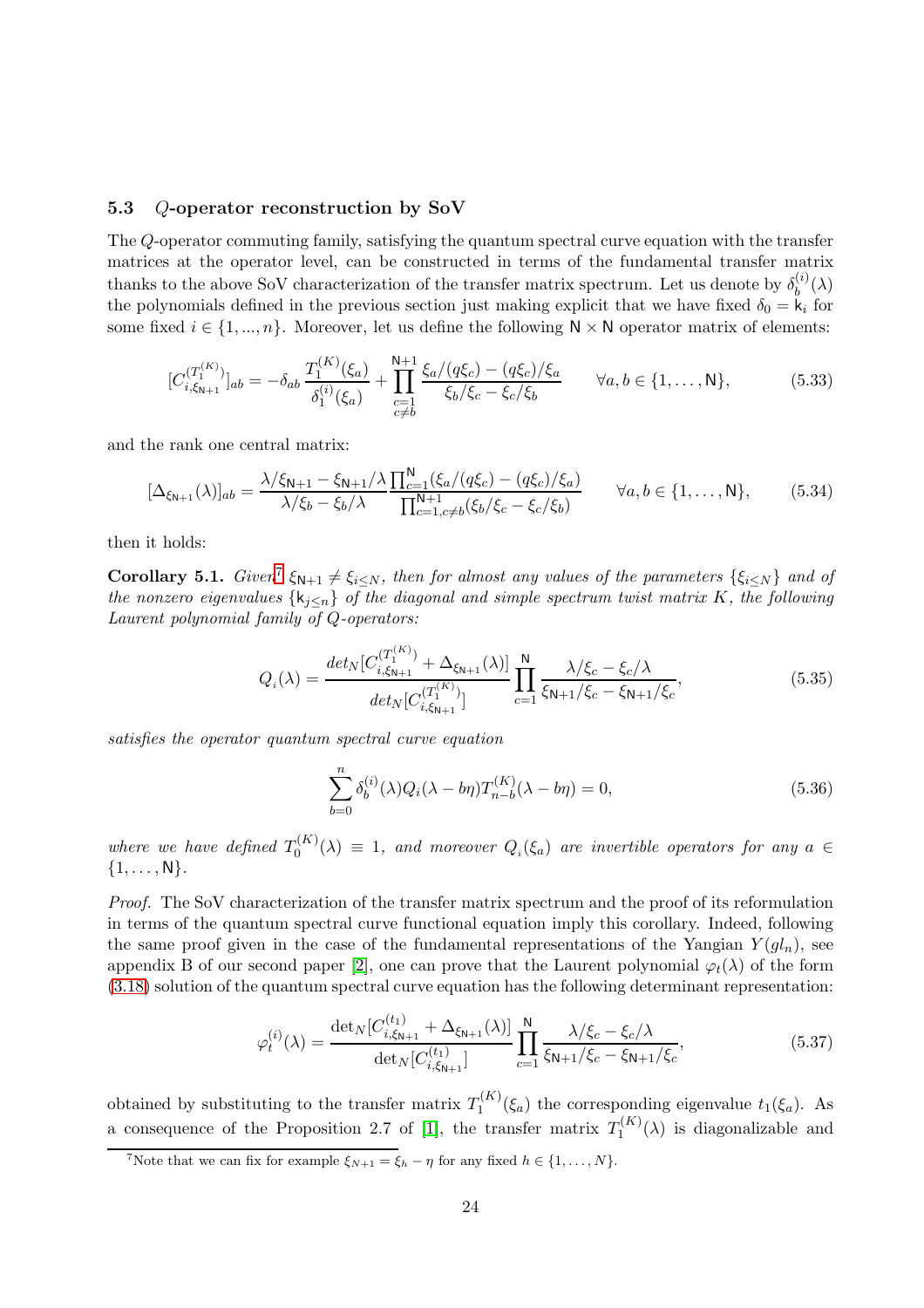with simple spectrum in our current setting. The Laurent polynomial family  $Q_i$ -operator is then completely characterized by its action on the eigenbasis of the transfer matrix:

$$
Q_i(\lambda)|t\rangle = |t\rangle \varphi_t^{(i)}(\lambda),\tag{5.38}
$$

for any eigenvalue  $t_1(\lambda)$  and uniquely associated eigenvector  $|t\rangle$  of the transfer matrix  $T_1^{(K)}$  $\mathbb{I}^{(N)}_1(\lambda),$ which is equivalent to the characterization given in the corollary. This also imply that this operator family satisfies the quantum spectral curve equation with the transfer matrices. 口

### Acknowledgements

J. M. M. and G. N. are supported by CNRS and ENS de Lyon.

### <span id="page-24-0"></span>A Appendix A

In this appendix we complete the proof of the Theorem [3.1](#page-10-2) by computing the direct computation of the action of transfer matrices on the SoV covector basis. Once again let us comment that these computations are obtained by adapting those of the fundamental representations of the  $Y(g_{3})$ rational Yang-Baxter algebra in our first paper [\[1\]](#page-32-0), taking into account the fact that the transfer matrices commute with the operators  $N_i$  that define their (non-central) asymptotic behavior. hence, all computations can be done in each common eigenspaces of these operators that give a complete decomposition of the full Hilbert space.

Complement to proof of Theorem [3.1.](#page-10-2) In order to complete the proof of Theorem [3.1,](#page-10-2) we have to prove that in the case  $h_i = 2$  the following identities hold

$$
\langle h_1, ..., h_N | T_1^{(K^{(a)})} (\xi_j/q) | t \rangle = t_1(\xi_j/q) \langle h_1, ..., h_a, ..., h_N | t \rangle,
$$
\n(A.1)

and this is done by making an induction on the number R of zeros contained in  $\{h_1, ..., h_N\} \in$  $\{0, 1, 2\}^{\otimes N}$ . Let us start proving this identity for  $R = 0$ , the fusion identities imply:

$$
\langle h_1, ..., h_a = 2, ..., h_N | T_1^{(K^{(a)})} (\xi_j/q) | t \rangle = \langle h_1, ..., h_j = 1, ..., h_N | T_2^{(K^{(a)})} (\xi_j) | t \rangle, \tag{A.2}
$$

so that:

$$
\langle h_1, ..., h'_j \quad = \quad 1, ..., h_\mathsf{N} | T_2^{(K^{(a)})}(\xi_j) | t \rangle = T_{2, \mathsf{h} = 1}^{(K^{(a)}, \infty)}(\xi_j) \Big|_{\mathsf{N}_1 = l, \mathsf{N}_2 = m} \langle h_1, ..., h'_j, ..., h_\mathsf{N} | t \rangle \tag{A.3}
$$

+
$$
\sum_{n=1}^{N} f_{n,\mathbf{h}=\mathbf{1}}^{(a,2)}(\xi_j) \langle h_1, ..., h'_j, ..., h_{\mathbf{N}} | T_2^{(K)}(\xi_n/q) | t \rangle,
$$
 (A.4)

thanks to the following interpolation formula:

$$
T_2^{(K)}(\xi_j) = T_{2,\mathbf{h}=\mathbf{1}}^{(K^{(a)},\infty)}(\xi_j)\Big|_{\mathbf{N}_1=l, \mathbf{N}_2=m} + \sum_{n=1}^{\mathbf{N}} f_{n,\mathbf{h}=\mathbf{1}}^{(a,2)}(\xi_j) T_2^{(K)}(\xi_n/q). \tag{A.5}
$$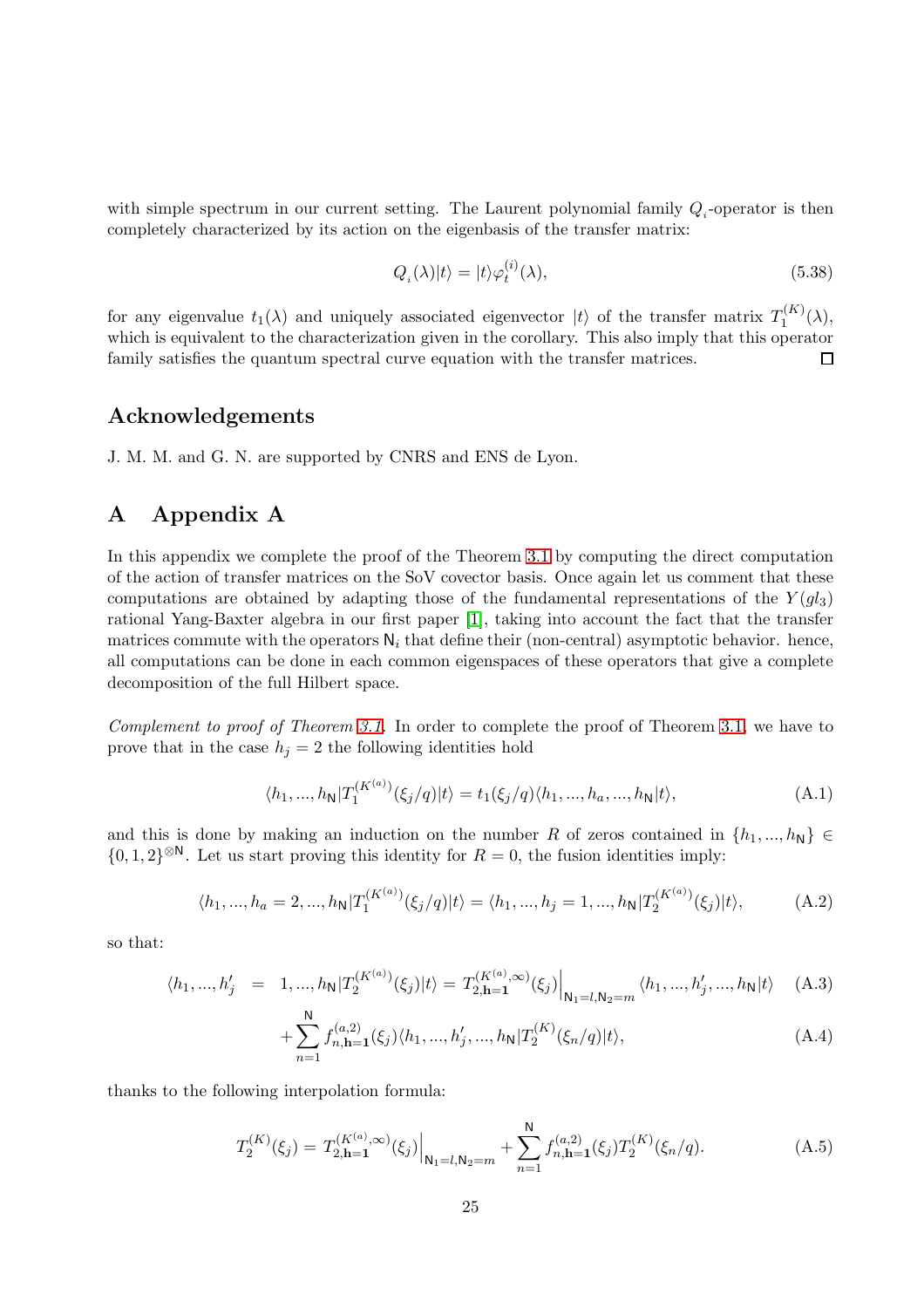Then, being  $R = 0$ , it follows:

$$
\langle h_1, ..., h'_a, ..., h_{\mathsf{N}} | T_2^{(K^{(a)})}(\xi_j) | t \rangle = T_{2, \mathbf{h} = \mathbf{1}}^{(K^{(a)}, \infty)}(\xi_j) \Big|_{\mathbf{N}_1 = l, \mathbf{N}_2 = m} \langle h_1, ..., h'_j, ..., h_{\mathsf{N}} | t \rangle
$$
  
+ 
$$
\sum_{n=1}^{\mathsf{N}} q \cdot \det M^{(K^{(a)})}(\xi_n) f_{n, \mathbf{h} = \mathbf{1}}^{(a, 2)}(\xi_j) \langle h_1, ..., h'_n, ..., h_{\mathsf{N}} | t \rangle, \tag{A.6}
$$

where  $h''_n = h_n - 1$  for  $n \neq j$  and  $h''_j = h'_j - 1 = 0$ . Now the function:

$$
t_2(\lambda) = T_{2,\mathbf{h}=\mathbf{1}}^{(K^{(a)},\infty)}(\lambda) \Big|_{\mathbf{N}_1 = l, \mathbf{N}_2 = m} + \sum_{n=1}^{\mathbf{N}} f_{n,\mathbf{h}=\mathbf{0}}^{(a,2)}(\lambda) t_1(\xi_n/q) t_1(\xi_n), \tag{A.7}
$$

satisfies by definition the equations:

$$
t_2(\xi_n) = t_1(\xi_n/q)t_1(\xi_n), \ \forall n \in \{1, ..., N\},
$$
\n(A.8)

$$
t_1(\xi_n)t_2(\xi_n/q) = q-\det M^{(K^{(a)})}(\xi_n), \ \forall n \in \{1, ..., N\},\tag{A.9}
$$

where the the quantum determinant equation is indeed a consequence of the definition of  $t_1(\lambda)$ . Then we get:

$$
\langle h_1, ..., h'_j, ..., h_{\mathsf{N}} | T_2^{(K^{(a)})}(\xi_j) | t \rangle =
$$
\n
$$
= \left( T_{2, \mathbf{h} = 1}^{(K^{(a)}, \infty)}(\xi_j) \Big|_{\mathbf{N}_1 = l, \mathbf{N}_2 = m} + \sum_{n=1}^{\mathsf{N}} t_2(\xi_n/q) f_{n, \mathbf{h} = 1}^{(a, 2)}(\xi_j) \right) \langle h_1, ..., h'_j, ..., h_{\mathsf{N}} | t \rangle,
$$
\n(A.10)

$$
= t_2(\xi_n)\langle h_1, ..., h'_j, ..., h_N|t\rangle
$$
\n(A.11)

$$
= t_1(\xi_n/q)\langle h_1, ..., h_j = 2, ..., h_N|t\rangle,
$$
\n(A.12)

where we have used the interpolation formula:

$$
t_2(\xi_j) = T_{2,\mathbf{h}=\mathbf{1}}^{(K^{(a)},\infty)}(\xi_j)\Big|_{\mathbf{N}_1=l,\mathbf{N}_2=m} + \sum_{n=1}^{\mathbf{N}} t_2(\xi_n/q) f_{n,\mathbf{h}=\mathbf{1}}^{(a,2)}(\xi_j),\tag{A.13}
$$

i.e. we have shown our identity (3.[13\)](#page-11-1) for  $R = 0$ . Then we can do our proof by induction; we assume that it holds for the generic  $\{h_1, ..., h_N\} \in \{0, 1, 2\}^{\otimes N}$  containing  $R-1$  zeros and we prove it for the generic  $\{h_1, ..., h_N\} \in \{0, 1, 2\}^{\otimes N}$  containing R zeros. Let us fix the generic  $\{h_1, ..., h_N\} \in \{0, 1, 2\}^{\otimes N}$ with  $h_j = 2$  and let us denote with  $\pi$  a permutation of  $\{1, ..., N\}$  such that:

$$
h_{\pi(i)} = 0, \forall i \in \{1, ..., R\},
$$
  
\n
$$
h_{\pi(i)} = 1, \forall i \in \{R + 1, ..., R + S\},
$$
  
\n
$$
h_{\pi(i)} = 2, \forall i \in \{R + S + 1, ..., N\},
$$
  
\n(A.14)

with  $j = \pi(R + S + 1)$ . Let us use now the following interpolation formula:

$$
T_2^{(K)}(\xi_j) = T_{2,\mathbf{k}}^{(K^{(a)},\infty)}(\xi_j)\Big|_{\mathbf{N}_1 = l, \mathbf{N}_2 = m} + \sum_{n=1}^{\mathbf{N}} f_{n,\mathbf{k}}^{(a,2)}(\xi_j) T_2^{(K)}(\xi_n^{(k_n)}), \tag{A.15}
$$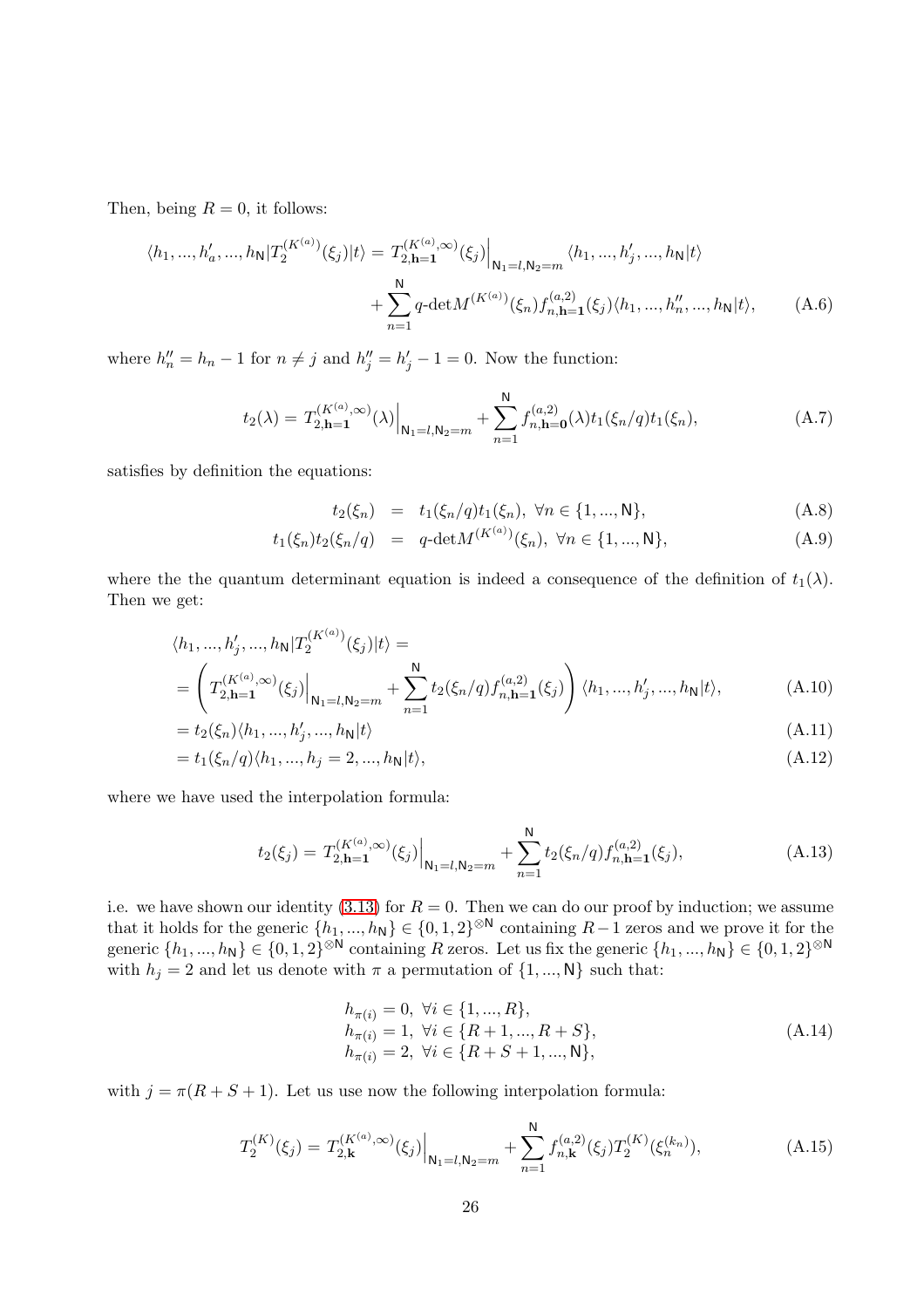where we have defined  ${\bf k}$  by:

$$
k_{\pi(i)} = 1, \ \forall i \in \{1, ..., R\},
$$
  
\n
$$
h_{\pi(i)} = 2, \ \forall i \in \{R + 1, ..., N\},
$$
\n(A.16)

then it holds:

$$
\langle h_1, ..., h'_j = 1, ..., h_N | T_2^{(K^{(a)})}(\xi_j) | t \rangle = T_{2, \mathbf{k}}^{(K^{(a)}, \infty)}(\xi_j) \Big|_{\mathbf{N}_1 = l, \mathbf{N}_2 = m} \langle h_1, ..., h'_j, ..., h_N | t \rangle
$$
  
+ 
$$
\sum_{n=1}^R f_{\pi(n), \mathbf{k}}^{(a,2)}(\xi_j) \langle h_1, ..., h'_j, ..., h_N | T_2^{(K)}(\xi_{\pi(n)}) | t \rangle
$$
  
+ 
$$
\sum_{n=R+1}^N f_{\pi(n), \mathbf{k}}^{(a,2)}(\xi_j) \langle h_1, ..., h'_j, ..., h_N | T_2^{(K)}(\xi_{\pi(n)}/q) | t \rangle.
$$
 (A.17)

and which by the fusion identity reads:

$$
\langle h_1, ..., h'_j, ..., h_N | T_2^{(K^{(a)})}(\xi_j) | t \rangle = T_{2, \mathbf{k}}^{(K^{(a)}, \infty)}(\xi_j) \Big|_{\mathbf{N}_1 = l, \mathbf{N}_2 = m} \langle h_1, ..., h'_j, ..., h_N | t \rangle
$$
  
+ 
$$
\sum_{n=1}^R f_{\pi(n), \mathbf{k}}^{(a, 2)}(\xi_j) \langle h_1^{(n)}, ..., h_N^{(n)} | T_1^{(K)}(\xi_{\pi(n)}/q) | t \rangle
$$
  
+ 
$$
\sum_{n=R+1}^N q \cdot \det M^{(K^{(a)})}(\xi_{\pi(n)}) f_{\pi(n), \mathbf{k}}^{(a, 2)}(\xi_j) \langle h_1^{(n)}, ..., h_N^{(n)} | t \rangle, \qquad (A.18)
$$

where we have defined:

$$
h_{\pi(m)}^{(n)} = \begin{cases} h_{\pi(m)} + \theta(R-m)\delta_{m,n} & \text{for } n \le R \\ h_{\pi(m)} - \theta(m-(R+1))\delta_{m,n} - \delta_{m,R+S+1} & \text{for } R+1 \le n \end{cases}
$$
 (A.19)

To compute  $\langle h_1^{(n)} \rangle$  $\binom{n}{1}, \ldots, \binom{n}{N}$   $\left| T_1^{(K)} \right|$  $\int_1^{(R)} (\xi_{\pi(n)}/q) |t\rangle$  for  $n \leq R$ , we use the following interpolation formula:

$$
T_1^{(K)}(\xi_{\pi(n)}/q) = T_{1,\mathbf{k}'}^{(K^{(a)},\infty)}(\xi_{\pi(n)}/q)\Big|_{\mathbf{N}_1=l,\mathbf{N}_2=m} + \sum_{r=1}^{\mathbf{N}} f_{r,\mathbf{k}'}^{(a,1)}(\xi_{\pi(n)}/q) T_1^{(K)}(\xi_r^{(k_r')}),\tag{A.20}
$$

where we have defined:

<span id="page-26-0"></span>
$$
k'_{\pi(m)} = \begin{cases} 0 & \text{for } m \le R + S + 1 \\ 1 & \text{for } R + S + 2 \le m \end{cases},
$$
 (A.21)

which gives:

$$
\langle h_1^{(n)}, \dots, h_N^{(n)} | T_1^{(K)}(\xi_{\pi(n)}/q) | t \rangle = T_{1,\mathbf{k}'}^{(K^{(a)}, \infty)}(\xi_{\pi(n)}/q) \Big|_{\mathbf{N}_1 = l, \mathbf{N}_2 = m} \langle h_1^{(n)}, \dots, h_N^{(n)} | t \rangle + \sum_{r=1}^{R+S+1} f_{\pi(r),\mathbf{k}'}^{(a,1)}(\xi_{\pi(n)}/q) \langle h_1^{(n)}, \dots, h_N^{(n)} | T_1^{(K)}(\xi_{\pi(r)}) | t \rangle + \sum_{r=R+S+2}^{N} f_{\pi(r),\mathbf{k}'}^{(a,1)}(\xi_{\pi(n)}/q) \langle h_1^{(n)}, \dots, h_N^{(n)} | T_1^{(K)}(\xi_{\pi(r)}/q) | t \rangle, \quad (A.22)
$$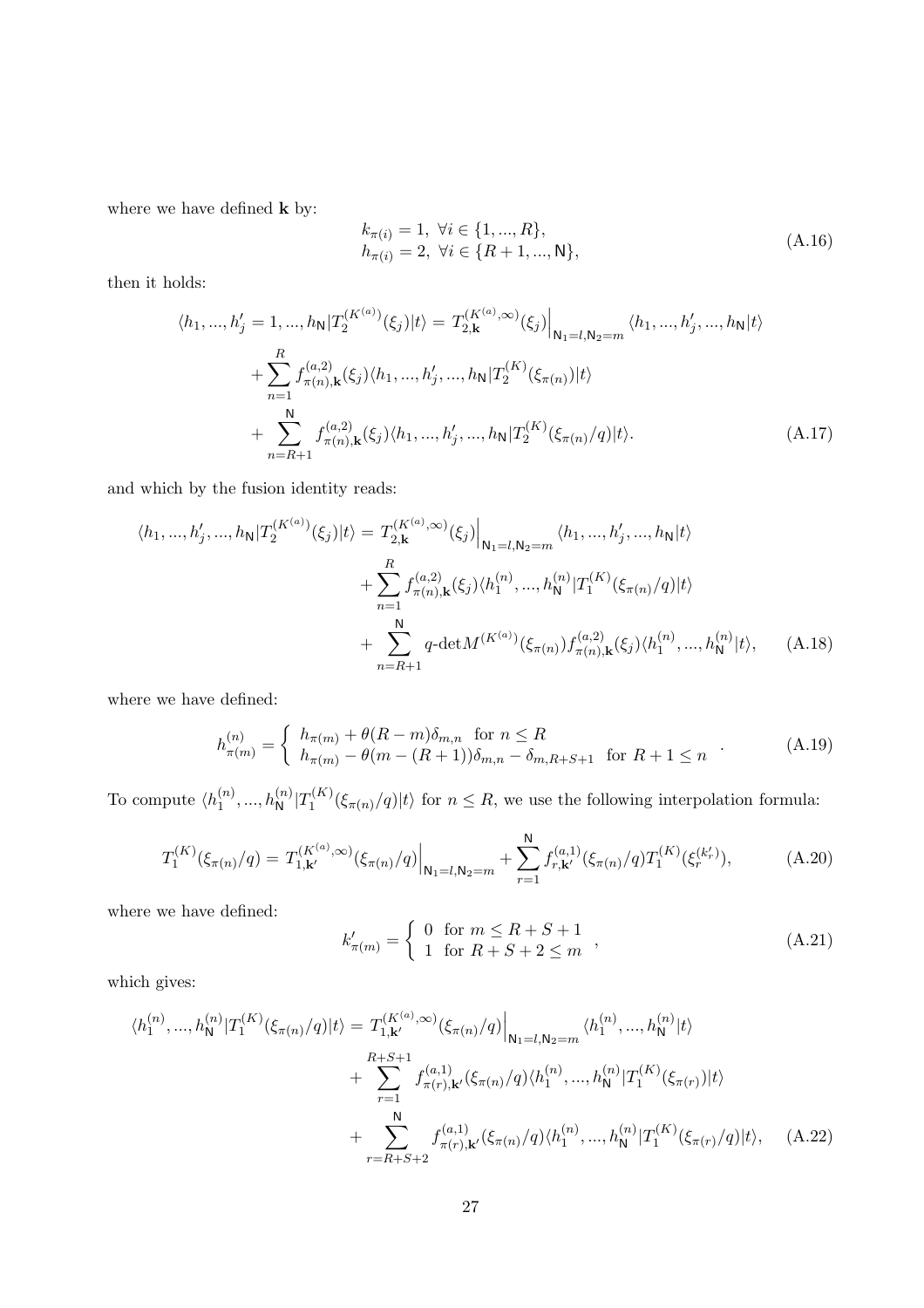which becomes:

$$
\langle h_1^{(n)}, \dots, h_N^{(n)} | T_1^{(K)}(\xi_{\pi(n)}/q) | t \rangle = T_{1,\mathbf{k}'}^{(K^{(a)},\infty)}(\xi_{\pi(n)}/q) \Big|_{\mathsf{N}_1 = l, \mathsf{N}_2 = m} \langle h_1^{(n)}, \dots, h_N^{(n)} | t \rangle + \sum_{r=1}^{R+S+1} f_{\pi(r),\mathbf{k}'}^{(a,1)}(\xi_{\pi(n)}/q) t_1(\xi_{\pi(r)}) \langle h_1^{(n)}, \dots, h_N^{(n)} | t \rangle + \sum_{r=R+S+2}^{N} f_{\pi(r),\mathbf{k}'}^{(a,1)}(\xi_{\pi(n)}/q) t_1(\xi_{\pi(r)}/q) \langle h_1^{(n)}, \dots, h_N^{(n)} | t \rangle, \tag{A.23}
$$

where in the second line we have used the identity  $(3.12)$  $(3.12)$  while in the third line the identity  $(3.13)$  $(3.13)$ , which holds by assumption being  $R-1$  the number of zeros in  $\{h_1^{(n)}\}$  $\binom{n}{1}, \ldots, \binom{n}{N}$ . So that we have shown for any  $n \leq R$ :

$$
\langle h_1^{(n)}, \dots, h_N^{(n)} | T_1^{(K)}(\xi_{\pi(n)}/q) | t \rangle = t_1(\xi_{\pi(n)}/q) \langle h_1^{(n)}, \dots, h_N^{(n)} | t \rangle, \tag{A.24}
$$

and substituting it in the second line of [\(A.18\)](#page-26-0), we get:

$$
\langle h_1, ..., h'_j, ..., h_N | T_2^{(K^{(a)})}(\xi_j) | t \rangle = T_{2, \mathbf{k}}^{(K^{(a)}, \infty)}(\xi_j) \Big|_{\mathbf{N}_1 = l, \mathbf{N}_2 = m} \langle h_1, ..., h'_j, ..., h_N | t \rangle
$$
  
+ 
$$
\sum_{n=1}^R t_1(\xi_{\pi(n)}/q) f_{\pi(n), \mathbf{k}}^{(a,2)}(\xi_j) \langle h_1^{(n)}, ..., h_N^{(n)} | t \rangle
$$
  
+ 
$$
\sum_{n=R+1}^N q \cdot \det M^{(K^{(a)})}(\xi_{\pi(n)}) f_{\pi(n), \mathbf{k}}^{(a,2)}(\xi_j) \langle h_1^{(n)}, ..., h_N^{(n)} | t \rangle, \qquad (A.25)
$$

and so  $\langle h_1, ..., h'_j, ..., h_{\mathsf{N}} | T_2^{(K^{(a)})} \rangle$  $2^{(K^{(1)})'}(\xi_j)|t\rangle$  reads:

$$
\left(T_{2,\mathbf{k}}^{(K^{(a)},\infty)}(\xi_j)\Big|_{\mathbf{N}_1=l,\mathbf{N}_2=m}+\sum_{n=1}^R t_1(\xi_{\pi(n)})t_1(\xi_{\pi(n)}/q)f_{\pi(n),\mathbf{k}}^{(a,2)}(\xi_j)+\sum_{n=R+1}^N t_2(\xi_{\pi(n)}/q)f_{\pi(n),\mathbf{k}}^{(a,2)}(\xi_j)\right)
$$
  
\n
$$
\times \langle h_1,...,h'_j,...,h_{\mathbf{N}}|t\rangle
$$
  
\n
$$
=t_2(\xi_j/q)\langle h_1,...,h'_j=1,...,h_{\mathbf{N}}|t\rangle=t_1(\xi_j/q)\langle h_1,...,h_j=2,...,h_{\mathbf{N}}|t\rangle,
$$
\n(A.26)

i.e. we have proven our formula (3.[13\)](#page-11-1). Finally, taken the generic  $\{h_1, ..., h_N\} \in \{0, 1, 2\}^{\otimes N}$  with:

$$
h_{\pi(i)} = 0, \forall i \in \{1, ..., R\},
$$
  
\n
$$
h_{\pi(i)} = 1, \forall i \in \{R + 1, ..., R + S\},
$$
  
\n
$$
h_{\pi(i)} = 2, \forall i \in \{R + S + 1, ..., N\},
$$
  
\n(A.27)

and by using the interpolation formula:

$$
T_1^{(K)}(\lambda) = T_{1,\mathbf{k}}^{(K^{(a)},\infty)}(\lambda) \Big|_{\mathbf{N}_1 = l, \mathbf{N}_2 = m} + \sum_{n=1}^{\mathbf{N}} f_{n,\mathbf{p}}^{(a,1)}(\lambda) T_1^{(K)}(\xi_n^{(p_n)}), \tag{A.28}
$$

where we have defined **p** by:

$$
p_{\pi(i)} = 0, \forall i \in \{1, ..., R + S\},
$$
  
\n
$$
p_{\pi(i)} = 1, \forall i \in \{R + S + 1, ..., N\},
$$
\n(A.29)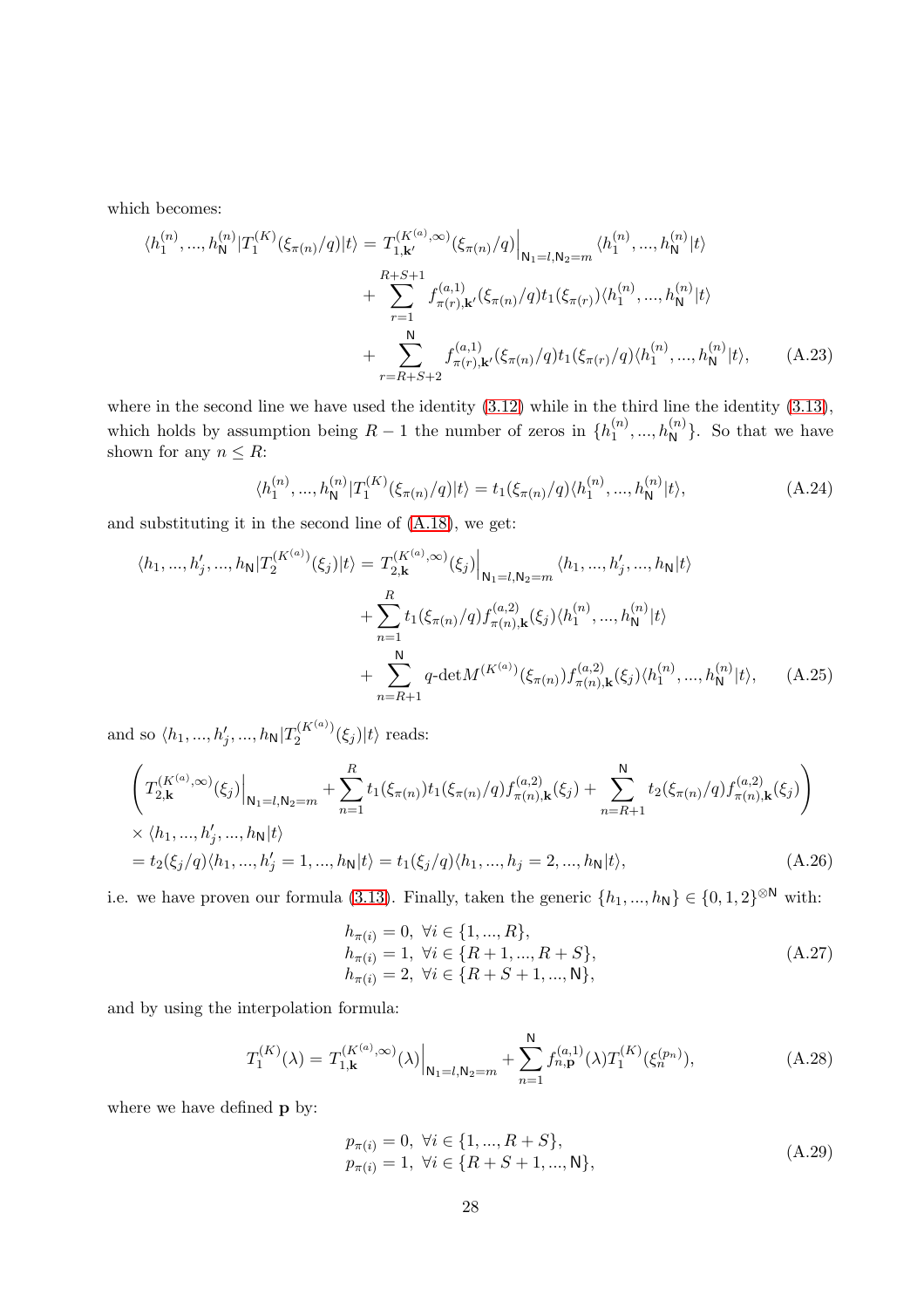then it holds:

$$
\langle h_1, ..., h_N | T_1^{(K)}(\lambda) | t \rangle = T_{1, \mathbf{k}}^{(K^{(a)}, \infty)}(\lambda) \Big|_{\mathbf{N}_1 = l, \mathbf{N}_2 = m} \langle h_1, ..., h_N | t \rangle + \sum_{n=1}^R f_{\pi(n), \mathbf{p}}^{(a, 1)}(\lambda) \langle h_1, ..., h_N | T_1^{(K)}(\xi_{\pi(n)}) | t \rangle + \sum_{n=R+1}^N f_{\pi(n), \mathbf{p}}^{(a, 1)}(\lambda) \langle h_1, ..., h_N | T_1^{(K)}(\xi_{\pi(n)}/q) | t \rangle
$$
(A.30)

then by using in the second line the identity  $(3.12)$  $(3.12)$  and  $(3.13)$  $(3.13)$  in the third line we get:

$$
\langle h_1, ..., h_N | T_1^{(K)}(\lambda) | t \rangle = \left( T_{1,\mathbf{k}}^{(K^{(a)}, \infty)}(\lambda) \Big|_{\mathbf{N}_1 = l, \mathbf{N}_2 = m} + \sum_{n=1}^N f_{\pi(n),\mathbf{p}}^{(a,1)}(\lambda) t_1(\xi_{\pi(n)}^{(p_{\pi(n)})}) \right) \langle h_1, ..., h_N | t \rangle
$$
(A.31)  
=  $t_1(\lambda) \langle h_1, ..., h_N | t \rangle$ , (A.32)

which complete the proof of our theorem.

### <span id="page-28-0"></span>B Appendix B

In this appendix, we provide a proof of the discrete SoV characterization of the transfer matrix spectrum given in Theorem [5.1](#page-19-1) bypassing the computation of the transfer matrix action in the SoV basis. The proof is presented bellow in the case of the rational fundamental representations of  $Y(gl_n)$ . Then one can either use the argument that the fundamental evaluation representations of  $\mathcal{U}_q(gl_n)$  lead under the rational limit to the rational ones, so inferring that the same result has to hold for the trigonometric case too for almost any values of the parameters. Otherwise one can just repeat the same type of proof directly in the trigonometric case, only taking into account that the asymptotic behavior for the trigonometric case are not central in the full representation space but only in the common eigenspaces of the operators  $N_i$ . Moreover, the case of non-fundamental representation can be handled similarly. In fact, the proof of the Theorem 2.3 of our third paper [\[3\]](#page-32-1) can be seen as the first step in the proof by induction for these non-fundamental representations.

*Proof of rational version of Theorem [5.1.](#page-19-1)* For the fundamental representations of  $Y(gl_n)$ , the quantum separation of variable characterization of the first transfer matrix spectrum reads

$$
\Sigma_{T^{(K)}} = \left\{ t_1(\lambda) : t_1(\lambda) = t_1^{(K, \{x\})}(\lambda), \ \forall \{x_1, ..., x_N\} \in S_T \right\},\tag{B.1}
$$

in terms of the solutions to the following system  $S_T$  of N polynomial equations of degree n:

<span id="page-28-1"></span>
$$
x_a t_{n-1}^{(K,\{x\})}(\xi_a - \eta) = \det K q - \det M^{(I)}(\xi_a),
$$
\n(B.2)

in N unknown  $\{x_1, ..., x_N\}$ , where we recall the definitions used in our second paper [\[1\]](#page-32-0):

$$
t_1^{(K,\{x\})}(\lambda) = \text{tr}\,K\,\,\prod_{a=1}^{\mathsf{N}}(\lambda - \xi_a) + \sum_{a=1}^{\mathsf{N}}g_{a,\mathbf{h}=0}^{(1)}(\lambda)x_a,\tag{B.3}
$$

 $\Box$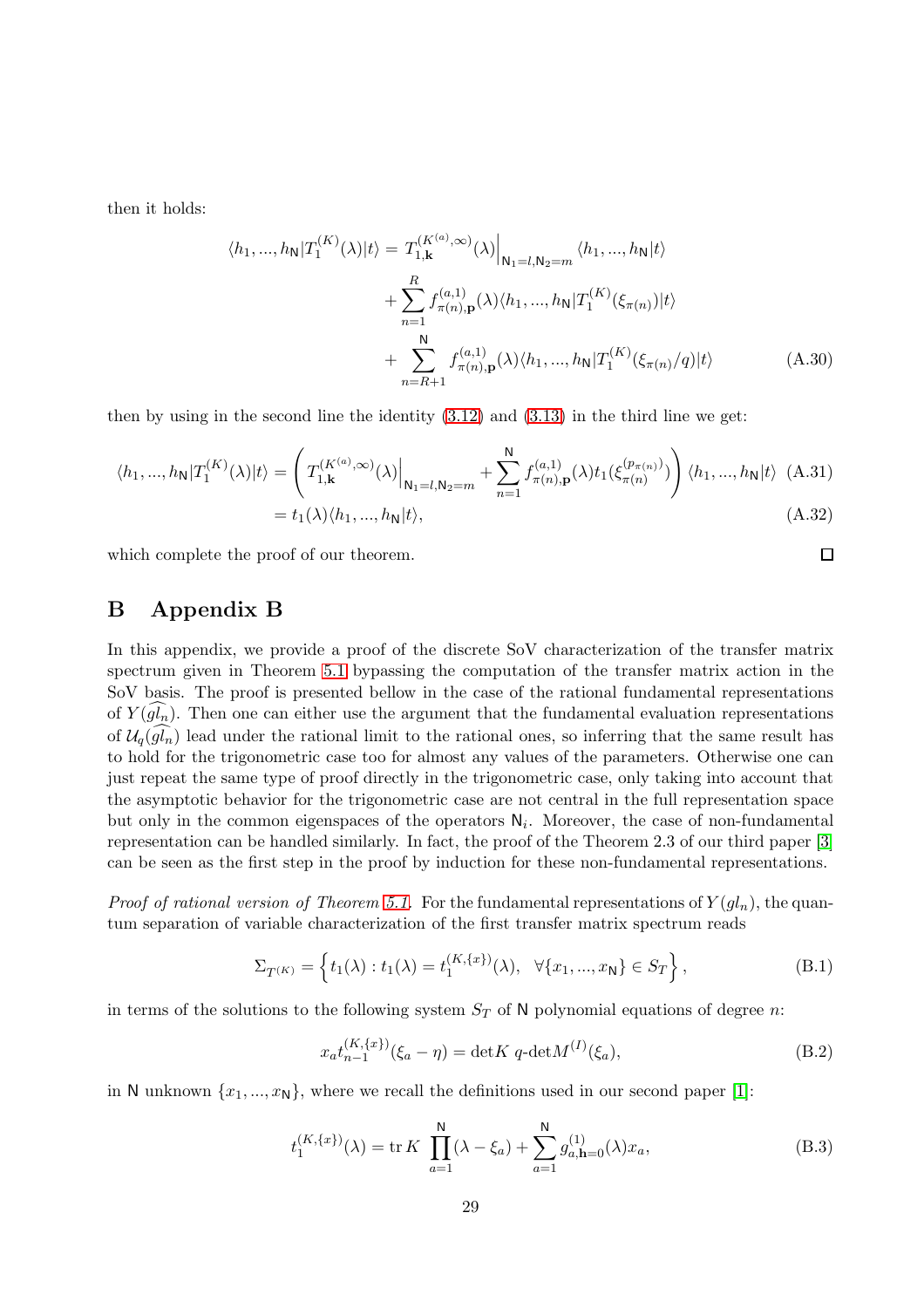and:

$$
t_{m+1}^{(K,\{x\})}(\lambda) = \prod_{b=1}^{N} \prod_{r=1}^{m} (\lambda - \xi_b - r\eta) \left[ T_{m+1,\mathbf{h}=\mathbf{0}}^{(K,\infty)}(\lambda) + \sum_{a=1}^{N} g_{a,\mathbf{h}=\mathbf{0}}^{(m+1)}(\lambda) x_a t_m^{(K,\{x\})}(\xi_a - \eta) \right],
$$
(B.4)

for any  $m \in \{1, ..., n-2\}$ , and

$$
T_{m,\mathbf{h}}^{(K,\infty)}(\lambda) = \text{tr}_{1,\dots,m} \left[ P_{1,\dots,m}^- K_1 K_2 \cdots K_m \right] \prod_{b=1}^{\mathsf{N}} (\lambda - \xi_b^{(h_n)}), \tag{B.5}
$$

$$
g_{a,\mathbf{h}}^{(m)}(\lambda) = \prod_{b \neq a,b=1}^{N} \frac{\lambda - \xi_b^{(h_b)}}{\xi_a^{(h_a)} - \xi_b^{(h_b)}} \prod_{b=1}^{N} \prod_{r=1}^{m-1} \frac{1}{\xi_a^{(h_a)} - \xi_b^{(-r)}}.
$$
 (B.6)

Here we are interested in giving a proof of this characterization bypassing the computation of the action of the first transfer matrix in the SoV basis. The fact that any eigenvalue defines a solutions of this system follows from the fusion relations. So the only nontrivial thing to show is that indeed any solution of the above system defines one eigenvalue. The Theorem of Be'zout<sup>[8](#page-29-0)</sup> states that the above system of polynomial equations admits  $n^N$  solutions if the N polynomials, defining the system, have no common components<sup>[9](#page-29-1)</sup>. The transfer matrix, being diagonalizable and with simple spectrum, has exactly  $n^N$  distinct eigenvalues and so, under the condition of no common components, there are indeed exactly  $n^N$  distinct solutions to the above system and each one is uniquely associated to a transfer matrix eigenvalue.

We have to show now that the condition of no common components indeed holds for almost any values of the parameters. The proof of this statement can be done by induction on  $n-1$  the rank of the Yang-Baxter algebra. Let us start with the rank 1 case, i.e.  $n = 2$  and fundamental representations of  $Y(gl_2)$ . Here, we fix the eigenvalue of the twist matrix to be  $k_1 \neq 0$  and  $k_2 = 0$ , then the system of equations reads:

$$
t_1^{(K,\{x\})}(\xi_a)t_1^{(K,\{x\})}(\xi_a-\eta) = x_a t_1^{(K,\{x\})}(\xi_a-\eta) = \det K q - \det M^{(I)}(\xi_a) = 0,
$$
 (B.7)

now taking into account that by definition  $t_1^{(K,\lbrace x \rbrace)}$  $\binom{K,\{x\}}{\lambda}$  is a degree N polynomial in  $\lambda$  and that it holds:

<span id="page-29-2"></span>
$$
\xi_a^{(h)} \neq \xi_b^{(k)} \quad \forall h, k \in \{0, 1\}, a \neq b \in \{1, ..., N\},\tag{B.8}
$$

then a solution to the system can be obtained iff for any  $a \in \{1, ..., N\}$  there exists a unique  $h_a \in \{0, 1\}$  such that  $t_1^{(K, \{x\})}$  $1^{(K,\lbrace x \rbrace)}(\xi_a^{(h_a)}) = 0$ , or equivalently:

$$
t_{1,\mathbf{h}}^{(K,\{x\})}(\lambda) = \mathbf{k}_1 \prod_{a=1}^{\mathbf{N}} (\lambda - \xi_a^{(h_a)}).
$$
 (B.9)

So we have that the system has exactly  $2^N$  distinct solutions associated to the  $2^N$  distinct N-upla  $h = \{h_{1\leq n\leq N}\}\$ in  $\bigotimes_{n=1}^{N} \{0, 1\}$ . So there are no common components for  $k_1 \neq 0$  and  $k_2 = 0$ , and being the polynomials defining the system [\(B.7\)](#page-29-2) also polynomial in twist matrix eigenvalues we infer that this statement is true for almost any choice of  $k_1$  and  $k_2$ . So we have proven our statement for  $n = 2$ .

<sup>8</sup> See for example William Fulton (1974). Algebraic Curves. Mathematics Lecture Note Series. W.A. Benjamin.

<span id="page-29-1"></span><span id="page-29-0"></span><sup>&</sup>lt;sup>9</sup>Indeed, if there are common components the system admits instead an infinite number of solutions.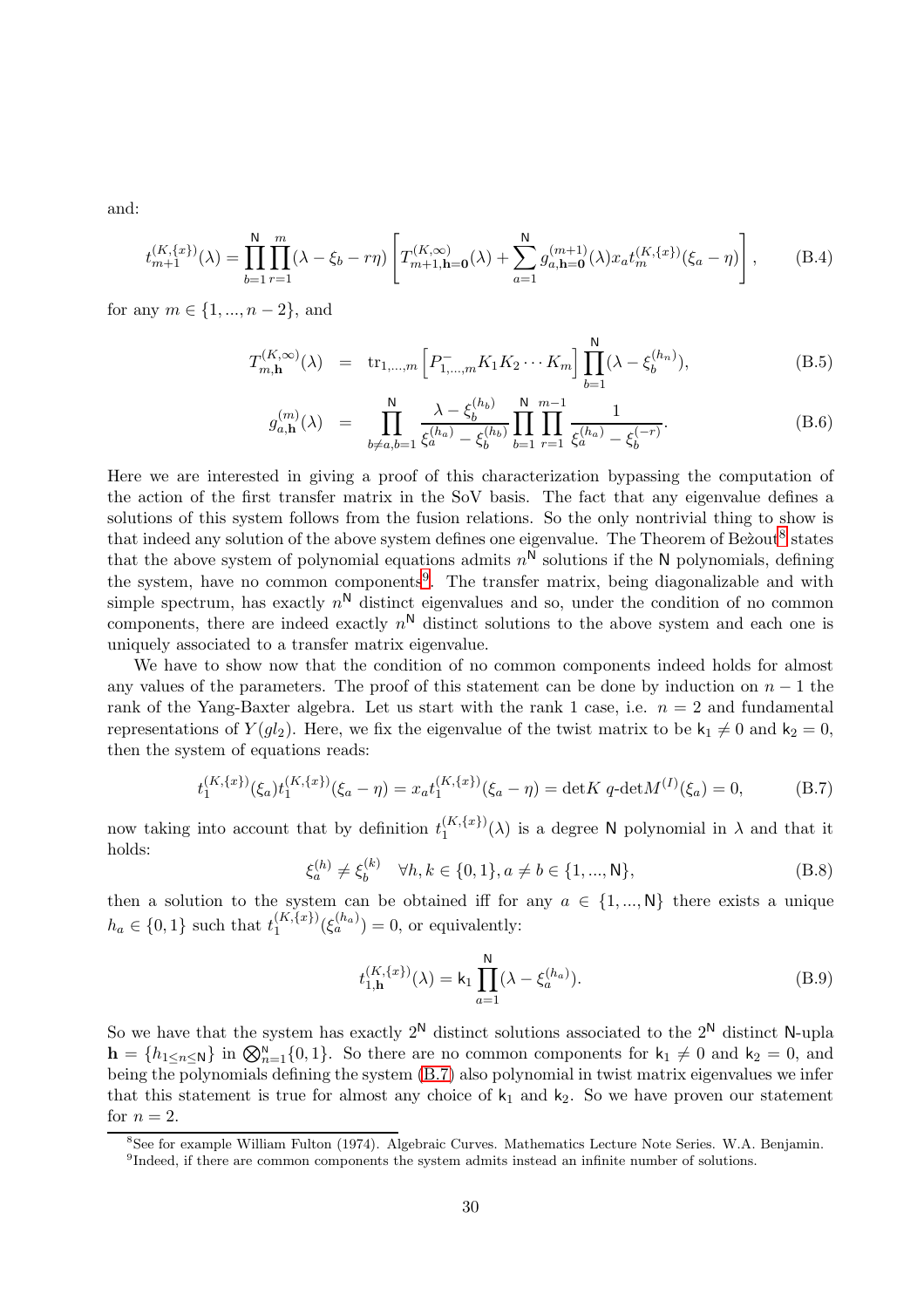Let us now prove it for  $n = 3$ , we fix here the twist matrix eigenvalues as it follows  $k_1 \neq 0$ ,  $k_2 \neq 0$ ,  $k_2 \neq k_1$  and  $k_3 = 0$ , then the system of equations reads:

<span id="page-30-1"></span><span id="page-30-0"></span>
$$
x_a t_2^{(K,\{x\})}(\xi_a - \eta) = \det K q - \det M^{(I)}(\xi_a) = 0,
$$
\n(B.10)

where by definition it holds

<span id="page-30-2"></span>
$$
x_a t_1^{(K,\{x\})}(\xi_a - \eta) = t_2^{(K,\{x\})}(\xi_a),\tag{B.11}
$$

so that it holds too

$$
t_2^{(K,\{x\})}(\xi_a) t_2^{(K,\{x\})}(\xi_a - \eta) = 0,
$$
\n(B.12)

now taking into account that by definition  $t_2^{(K,\lbrace x \rbrace)}$  $\binom{K,\{x\}}{2}(\lambda)$  is a degree 2N polynomial in  $\lambda$ , zero in the points  $\xi_a + \eta$  for any  $a \in \{1, ..., N\}$ , it follows that a solution to the system [\(B.12\)](#page-30-0) can be obtained iff for any  $a \in \{1, ..., N\}$  there exists a unique  $h_a \in \{0, 1\}$  such that  $t_2^{(K, \{x\})}$  $2^{(K,\lbrace x \rbrace)}(\xi_a^{(h_a)}) = 0$ , or equivalently:

$$
t_{2,h}^{(K,\{x\})}(\lambda) = \mathsf{k}_1 \mathsf{k}_2 \prod_{a=1}^{N} (\lambda - \xi_a - \eta)(\lambda - \xi_a^{(h_a)}).
$$
 (B.13)

So that the system [\(B.12\)](#page-30-0) has exactly  $2^N$  distinct solutions associated to the  $2^N$  distinct N-upla  $h = \{h_{1 \leq n \leq N}\}\$ in  $\bigotimes_{n=1}^{N} \{0, 1\}$ . Now for any fixed  $h \in \bigotimes_{n=1}^{N} \{0, 1\}$  we can define a permutation  $\pi_{\mathbf{h}} \in S_{\mathsf{N}}$  and a nonnegative integer  $m_{\mathbf{h}} \leq \mathsf{N}$  such that:

$$
h_{\pi_{\mathbf{h}}(a)} = 0 \quad \forall a \in \{1, ..., m_{\mathbf{h}}\} \quad \text{and} \quad h_{\pi_{\mathbf{h}}(a)} = 1 \quad \forall a \in \{m_{\mathbf{h}} + 1, ..., \mathbf{N}\}.
$$
 (B.14)

It is easy to remark now that fixed  $h \in \mathbb{Q}_{n=1}^N\{0,1\}$  then [\(B.11\)](#page-30-1), for  $a \in \{1, ..., m_h\}$ , and [\(B.10\)](#page-30-2) are satisfied iff it holds:

$$
x_{\pi_{\mathbf{h}}(a)} = t_1^{(K,\{x\})}(\xi_{\pi_{\mathbf{h}}(a)}) = 0 \quad \forall a \in \{1, ..., m_{\mathbf{h}}\}.
$$
 (B.15)

Indeed, if this is not the case for a given  $b \in \{1, ..., m_{h}\}\$ , then the  $(B.10)$  implies  $t_{2,h}^{(K,\{x\})}$  $\zeta_{\bf h}^{(K,(x_f))}(\xi_{h_{\pi_{\bf h}(b)}}-\eta)=$ 0 which is not compatible with our choice of  $t_{2h}^{(K,\lbrace x \rbrace)}$  $(\mathcal{L}, {\mathcal{L}}, {\mathcal{L}})$  ( $\lambda$ ). So, for any fixed  $\mathbf{h} \in \bigotimes_{n=1}^{\mathbb{N}} \{0, 1\}$ , we are left with the requirement to satisfy the fusion equation [\(B.11\)](#page-30-1) for  $a \in \{m_h + 1, ..., N\}$  which results in the following system of equation:

$$
t_1^{(K,\{x\},\mathbf{h})}(\xi_{\pi_{\mathbf{h}}(a)})t_1^{(K,\{x\},\mathbf{h})}(\xi_{\pi_{\mathbf{h}}(a)} - \eta) = t_{2,\mathbf{h}}^{(K,\{x\})}(\xi_{\pi_{\mathbf{h}}(a)}), \ \forall a \in \{m_{\mathbf{h}}+1,...,\mathsf{N}\},\tag{B.16}
$$

where  $t_1^{(K,\lbrace x \rbrace,\mathbf{h})}$  $\binom{K,\{x\},h}{1}(\lambda)$  is a degree N polynomial in  $\lambda$  of the form [\(B.3\)](#page-28-1) with the  $m_h$  zeros given by [\(B.3\)](#page-28-1). Then let us define the following degree  $N - m_h$  polynomial in  $\lambda$ :

$$
\bar{t}_{1}^{(K,\{x\},\mathbf{h})}(\lambda) = t_{1}^{(K,\{x\},\mathbf{h})}(\lambda) / \prod_{a=1}^{m_{\mathbf{h}}} (\lambda - \xi_{\pi_{\mathbf{h}}(a)}), \tag{B.17}
$$

and the degree  $2(N - m_h)$  polynomial in  $\lambda$ :

$$
\bar{t}_{2,\mathbf{h}}^{(K,\{x\})}(\lambda) = t_{2,\mathbf{h}}^{(K,\{x\})}(\lambda) / \prod_{a=1}^{m_{\mathbf{h}}} \left[ (\lambda - \xi_{\pi_{\mathbf{h}}(a)}) (\lambda - \xi_{\pi_{\mathbf{h}}(a)} - \eta) \right]
$$
(B.18)

$$
= k_1 k_2 \prod_{a=1+m_{\mathbf{h}}}^{\mathbf{h}} (\lambda - \xi_{\pi_{\mathbf{h}}(a)} - \eta)(\lambda - \xi_{\pi_{\mathbf{h}}(a)} + \eta), \tag{B.19}
$$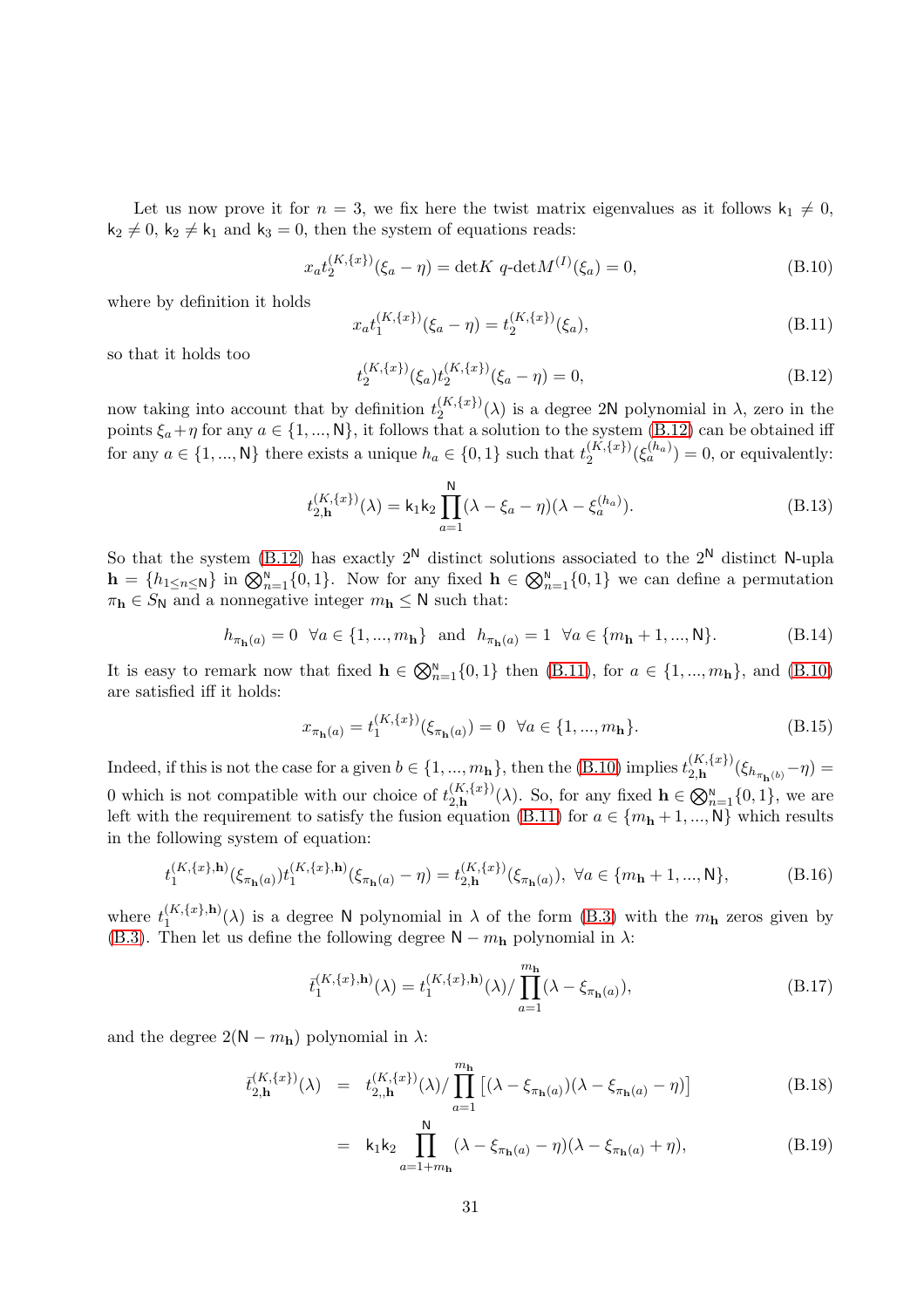the previous system of equations simplifies to:

$$
\bar{t}_{1}^{(K,\{x\},\mathbf{h})}(\xi_{\pi_{\mathbf{h}}(a)})\bar{t}_{1}^{(K,\{x\},\mathbf{h})}(\xi_{\pi_{\mathbf{h}}(a)}-\eta) = \bar{t}_{2,\mathbf{h}}^{(K,\{x\})}(\xi_{\pi_{\mathbf{h}}(a)}), \ \forall a \in \{m_{\mathbf{h}}+1,...,\mathsf{N}\}.
$$
 (B.20)

Such a system coincides with the system associated to the case  $n = 2$  for a lattice with  $N - m<sub>h</sub>$ sites and inhomogeneities  $\xi_{\pi_{\mathbf{h}}(a)}$  with  $a \in \{m_{\mathbf{h}}+1, ..., N\}$ . Indeed,  $\bar{t}_{2,\mathbf{h}}^{(K,\{x\})}$  $\lim_{(A,\mathbf{1}^n)}^{(A,\mathbf{1}^n)}(\lambda)$  is just the quantum determinant for such a lattice associated to the  $2 \times 2$  twist matrix with distinct non-zero eigenvalues  $\mathsf{k}_1 \neq 0$  and  $\mathsf{k}_2 \neq 0$  and  $\bar{t}_1^{(K,\{x\},\mathbf{h})}$  $1^{(A,\{x_i\},\Pi)}(\lambda)$  has the functional form of a transfer matrix eigenvalue with asymptotic given by the trace of this twist matrix. Now, we can use our result for  $n = 2$  to state that this system has exactly  $2^{N-m_h}$  distinct solutions, which allows to count the full set of solutions to our original system:

$$
\sum_{m=0}^{N} 2^{N-m} \binom{N}{m} = 3^{N},\tag{B.21}
$$

where we have used that for any fixed  $m \in \{1, ..., N\}$  the number of  $\mathbf{h} \in \bigotimes_{n=1}^{N} \{0, 1\}$  such that  $m_h = m$  is exactly given by the binomial symbol:

<span id="page-31-0"></span>
$$
\left(\begin{array}{c}\nN \\
m\n\end{array}\right) = \frac{N!}{(N-m)!m!}.
$$
\n(B.22)

So we proved that the system has exactly  $3^N$  distinct solutions and no common components for  $k_1 \neq 0$ ,  $k_2 \neq 0$  and  $k_3 = 0$ , and being the polynomials defining the system [\(B.10\)](#page-30-2) also polynomial in twist matrix eigenvalues we can infer that this statement is true for almost any choice of three distinct eigenvalues  $k_1$ ,  $k_2$  and  $k_3$ . So we have proven our statement for  $n = 3$ .

At this point it is easy to understand how to implement the proof by induction, i.e. we assume that the statement is proven for the rank  $n-1$  case and we prove it for the rank n case and this is done in the case of a diagonalizable and simple spectrum  $(n + 1) \times (n + 1)$  twist matrix with pairwise distinct eigenvalues  $k_a \neq 0$ , for any  $a \in \{1, ..., n\}$ , and  $k_{n+1} = 0$ . Then following similar steps to those illustrated above, we see that the function  $t_n^{(K,\{x\})}(\lambda)$  is forced to take the form

$$
t_{n,h}^{(K,\{x\})}(\lambda) = \prod_{a=1}^{N} \mathsf{k}_a(\lambda - \xi_a^{(h_a)}) \prod_{r=1}^{n-1} (\lambda - \xi_a - r\eta), \tag{B.23}
$$

associated to the 2<sup>N</sup> distinct N-upla  $\mathbf{h} = \{h_{1 \le n \le N}\}\$ in  $\mathbb{Q}_{n=1}^{N} \{0, 1\}$  and that for any fixed **h** the system is reduced to that associated to the case of rank  $n-1$  with general diagonalizable and simple spectrum  $n \times n$  twist matrix with eigenvalues  $k_a \neq 0$ , for any  $a \in \{1, ..., n\}$ , on a number of site  $\overline{N} - m_h$ . Then using the induction we know that this system admits  $n^{N-m_h}$  distinct solutions for any such **h** and that for any fixed  $m \in \{1, ..., N\}$  the number of  $\mathbf{h} \in \bigotimes_{n=1}^{N} \{0, 1\}$  such that  $m_{\mathbf{h}} = m$ is exactly given by the binomial symbol  $(B.22)$ . So that the total counting gives:

$$
\sum_{m=0}^{N} n^{N-m} \binom{N}{m} = (n+1)^N,
$$
\n(B.24)

which proves the no common component statement for the rank  $n$  case too when we repeat the polynomiality argument of the dependence w.r.t. the twist matrix eigenvalues.  $\Box$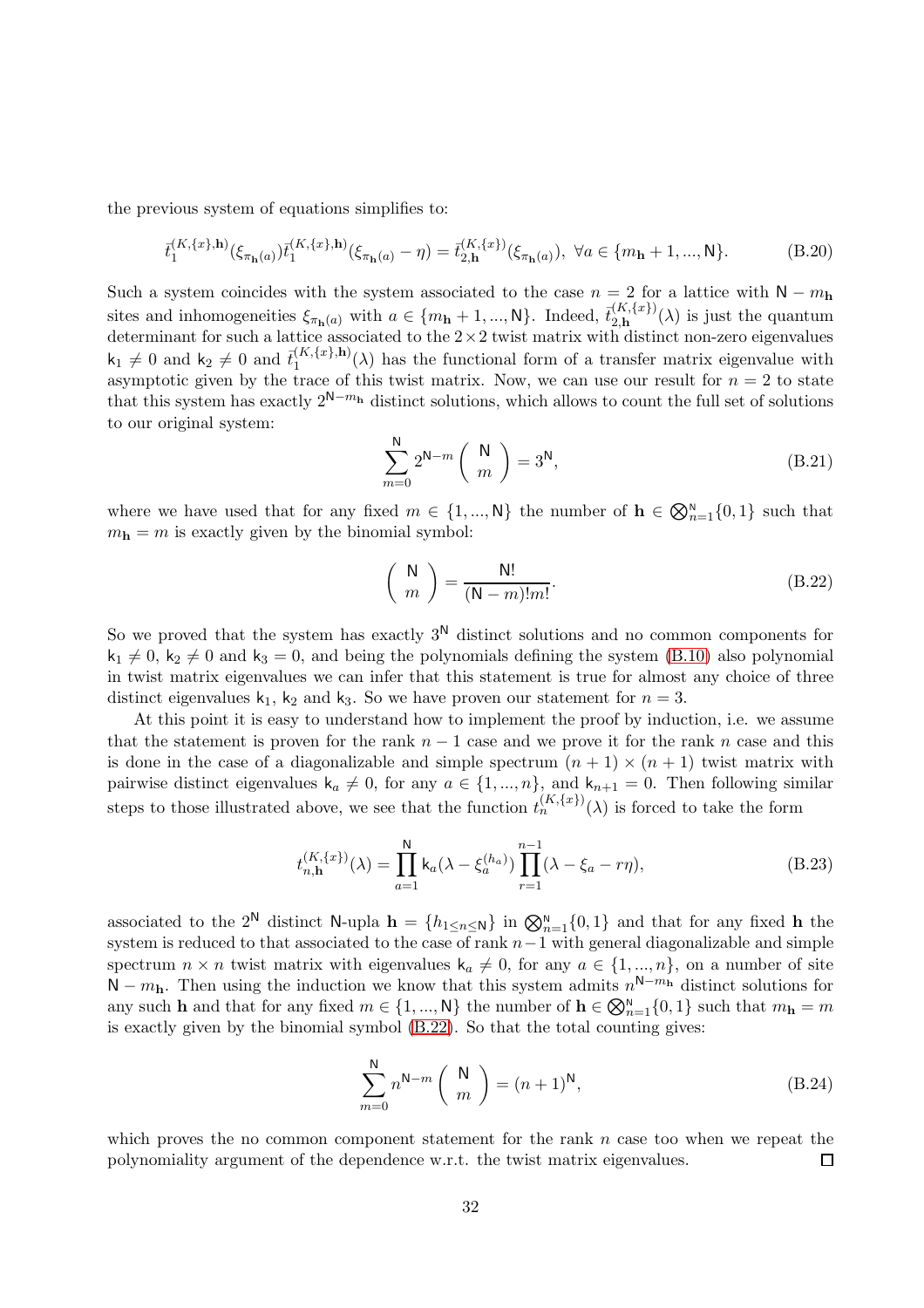### <span id="page-32-0"></span>References

- <span id="page-32-7"></span>[1] J. M. Maillet, and G. Niccoli. On quantum separation of variables J. Math. Phys. 59 (2018) 091417.
- <span id="page-32-1"></span>[2] J. M. Maillet, and G. Niccoli. Complete spectrum of quantum integrable lattice models associated to  $Y(gl_n)$  by separation of variables  $arXiv:1810.11885$ .
- <span id="page-32-2"></span>[3] J. M. Maillet, and G. Niccoli. On quantum separation of variables: beyond fundamental representations, to appear.
- [4] L. D. Faddeev and E. K. Sklyanin. Quantum-mechanical approach to completely integrable field theory models. Sov. Phys. Dokl., 23:902–904, 1978.
- [5] L. D. Faddeev, E. K. Sklyanin, and L. A. Takhtajan. Quantum inverse problem method I. Theor. Math. Phys., 40:688–706, 1979. Translated from Teor. Mat. Fiz. 40 (1979) 194-220.
- [6] L. A. Takhtadzhan and L. D. Faddeev. The quantum method of the inverse problem and the Heisenberg XYZ model. Russ. Math. Surveys, 34(5):11–68, 1979.
- [7] E. K. Sklyanin. Method of the inverse scattering problem and the non-linear quantum Schrödinger equation. Sov. Phys. Dokl., 24:107–109, 1979.
- [8] E. K. Sklyanin. On complete integrability of the Landau-Lifshitz equation. Preprint LOMI E-3-79, 1979.
- [9] L. D. Faddeev and L. A. Takhtajan. Quantum inverse scattering method. Sov. Sci. Rev. Math., C 1:107, 1981.
- [10] E. K. Sklyanin. Quantum version of the inverse scattering problem method. J. Sov. Math., 19:1546–1595, 1982.
- [11] L. D. Faddeev. Integrable models in  $(1 + 1)$ -dimensional quantum field theory. In J. B. Zuber and R. Stora, editors, Les Houches 1982, Recent advances in field theory and statistical mechanics, pages 561–608. Elsevier Science Publ., 1984.
- <span id="page-32-4"></span><span id="page-32-3"></span>[12] L. D. Faddeev. How algebraic Bethe ansatz works for integrable model. Les Houches Lectures, 1996.
- [13] O. Babelon, H.J. de Vega and C.M. Viallet, Solutions of the factorization equations from Toda field theory *Nucl. Phys. B*, 190 [FS3]  $(1981)$  542-552.
- <span id="page-32-5"></span>[14] M. Jimbo, Quantization of solitons and the restricted sine-gordon model. Comm. Math. Phys., 102: 537–547 (1996).
- <span id="page-32-6"></span>[15] P. P. Kulish and N. Yu. Reshetikhin. Quantum linear problem for the sine-Gordon equation and higher representations. J. Sov. Math., 23:2435–41, 1983.
- [16] P. P. Kulish and N. Yu. Reshetikhin.  $Gl_3$ -invariant solutions of the Yang-Baxter equation and associated quantum systems. J. Sov. Math., 34:1948–1971, 1986. translated from Zap. Nauch. Sem. LOMI 120, 92-121 (1982).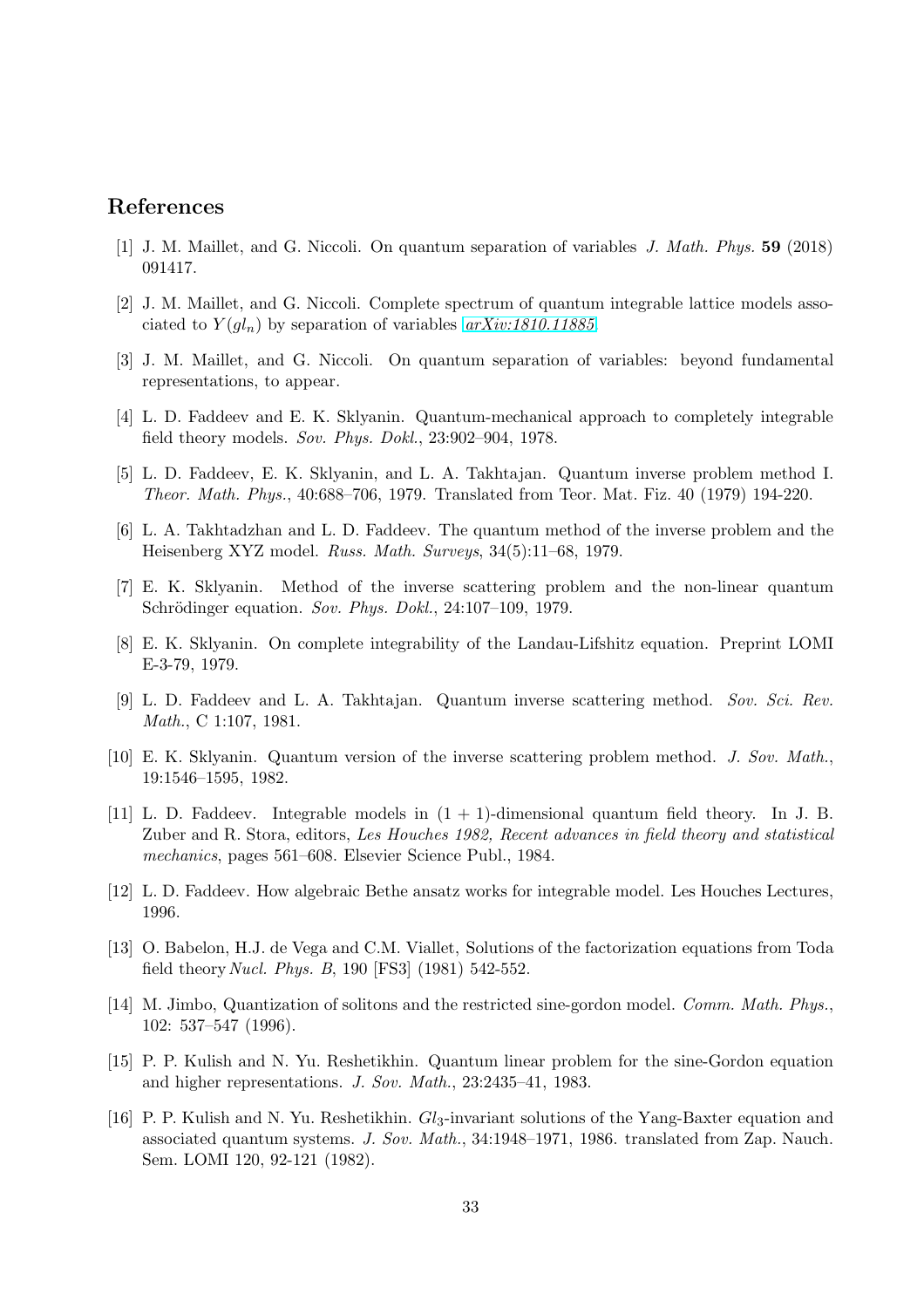- [17] M. Jimbo. A q-difference analogue of  $U(g)$  and the Yang-Baxter equation. Lett. Math. Phys., 10:63-69, 1985.
- <span id="page-33-0"></span>[18] V. G. Drinfel'd. Quantum groups. Proceedings of the International Congress of Mathematicians Berkeley, USA, 10:798-820, 1986.
- <span id="page-33-1"></span>[19] V. Chari and A. Pressley,. A Guide to Quantum Groups. Cambridge University Press, Cambridge., (1994).
- <span id="page-33-2"></span>[20] P. P. Kulish, N. Yu. Reshetikhin, and E. K. Sklyanin. Yang-Baxter equation and representation theory I. Lett. Math. Phys., 5:393–403, 1981.
- <span id="page-33-3"></span>[21] P. P. Kulish, N. Yu. Reshetikhin, Diagonalization of GL(N) invariant transfer matrices and quantum N-wave system (Lee model), J. Phys.  $A$  16 (1983) L591.
- [22] N. Yu. Reshetikhin, A method of functional equations in the theory of exactly solvable quantum systems Lett. Math. Phys. 7 (1983) 205.
- [23] N. Yu. Reshetikhin, The functional equation method in the theory of exactly soluble quantum systems Sov. Phys. JETP 57 (1983) 691.
- [24] A. N. Kirillov and N. Yu. Reshetikhin, Yangians, Bethe ansatz and combinatorics Lett. Math. Phys. 12 (1986) 199.
- [25] N. Yu. Reshetikhin, The spectrum of the transfer matrices connected with Kac-Moody algebras Lett. Math. Phys. 14 (1987) 235.
- <span id="page-33-4"></span>[26] A. Kuniba, T. Nakanishi, J. Suzuki, Functional relations in solvable lattice models I: Functional relations and representation theory, *Int. J. Mod. Phys.*  $\mathbf{A9}$  (1994) 5215.
- <span id="page-33-5"></span>[27] P. P. Kulish, N. Yu. Reshetikhin, Generalized Heisenberg ferromagnet and the Gross-Neveu model, Sov. Phys. JETP, 53 (1981) 108.
- [28] S. Belliard and E. Ragoucy The nested Bethe ansatz for 'all' closed spin chains J. Phys. A (2008) 41 295202.
- <span id="page-33-6"></span>[29] S. Pakuliak, E. Ragoucy and N. Slavnov, Nested Algebraic Bethe Ansatz in integrable models: recent results  $SciPost$  Phys. Lect. Notes (2018) 6.
- <span id="page-33-7"></span>[30] S. Belliard, S. Pakuliak, E. Ragoucy and N. A. Slavnov Highest coefficient of scalar products in SU(3)-invariant integrable models J. Stat. Phys. (2012) P09003.
- [31] S. Belliard, S. Pakuliak, E. Ragoucy and N. A. Slavnov The algebraic Bethe ansatz for scalar products in SU (3)-invariant integrable models J. Stat. Phys. (2012) P10017.
- [32] S. Belliard, S. Pakuliak, E. Ragoucy and N. A. Slavnov Bethe vectors of GL(3)-invariant integrable models, J. Stat. Phys. (2013) P02020.
- [33] S. Belliard, S. Pakuliak, E. Ragoucy and N. A. Slavnov Form factors in SU(3)-invariant integrable models, J. Stat. Phys. (2013) P04033.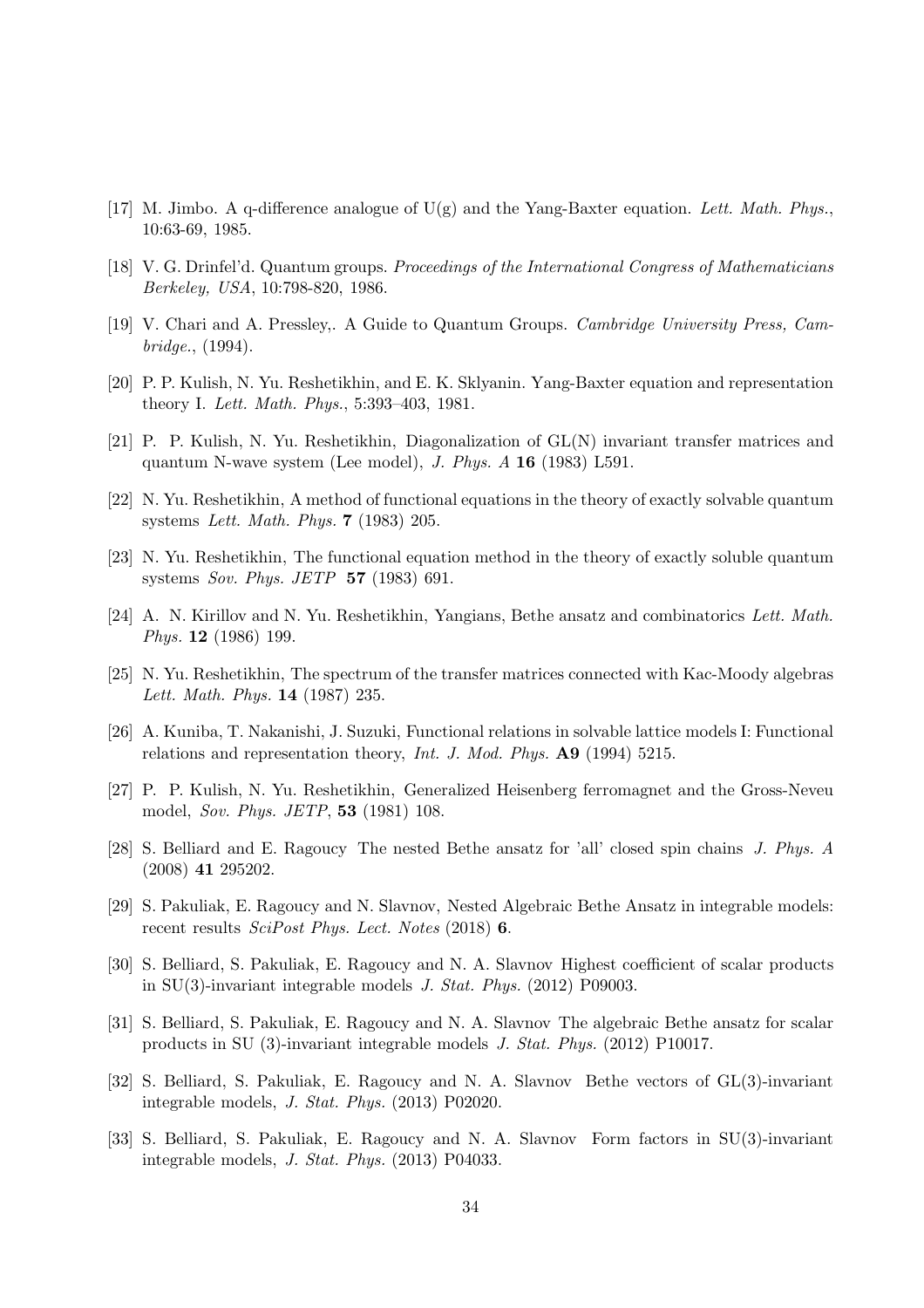- [34] S. Pakuliak, E. Ragoucy and N. A. Slavnov Form factors in quantum integrable models with GL(3)-invariant R-matrix, Nucl. Phys. B 881 (2014) 343.
- [35] S. Pakuliak, E. Ragoucy and N. A. Slavnov Determinant representations for form factors in quantum integrable models with the GL(3)-invariant R-matrix, Theor. Math. Phys. 181 (2014) 1566.
- [36] S. Pakuliak, E. Ragoucy and N. A. Slavnov GL(3)-Based Quantum Integrable Composite Models. I. Bethe Vectors, SYGMA 11 (2015) 063.
- [37] S. Pakuliak, E. Ragoucy and N. A. Slavnov GL(3)-Based Quantum Integrable Composite Models. II. Form Factors of Local Operators SYGMA 11 (2015) 064.
- <span id="page-34-0"></span>[38] S. Pakuliak, E. Ragoucy and N. A. Slavnov Form factors of local operators in a one-dimensional two-component Bose gas, J. Phys. A 48 (2015) 435001.
- <span id="page-34-1"></span>[39] A. Liashyk and N. A. Slavnov. On Bethe vectors in gl3 -invariant integrable models. JHEP, 06:18, 2018.
- [40] K. Hao, J. Cao, G.-L. Li, W.-L. Yang, K. Shi and Y. Wang, Exact solution of an su(n) spin torus J. Stat. Mech. (2016) 073104.
- <span id="page-34-2"></span>[41] E. K. Sklyanin. The quantum Toda chain. In N. Sanchez, editor, Non-Linear Equations in Classical and Quantum Field Theory, pages 196–233. Springer Berlin Heidelberg, 1985.
- [42] E. K. Sklyanin. Functional Bethe Ansatz. In B.A. Kupershmidt, editor, Integrable and Superintegrable Systems, pages 8–33. World Scientific, Singapore, 1990.
- [43] E. K. Sklyanin. Quantum inverse scattering method. Selected topics. In Mo-Lin Ge, editor, Quantum Group and Quantum Integrable Systems, pages 63–97. Nankai Lectures in Mathematical Physics, World Scientific, 1992.
- [44] E. K. Sklyanin. Separation of variables in the classical integrable sl3 magnetic chain. Comm. Math. Phys., 150:181–191, 1992.
- <span id="page-34-3"></span>[45] E. K. Sklyanin. Separation of variables. New trends. Prog. Theor. Phys. Suppl., 118:35–60, 1995.
- [46] E. K. Sklyanin. Separation of variables in the quantum integrable models related to the yangian [sl(3)]. J. Math. Sci., 80:1861–1871, 1996.
- [47] O. Babelon, D. Bernard, and F. A. Smirnov. Quantization of solitons and the restricted sine-gordon model. Comm. Math. Phys., 182(2):319–354, Dec 1996.
- [48] F. A. Smirnov. Structure of matrix elements in the quantum Toda chain. J. Phys. A, 31(44):8953, 1998.
- <span id="page-34-4"></span>[49] F. Smirnov. Separation of variables for quantum integrable models related to Uq(slN). arXiv:math-ph-010901, 2001.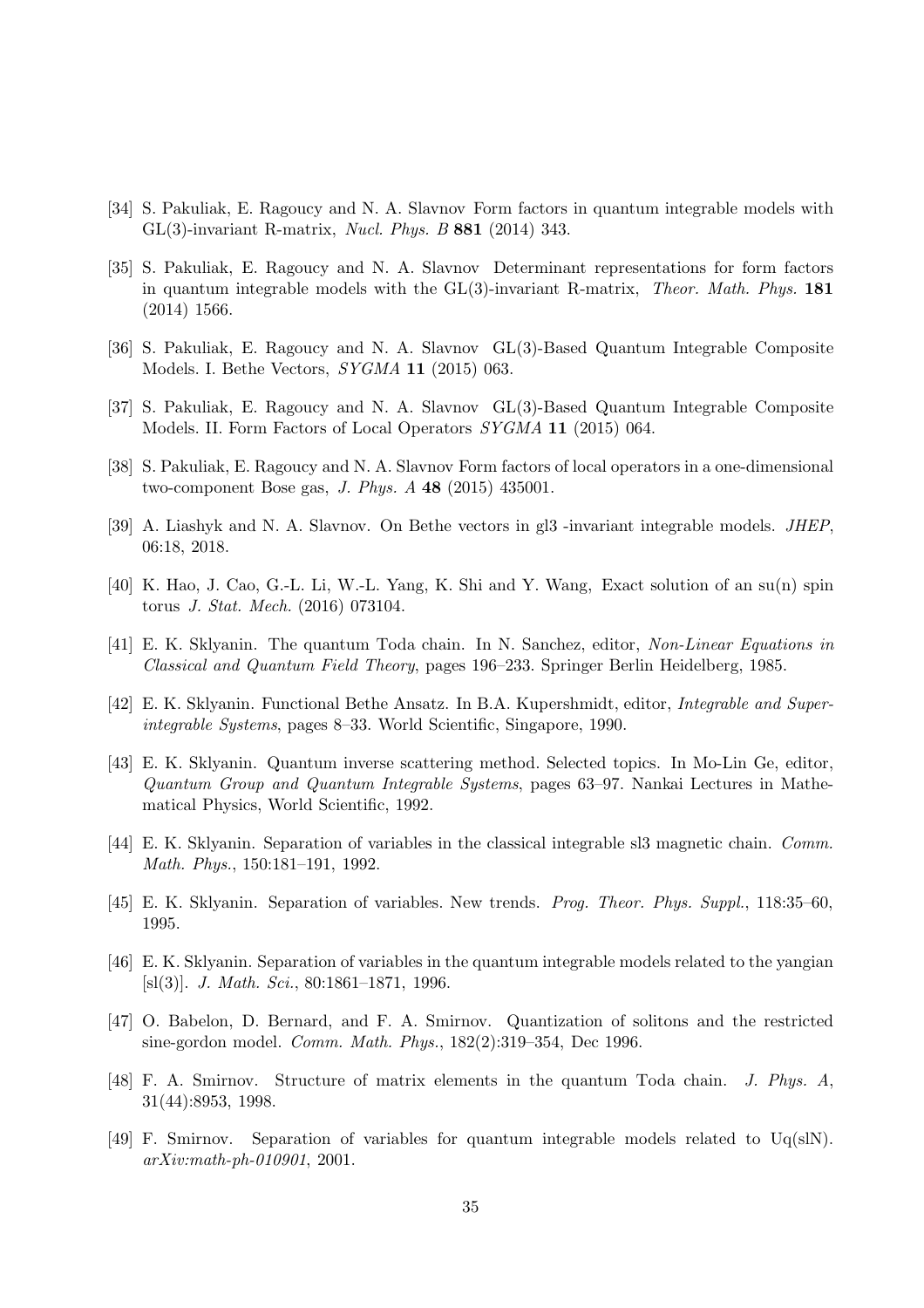- [50] S. E. Derkachov, G.P. Korchemsky, and A. N. Manashov. Noncompact Heisenberg spin magnets from high–energy QCD. I. Baxter Q–operator and separation of variables. Nucl. Phys. B, 617:375–440, 2001.
- [51] S. E. Derkachov, G. P. Korchemsky, , and A. N. Manashov. Separation of variables for the quantum  $SL(2, \mathbb{R})$  spin chain. *JHEP*, 07:047, 2003.
- [52] S. E. Derkachov, G. P. Korchemsky, and A. N. Manashov. Baxter Q-operator and separation of variables for the open  $SL(2,\mathbb{R})$  spin chain. *JHEP*, 10:053, 2003.
- [53] A. Bytsko and J. Teschner. Quantization of models with non–compact quantum group symmetry. Modular XXZ magnet and lattice sinh–Gordon model. J. Phys. A, 39:12927, 2006.
- [54] G. von Gehlen, N. Iorgov, S. Pakuliak, and V. Shadura. The Baxter–Bazhanov–Stroganov model: separation of variables and the Baxter equation. J. Phys. A, 39:7257, 2006.
- [55] H. Frahm, A. Seel, and T. Wirth. Separation of variables in the open XXX chain. Nucl. Phys. B, 802:351–367, 2008.
- [56] E. Mukhin, V. Tarasov, and A. Varchenko. On separation of variables and completeness of the Bethe ansatz for quantum gln Gaudin model. Glasgow Math. J., 51:137–145, 2009.
- [57] E. Mukhin, V. Tarasov, and A. Varchenko. Schubert calculus and the representations of the general linear group. J. Am. Math. Soc., 22:909–940, 2009.
- [58] E. Mukhin, V. Tarasov, and A. Varchenko. The B. and M. Shapiro conjecture in real algebraic geometry and the Bethe ansatz. Ann. Math., 170:863–881, 2009.
- [59] L. Amico, H. Frahm, A. Osterloh, and T. Wirth. Separation of variables for integrable spinboson models. Nucl. Phys. B, 839(3):604 – 626, 2010.
- [60] G. Niccoli and J. Teschner. The Sine-Gordon model revisited I. J. Stat. Mech., 2010:P09014, 2010.
- [61] G. Niccoli. Reconstruction of Baxter Q-operator from Sklyanin SOV for cyclic representations of integrable quantum models. Nucl. Phys. B, 835:263–283, 2010.
- [62] G. Niccoli. Completeness of Bethe Ansatz by Sklyanin SOV for cyclic representations of integrable quantum models. JHEP, 03:123, 2011.
- [63] H. Frahm, J. H. Grelik, A. Seel, and T. Wirth. Functional Bethe ansatz methods for the open XXX chain. J. Phys A, 44:015001, 2011.
- [64] N. Grosjean, J. M. Maillet, and G. Niccoli. On the form factors of local operators in the lattice sine-Gordon model. J. Stat. Mech., 2012:P10006, 2012.
- [65] N. Grosjean and G. Niccoli. The  $\tau_2$ -model and the chiral Potts model revisited: completeness of Bethe equations from Sklyanin's SOV method. J. Stat. Mech., 2012:P11005, 2012.
- [66] G. Niccoli. Non-diagonal open spin-1/2 XXZ quantum chains by separation of variables: Complete spectrum and matrix elements of some quasi-local operators. J. Stat. Mech., 2012:P10025, 2012.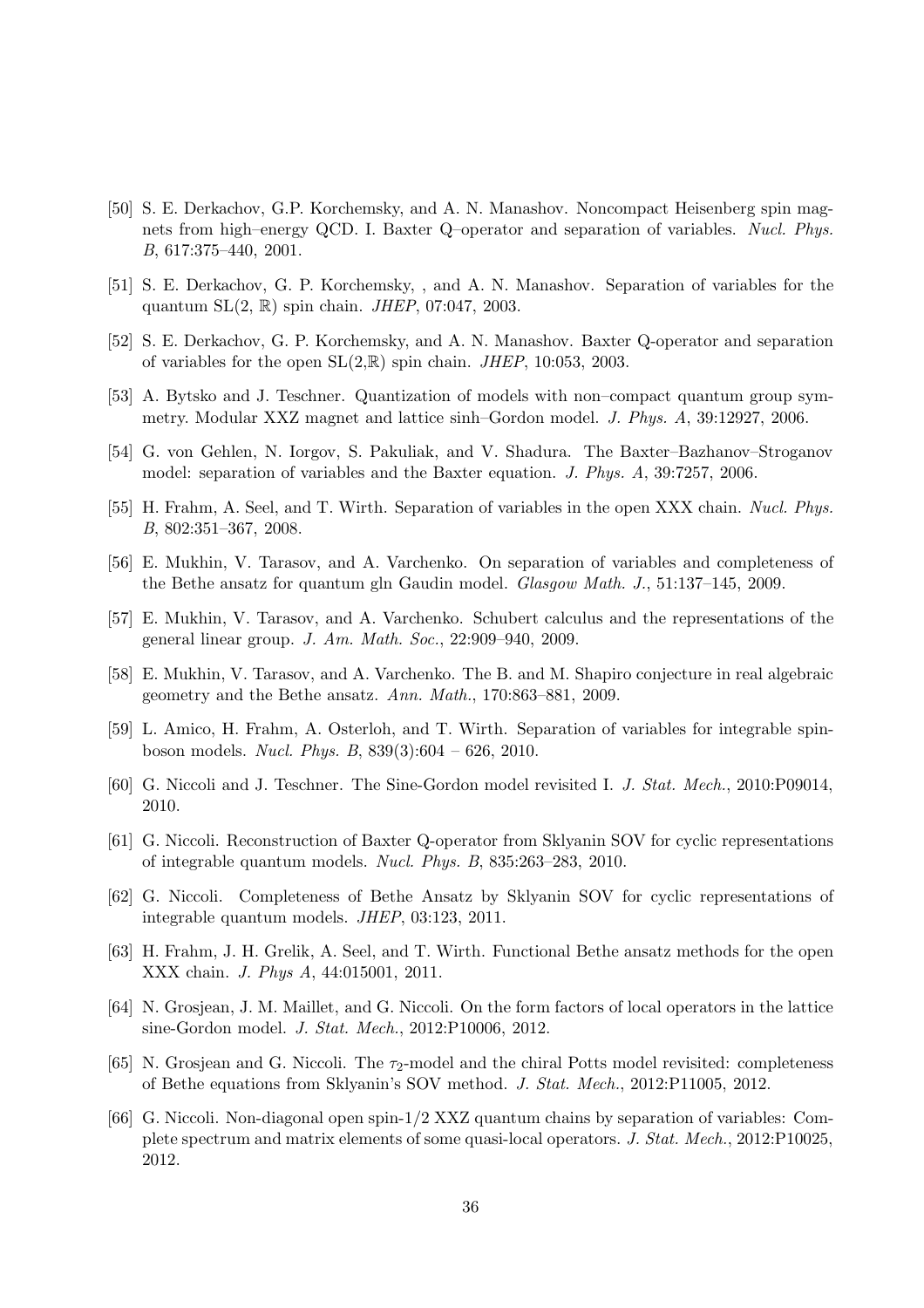- [67] G. Niccoli. Antiperiodic spin-1/2 XXZ quantum chains by separation of variables: Complete spectrum and form factors. Nucl. Phys. B, 870:397–420, 2013.
- [68] G. Niccoli. An antiperiodic dynamical six-vertex model: I. Complete spectrum by SOV, matrix elements of the identity on separate states and connections to the periodic eight-vertex model. J. Phys. A, 46:075003, 2013.
- [69] G. Niccoli. Form factors and complete spectrum of XXX antiperiodic higher spin chains by quantum separation of variables. J. Math. Phys., 54:053516, 2013.
- [70] N. Grosjean, J. M. Maillet, and G. Niccoli. On the form factors of local operators in the Bazhanov-Stroganov and chiral Potts models. Annales Henri Poincaré, 16:1103, 2015.
- [71] S. Faldella and G. Niccoli. SOV approach for integrable quantum models associated with general representations on spin-1/2 chains of the 8-vertex reflection algebra. J. Phys.  $A$ , 47:115202, 2014.
- [72] S. Faldella, N. Kitanine, and G. Niccoli. Complete spectrum and scalar products for the open spin-1/2 XXZ quantum chains with non-diagonal boundary terms. J. Stat. Mech., 2014:P01011, 2014.
- [73] N. Kitanine, J. M. Maillet, and G. Niccoli. Open spin chains with generic integrable boundaries: Baxter equation and Bethe ansatz completeness from separation of variables. J. Stat. Mech., 2015:P05015, 2014.
- <span id="page-36-4"></span>[74] G. Niccoli and V. Terras. Antiperiodic XXZ chains with arbitrary spins: Complete eigenstate construction by functional equations in separation of variables. Lett. Math. Phys., 105:989– 1031, 2015.
- [75] D. Levy-Bencheton, G. Niccoli, and V. Terras. Antiperiodic dynamical 6-vertex model by separation of variables II: Functional equation and form factors. J. Stat. Mech. 2016:033110.
- [76] G. Niccoli and V. Terras. The 8-vertex model with quasi-periodic boundary conditions. J. Phys. A, 49:044001, 2016.
- <span id="page-36-1"></span>[77] N. Kitanine, J. M. Maillet, G. Niccoli, and V. Terras. On determinant representations of scalar products and form factors in the SoV approach: the XXX case. J. Phys. A, 49:104002, 2016.
- [78] D. Martin and F. Smirnov. Problems with Using Separated Variables for Computing Expectation Values for Higher Ranks. Lett. Math. Phys., 106:469–484, 2016.
- [79] N. Kitanine, J. M. Maillet, G. Niccoli, and V. Terras. The open XXX spin chain in the sov framework: scalar product of separate states. J. Phys. A, 50(22):224001, 2017.
- <span id="page-36-0"></span>[80] J. M. Maillet, G. Niccoli, and B. Pezelier. Transfer matrix spectrum for cyclic representations of the 6-vertex reflection algebra I. SciPost Phys., 2:009, 2017.
- <span id="page-36-2"></span>[81] N. Gromov, F. Levkovich-Maslyuk, and G. Sizov. New construction of eigenstates and separation of variables for SU(N) quantum spin chains. JHEP, 09:111, 2017.
- <span id="page-36-3"></span>[82] S. E. Derkachov and P. A. Valinevich. Separation of variables for the quantum SL(3,C) spin magnet: eigenfunctions of Sklyanin B-operator. [arXiv:1807.00302](http://arxiv.org/abs/1807.00302) [math-ph].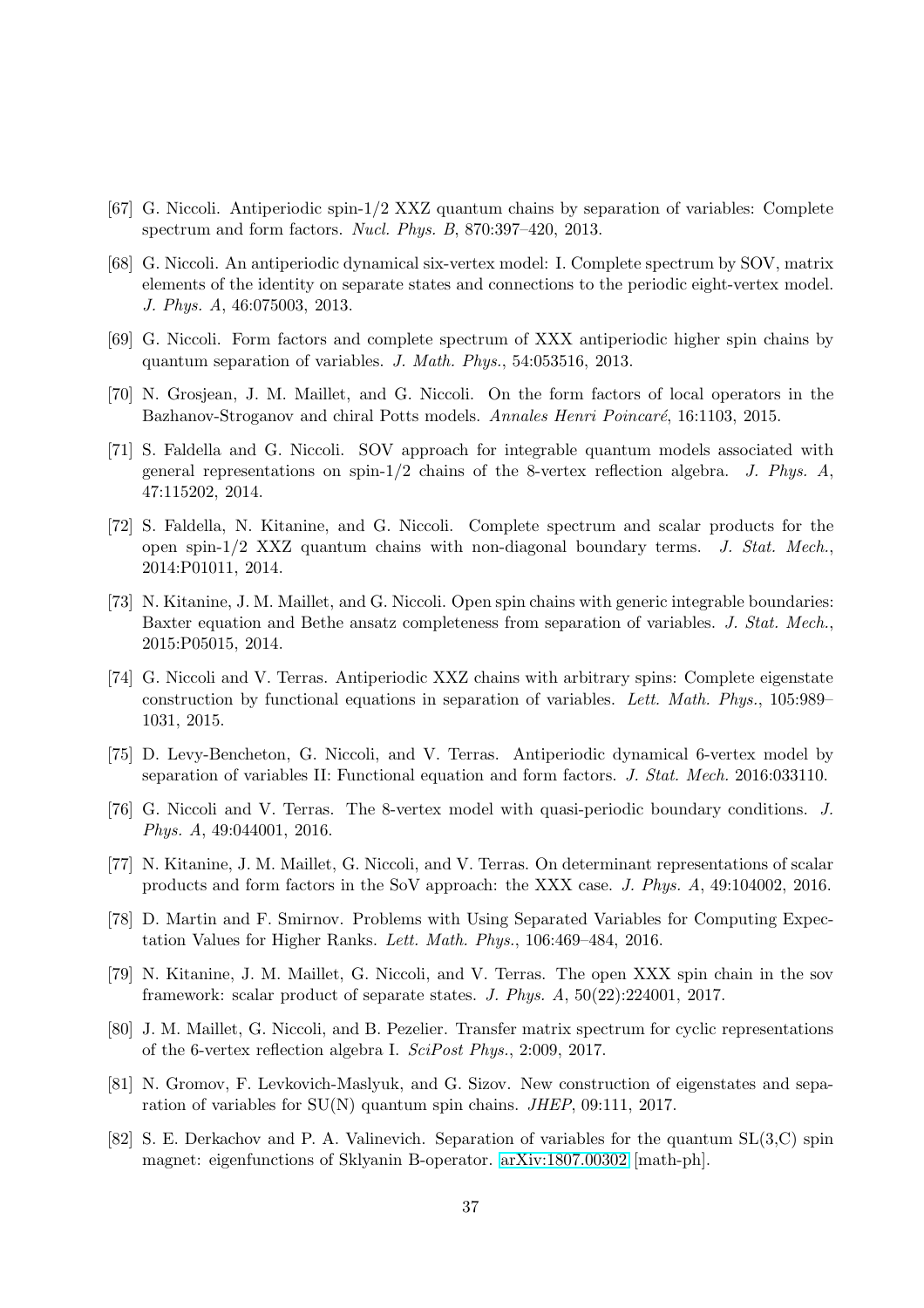- <span id="page-37-1"></span><span id="page-37-0"></span>[83] P. Ryan, D. Volin Separated variables and wave functions for rational  $g(N)$  spin chains in the companion twist frame [arXiv:1810.10996.](http://arxiv.org/abs/1810.10996)
- [84] R. J. Baxter. Eight-vertex model in lattice statistics and one-dimensional anisotropic Heisenberg chain. I, II, III. Ann. Phys., 76:1–24 ; 25–47 ; 48–71, 1973.
- [85] R. J. Baxter. Spontaneous staggered polarization of the F-model. J. Stat. Phys., 9(2):145182, 1973.
- [86] R. J. Baxter. Corner transfer matrices of the eight-vertex model I. J. Stat. Phys., 15:485503, 1976.
- [87] R. J. Baxter. Corner transfer matrices of the eight-vertex model II. J. Stat. Phys., 76:1–14, 1977.
- [88] R. J. Baxter. Solvable eight-vertex model on an arbitrary planar lattice. Phil.Trans. Roy. Soc. London, 289:315–346, 1978.
- [89] V. Pasquier and H. Saleur. Common structures between finite systems and conformal field theories through quantum groups. Nucl. Phys. B, 330:523, 1990.
- [90] M. T. Batchelor and R. J. Baxter and M. J. O'Rourke and C. M. Yung. Exact solution and interfacial tension of the six-vertex model with anti-periodic boundary conditions. J. Phys. A, 28:2759, 1995.
- [91] C. M. Yung and M. T. Batchelor. Exact solution for the spin-s XXZ quantum chain with non-diagonal twists. Nucl. Phys. B, 446:461–484, 1995.
- [92] V. V. Bazhanov, S. L. Lukyanov, and A. B. Zamolodchikov. Integrable structure of conformal field theory II. Q-operator and DDV equation. Comm. Math. Phys., 190:247–278, 1997. [hep-th/9604044.](http://arxiv.org/abs/hep-th/9604044)
- [93] A. Antonov and B. Feigin. Quantum group representation and Baxter equation. Phys. Lett. B, 392:115–122, 1997. [hep-th/9603105.](http://arxiv.org/abs/hep-th/9603105)
- [94] V. V. Bazhanov, S. L. Lukyanov, and A. B. Zamolodchikov. Integrable structure of conformal field theory. III: The Yang-Baxter relation. Comm. Math. Phys., 200:297–324, 1999. [hep-th/9805008.](http://arxiv.org/abs/hep-th/9805008)
- [95] S. E. Derkachov. Baxter's Q-operator for the homogeneous XXX spin chain. J. Phys. A, 32:5299–5316, 1999. [solv-int/9902015.](http://arxiv.org/abs/solv-int/9902015)
- [96] G. P. Pronko. On the Baxter's Q operator for the XXX spin chain. Comm. Math. Phys., 212:687–701, 2000. [hep-th/9908179.](http://arxiv.org/abs/hep-th/9908179)
- [97] C. Korff. A Q-operator for the twisted XXX model. J. Phys. A, 39:3203–3219, 2006. [math-ph/0511022.](http://arxiv.org/abs/math-ph/0511022)
- [98] S. E. Derkachov. Factorization of R-matrix and Baxter's Q-operator. J. Math. Sci., 151:2848, 2008. [math/0507252.](http://arxiv.org/abs/math/0507252)